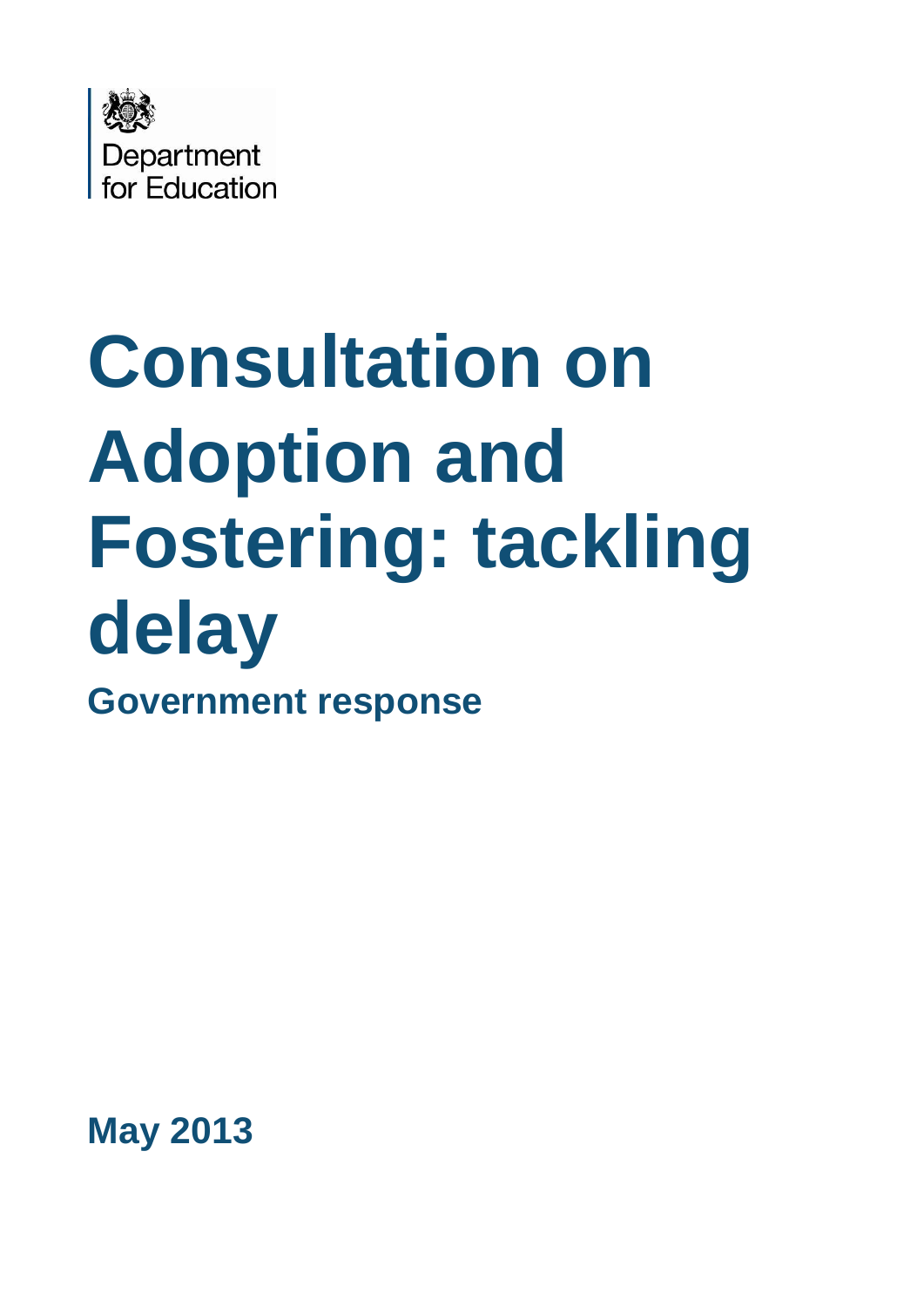# <span id="page-1-0"></span>**Contents**

| Contents                                                    | 2               |
|-------------------------------------------------------------|-----------------|
| Introduction                                                | $\overline{7}$  |
| Summary of responses received and the Government's response | 10              |
| Main findings from the consultation                         | 10 <sup>°</sup> |
| Adopted children's views                                    | 11              |
| Looked after children's views                               | 11              |
|                                                             |                 |

#### **[ADOPTION](#page-11-0)** 12

[Question 1: Are there any circumstances in which more than 10 working](#page-11-1)  [days would be needed for an adoption agency to provide detailed information](#page-11-1)  [about adoption to a potential prospective adopter \(following an initial](#page-11-1)  [approach by him/her to an agency or the National Gateway for Adoption for](#page-11-1)  [general information\)? If yes, please explain what those circumstances would](#page-11-1)  [be.](#page-11-1)  $12$ 

Question 2: Are there any [circumstances in which an agency may need more](#page-13-0)  than five working days [to decide whether to accept a registration of interest](#page-13-0)  from a potential prospective adopter? [If yes, please explain what those](#page-13-0)  [circumstances would be.](#page-13-0) 14

[Question 3: Should adoption agencies be required to visit or have a meeting](#page-15-0)  [or pre-planned telephone call with prospective adopters during Stage One of](#page-15-0)  [the process to ensure that they have the opportunity to ask for more](#page-15-0)  [information or training based on their particular needs?](#page-15-0) 16

[Question 4: Should adoption agencies be required to agree with prospective](#page-17-0)  [adopters an 'agreement' to set out the responsibilities of the prospective](#page-17-0) [adopter and the agency during Stage One of the process?](#page-17-0) If no, please [explain why not.](#page-17-0) 18

[Question 5: How might we make Stage One of the process even more](#page-18-0)  [adopter-led?](#page-18-0) 19

[Question 6: Should a prospective adopter who wants to take a break during](#page-20-0)  [Stage One of the process be required to restart this stage when he/she is](#page-20-0)  [ready to pursue his/her interest in becoming an adoptive parent?](#page-20-0) If no, [please explain why not.](#page-20-0) 21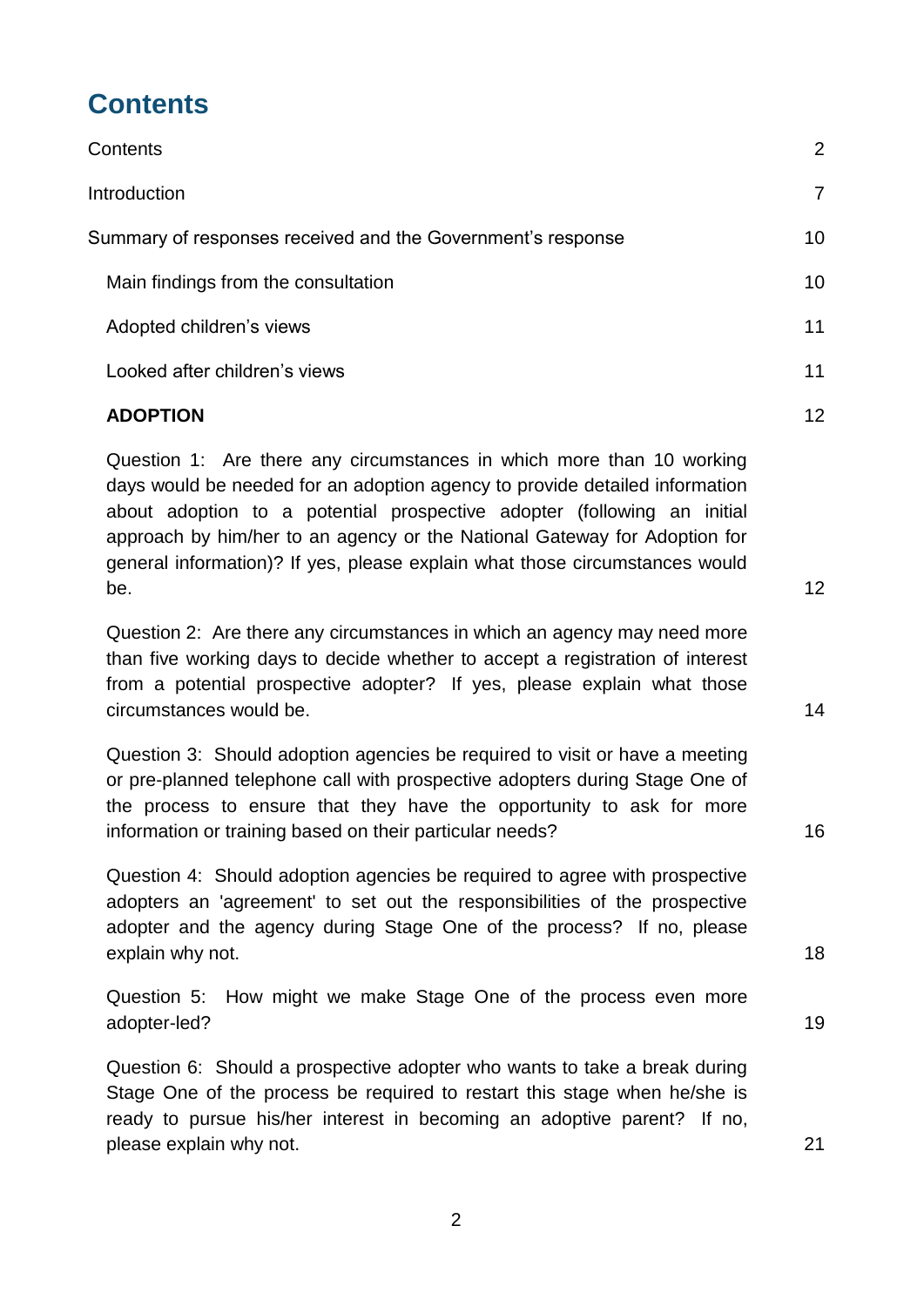[Question 7a\) Should prospective adopters be able to request an extension of](#page-21-0)  [longer than two months to Stage Two of the process?](#page-21-0) 22

[Question 7b\) If yes, in what circumstances and by how much should they be](#page-21-1)  [able to extend Stage Two before having to restart the approval process from](#page-21-1)  [scratch?](#page-21-1) 22

[Question 8: In order to facilitate completion of Stage Two of the process](#page-23-0)  [within the required four month timescale, should the time prospective](#page-23-0)  [adopters have to consider their papers before submission to the adoption](#page-23-0)  [panel \(currently 10 working days\) be reduced?](#page-23-0) If yes, to how many working [days should it be reduced?](#page-23-0) 24

[Question 9a\): Should the fast-track procedure for previous adopters and](#page-24-0)  [approved foster carers be extended to include adopters who were approved](#page-24-0)  [in England or Wales prior to the coming into force of the Adoption and](#page-24-0)  [Children Act 2002 \(this would mean that those who have been approved for](#page-24-0)  [more than seven years ago would be included\)?](#page-24-0) 25

| Question 9b): If yes, what should the criteria for inclusion be? |  |  |
|------------------------------------------------------------------|--|--|
|------------------------------------------------------------------|--|--|

[Question 9c\): Which, if any, other groups should be included?](#page-24-2) 25

[Question 10: What would be a reasonable timescale for completion of the](#page-26-0)  fast track process? [How could this process be made to work well and](#page-26-0)  [efficiently for all involved?](#page-26-0) 27

Question 11: Should adoption [agencies be required to refer children and](#page-28-0)  [prospective adopters to the Adoption Register immediately providing the](#page-28-0)  [referral does not 'go live' for three months, where they are actively seeking a](#page-28-0)  [local match?](#page-28-0) 29

#### **EARLY PERMANENCE – ["FOSTERING FOR ADOPTION"](#page-30-0)** 31

[Question 12: Do you agree that the "Fostering for Adoption" practice will](#page-30-1)  [enable children to be placed with their likely adoptive families more easily,](#page-30-1)  [and has potential to secure better adoption outcomes for more children than](#page-30-1)  at present? [If no, please explain why not.](#page-30-1)  $31$ 

Question 13: [Do you consider that there are any barriers to "Fostering for](#page-31-0)  [Adoption" working successfully, and if so what are they?](#page-31-0) 32

#### **[ADOPTION AND FOSTERING](#page-33-0)** 34

[Question 14: Do you agree with the revised point \(i.e. prior to termination of](#page-33-1)  [approval\) at which fostering services would be required to comply with a](#page-33-1)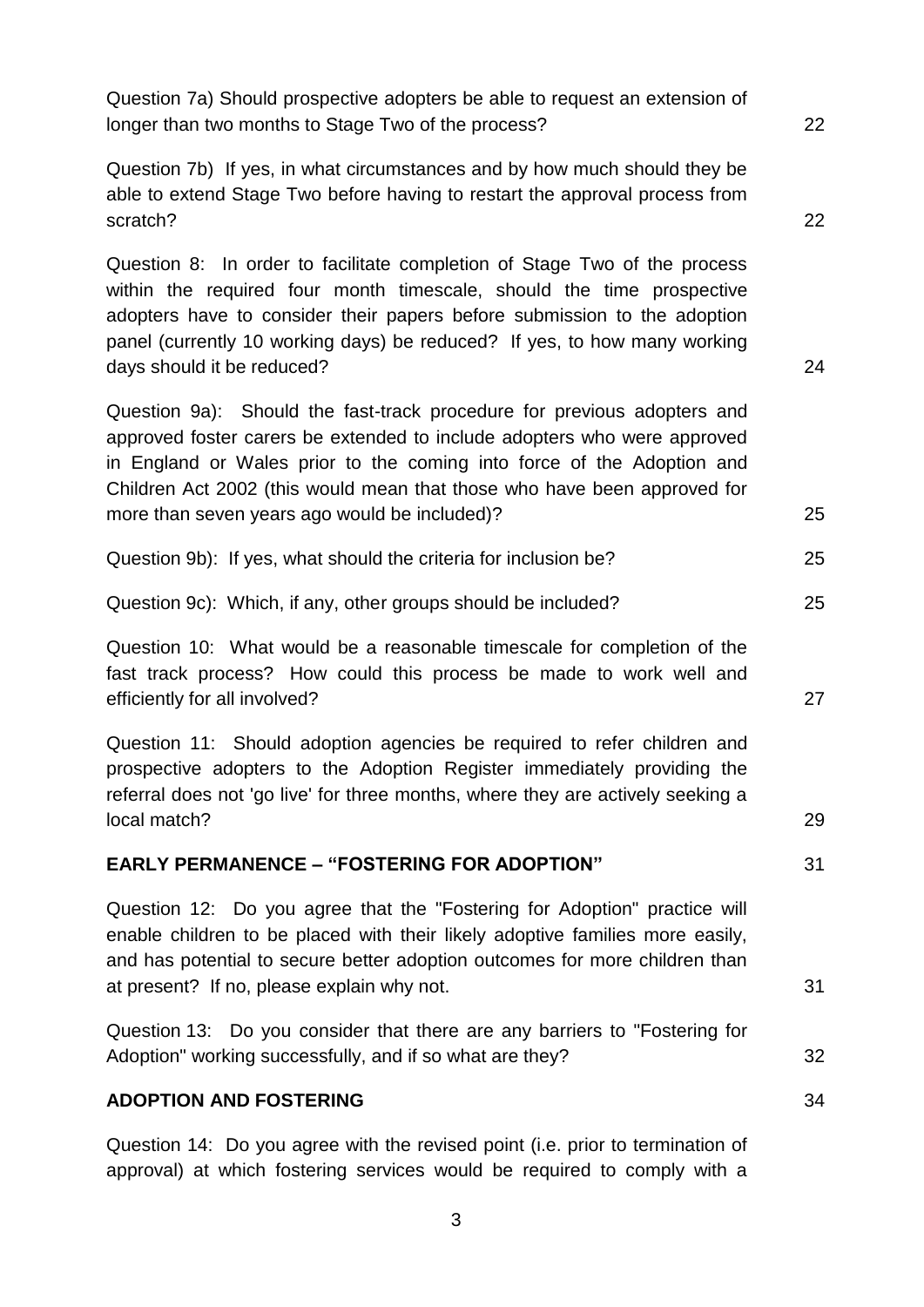[request for access to a foster carer's case records by a service the carer is](#page-33-1)  moving to? [If no, please explain why.](#page-33-1)  $34$ 

[Question 15: Do you agree with the revised timeframe of 10 working days for](#page-33-2)  [providing the access? If no, please explain why.](#page-33-2) 34

[Question 16: It is proposed that the amendments to record sharing should be](#page-34-0)  [implemented immediately upon the coming into force of the amending](#page-34-0)  [Regulations. Do you foresee any problems with the proposed](#page-34-0)  implementation? [If yes, please explain why.](#page-34-0)  $35$ 

[Question 17: Do you agree that provision should be made for a fostering](#page-34-1)  [service to have access to an adopter's or prospective adopter's records, and](#page-34-1)  [for an adoption agency to have access to a foster carer's, prospective foster](#page-34-1)  [carer's, adopter's or prospective adopter's case records in order to inform an](#page-34-1)  [assessment of their suitability to adopt or foster? If no, please explain why.](#page-34-1) 35

[Question 18: It is proposed that a fostering service should be able to collect](#page-36-0)  [certain information specified in the Fostering Services \(England\) Regulations](#page-36-0)  [2011 \(including CRB checks, health check and references\), before deciding](#page-36-0)  [whether to proceed to a formal assessment of an applicant's suitability to](#page-36-0)  [foster. Do you agree with the proposed start point of the assessment?](#page-36-0) 37

[Question 19: Do you think that applicants deemed unsuitable to foster before](#page-37-0)  [the start of the assessment who are unhappy with this decision should have](#page-37-0)  [the option of:](#page-37-0) 38

a) [making representations to the fostering service \(which would be](#page-37-1)  [considered by the service's fostering panel, whose recommendation would be](#page-37-1)  [taken into account by the decision maker in coming to a final decision about](#page-37-1)  [whether to start an assessment\)](#page-37-1) 38

b) [complaining via the fostering service's complaints procedure which](#page-37-2)  [would consider whether there had been maladministration in coming to the](#page-37-2)  [decision not to proceed to assessment](#page-37-2) **38** and  $\overline{a}$  38

#### [c\) neither of the above](#page-38-0) 39

[Question 20: Once an assessment has been started, it is proposed that the](#page-39-0)  [fostering service should be able to terminate it via a brief report if their](#page-39-0)  [decision maker considers there is sufficient evidence that the prospective](#page-39-0)  foster carer is unsuitable to foster. [A prospective foster carer who disagrees](#page-39-0)  [can make representations to the fostering service or seek an independent](#page-39-0)  [review from the Independent Review Mechanism. Do you agree with the](#page-39-0)  [proposal to introduce brief reports for prospective foster carers?](#page-39-0) 40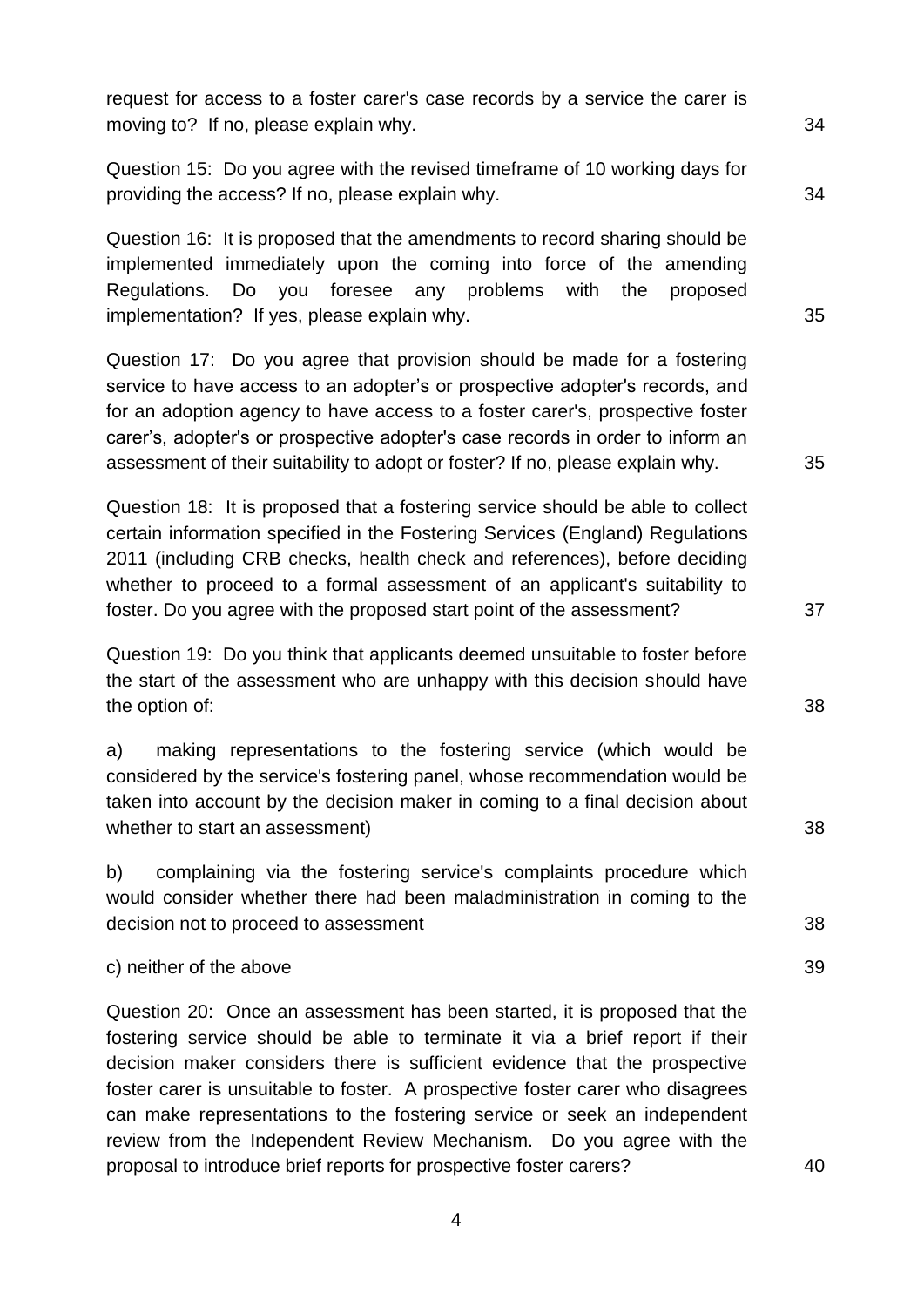[Question 21: Do you agree that the requirement to interview two personal](#page-40-0)  [referees should be removed where \(a\) the applicant has been an approved](#page-40-0)  [foster carer in the last year \(whether or not a child was placed\); and \(b\) there](#page-40-0)  [is a written reference from their current or previous fostering service?](#page-40-0) 41

Question 22: [Do you agree that the requirement to wait 28 calendar days to](#page-41-0)  [change a foster carer's terms of approval should be removed if the foster](#page-41-0)  [carer has given written agreement to the change and there is a written](#page-41-0)  [statement on whether the foster family has any additional support needs as a](#page-41-0)  [result of the change and if so how these will be met?](#page-41-0) 42

[Question 23: Do you foresee any problems with the proposed](#page-41-1)  implementation? [If yes, please explain why](#page-41-1) 42

[Question 24: Are there any elements of the adoption approval process](#page-43-0)  [described in Chapter 1 \(paragraphs 7.1 -](#page-43-0) 7.12.3) that we should consider applying to [the fostering assessment and approval process?](#page-43-0) If yes, please [state which elements we should consider applying to the fostering](#page-43-0)  [assessment and approval process.](#page-43-0) 44

#### **[DELEGATED AUTHORITY](#page-44-0)** 45

[Question 25: Do you agree that these \[medical or dental treatment,](#page-44-1)  [education, leisure and home life; faith and religious observance, use of social](#page-44-1)  [media and any other matters considered relevant\]](#page-44-1) are the right areas of [decision making to specify in the Care Planning, Placement and Case Review](#page-44-1)  [and Fostering Services \(England\) \(Miscellaneous Amendments\) Regulations](#page-44-1)  2013? [If no, please explain why not.](#page-44-1) 45

[Question 26: Do you agree that statutory guidance should be amended to](#page-45-0)  [provide additional detail about what is covered by these areas of decision](#page-45-0)  [making, who might be expected to make particular decisions and what factors](#page-45-0)  [might lead to a decision to depart from that expectation?](#page-45-0) 46

[Question 27: We propose that the amendments relating to requiring the](#page-47-0)  [placement plan to cover specified areas of decision making should be](#page-47-0)  [implemented at the next review of the child's care plan following the](#page-47-0)  [amending Regulations coming into force.](#page-47-0) Do you foresee any problems with [the proposed implementation?](#page-47-0) If yes, please explain why. 48

[Question 28: Do you agree that there should be a requirement in statutory](#page-48-0)  [guidance for local authorities to publish a policy on delegation of authority to](#page-48-0)  [foster carers and residential workers?](#page-48-0) 49

CALL FOR VIEWS - [ADOPTION AND FOSTERING PANELS](#page-49-0) 50

5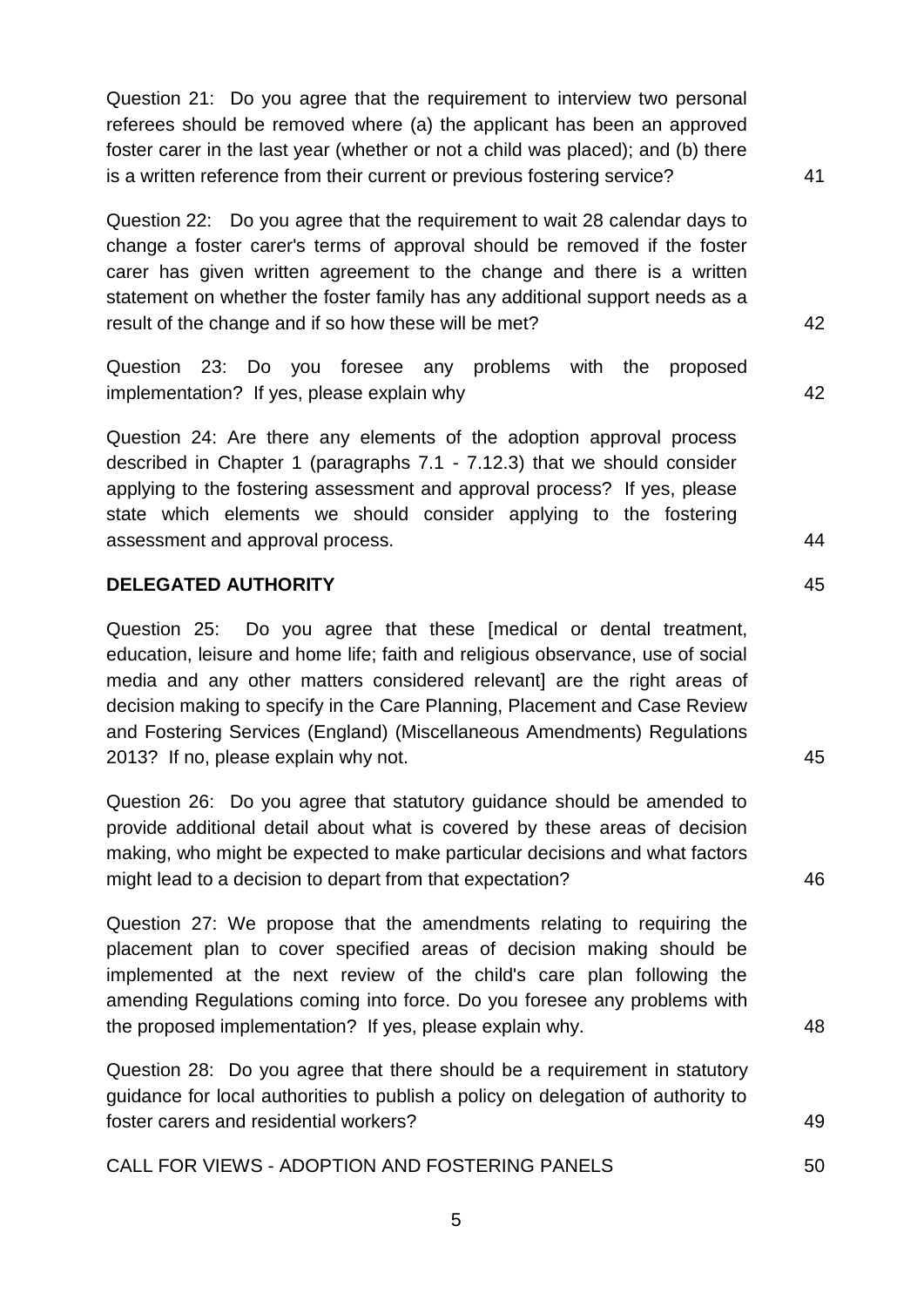[Question 29: We are concerned that some adoption agencies have large](#page-49-1)  [adoption panels and that this may be leading to delay and be intimidating to](#page-49-1)  prospective adopters. [We consider that these issues may also apply to](#page-49-1)  fostering panels. [We are therefore minded to restrict the size of adoption and](#page-49-1)  [fostering panels to a maximum of five members with a quorum of three \(or](#page-49-1)  four for joint panels). [We are also minded to limit participating non-panel](#page-49-1)  [members to two. We would appreciate your views on this.](#page-49-1) 50

#### [ANY OTHER COMMENTS](#page-51-0) 52

Question 30: [There may be other areas for revision that you think should be](#page-51-1)  [considered; we would be interested in hearing your views on what these](#page-51-1)  [might be and how these might reduce delay and bureaucracy whilst](#page-51-1)  [continuing to help ensure the welfare and safety of looked after](#page-51-1)  children. [Please use the box below to make your comments.](#page-51-1) 52

| Next steps | 52<br>JJ |
|------------|----------|
|            |          |

| ۰, |  |
|----|--|
|    |  |

| Annex A: List of organisations that responded to the consultation | 54 |
|-------------------------------------------------------------------|----|
|-------------------------------------------------------------------|----|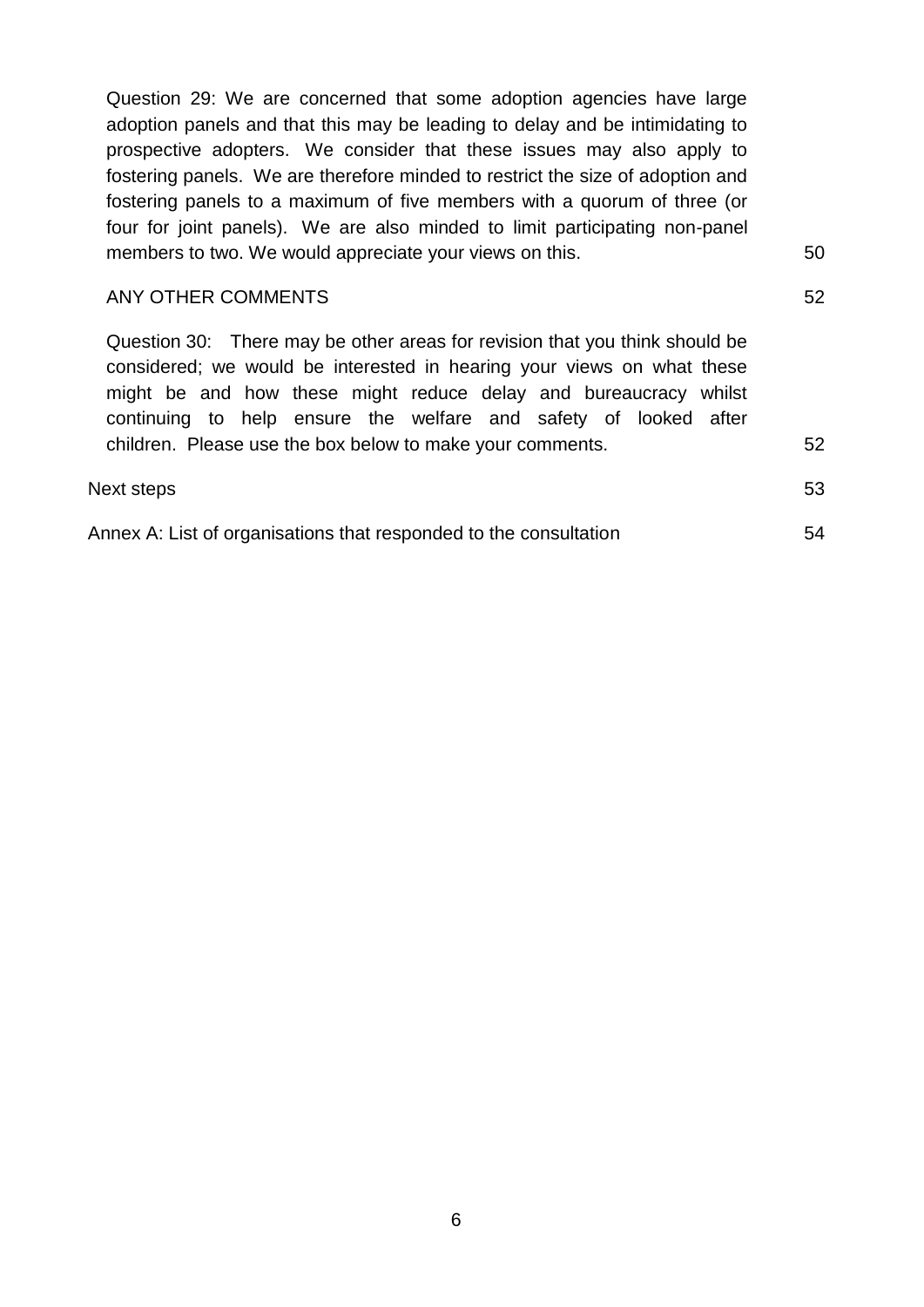# <span id="page-6-0"></span>**Introduction**

- 1. The Government has given adoption and fostering renewed impetus. Ministers want a modern and effective  $21<sup>st</sup>$  century adoption and fostering system that meets the many and varied needs of children, foster carers and adopters; where decisions are taken swiftly and always in the best interests of the child. More foster carers and adopters are needed and fostering services and adoption agencies must ensure they are welcomed, supported and their capacity to meet the needs of children is considered quickly.
- 2. The Government has announced further wide ranging proposals designed to tackle the problem areas in the adoption system as set out in *[An Action Plan for Adoption:](http://www.education.gov.uk/childrenandyoungpeople/families/adoption/a00205069/action-plan-for-adoption-tackling-delay)  [Tackling Delay](http://www.education.gov.uk/childrenandyoungpeople/families/adoption/a00205069/action-plan-for-adoption-tackling-delay)*: addressing the shortage of adopters as set out in *[Further Action on](https://www.education.gov.uk/publications/standard/publicationDetail/Page1/DFE-00003-2013)  Adoption - [finding enough loving homes](https://www.education.gov.uk/publications/standard/publicationDetail/Page1/DFE-00003-2013)*; introducing a single first point of contact for prospective adopters – the National Gateway for Adoption; improving adoption support, as set out in [Supporting Families Who Adopt](http://www.education.gov.uk/childrenandyoungpeople/families/adoption/a00219199/adoption-support)*;* and making significant improvements to statutory adoption leave and pay; introducing a day-one right to statutory adoption leave and enhancing the rate of statutory adoption pay to 90% of a person's average salary for the first six weeks. This brings adoption pay and leave in line with statutory maternity leave and pay.
- 3. To help local authorities implement the reform programme in their areas additional funding of £8 million in total was made available to local authorities by the Department for Education in 2012/13 in the form of the Adoption Improvement Grant. The funding was for activities to reduce the time it takes between children first entering care and being adopted; to improve the quality of decision making; and to increase the numbers of adopters being recruited and approved (including the impact of effective adoption support).
- 4. A further £150 million in the form of the [Adoption Reform Grant](http://www.education.gov.uk/childrenandyoungpeople/families/adoption/a00221644/adoption-reform-grant-2013-14) will be given to local authorities in 2013/14 to make an immediate and transformative difference to children waiting to be adopted.
- 5. A new £1 million grant awarded to the Consortium of Voluntary Adoption Agencies (CVAA) ends in March 2014. The CVAA is distributing this money to Voluntary Adoption Agencies (VAAs) to enable the sector to increase the number of children placed with VAA approved adopters by more than the 20% year-on-year increase already committed to by the CVAA.
- 6. The Government is also considering wider fostering reform as part of the *[Improving](http://www.education.gov.uk/childrenandyoungpeople/families/fostercare/a00209220/proposals)  [Fostering Services Programme.](http://www.education.gov.uk/childrenandyoungpeople/families/fostercare/a00209220/proposals)* On top of the reforms covered in this consultation, the Programme focuses on improving the recruitment and retention of foster carers to help ensure children have a carer who can meet their needs; commissioning of fostering services; improving the status and support of long term foster placements; improving support when children return home to their birth family; and ensuring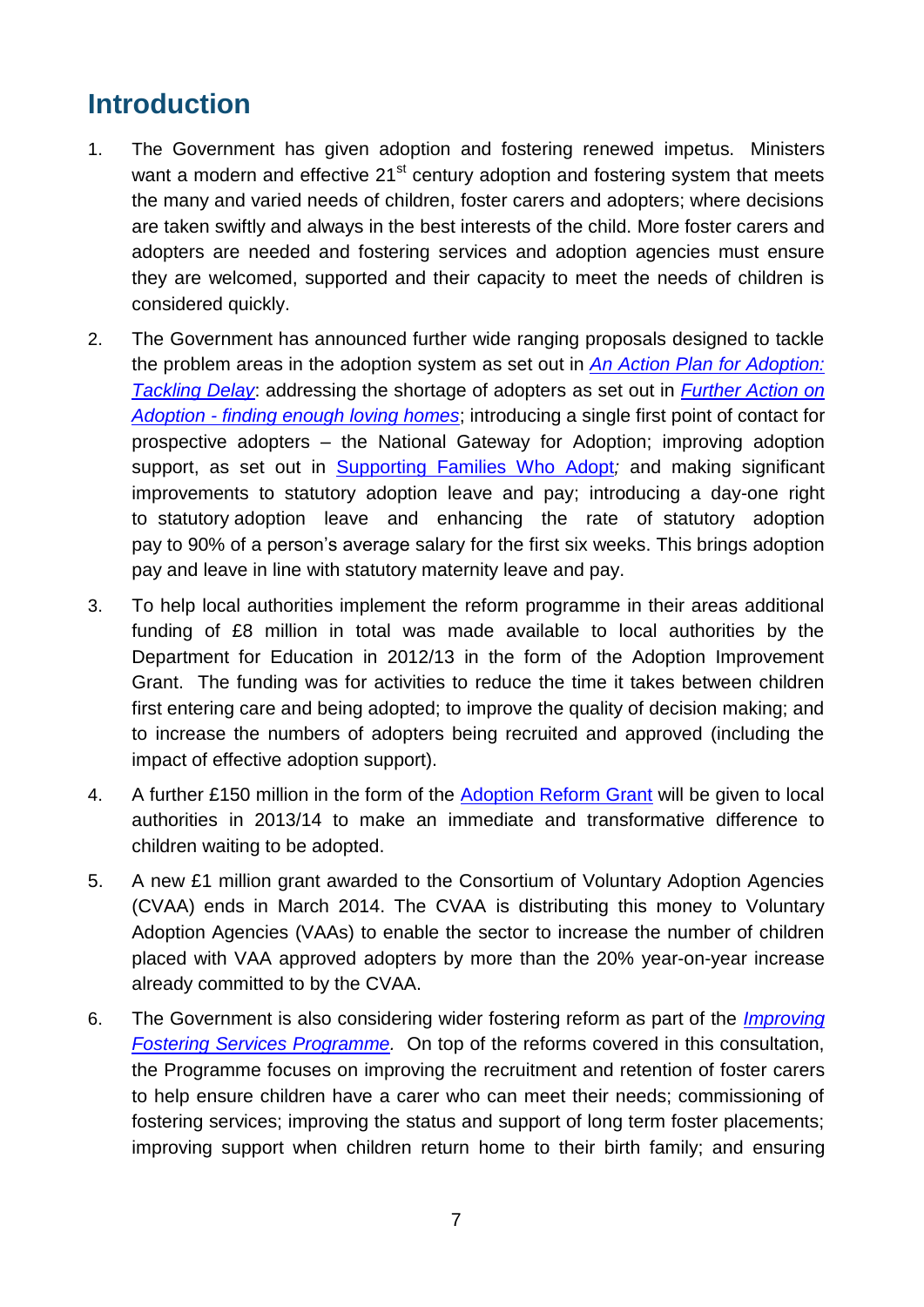foster carers, and the social workers who work with them, have the training they need.

- 7. The Government published its [Children and Families Bill](http://services.parliament.uk/bills/2012-13/childrenandfamilies.html) on 5 February 2013. The Bill would create an adoption system more focussed on the needs of children by reducing the delays they face and by more actively involving and supporting adopters. The provisions cover the following areas:
	- **"Fostering for Adoption"** would encourage local authorities to place children for whom adoption is an option with their potential permanent carers more swiftly, by requiring a local authority looking after a child to give consideration to placing them in a "Fostering for Adoption" placement where appropriate. This is a foster placement with foster carers who have also been approved as prospective adopters.
	- **Delay (for reasons of a child's ethnicity)** would reduce delay by removing the express statutory requirement that adoption agencies must give 'due consideration' to a child's ethnicity when placing them for adoption, so that children are not left waiting in care longer than necessary because adults want a perfect or partial ethnic match.
	- **Adopter recruitment** would give the Secretary of State the power to require local authorities to make arrangements for the recruitment, assessment and approval of prospective adopters to be carried out on their behalf by one or more adoption agencies (local authorities or voluntary adoption agencies).
	- **Adoption support** would improve the current provision of adoption support by placing new duties on local authorities to inform prospective adopters and adopters of their entitlements, and to offer parents a personal budget in place of support services the authority was proposing to provide.
	- **Adoption Register** would give approved prospective adopters a more active role in identifying children for whom they might be suitable adoptive parents by amending the current restrictions around "public inspection or search" of the adoption register so that they can access the register directly, subject to appropriate safeguards.
	- **Contact** would reform the arrangements for contact between children in care and their birth parents or guardians and certain others, and between adopted children and their birth relatives and certain others, to reduce the disruption that inappropriate contact can cause to children.
	- **Adoption leave and pay –** would increase statutory adoption pay to 90% of a person's average salary for the first 6 weeks (in line with statutory maternity pay), introduce a new right for adoptive parents to attend adoption appointments to get to know a child being matched for adoption, and provide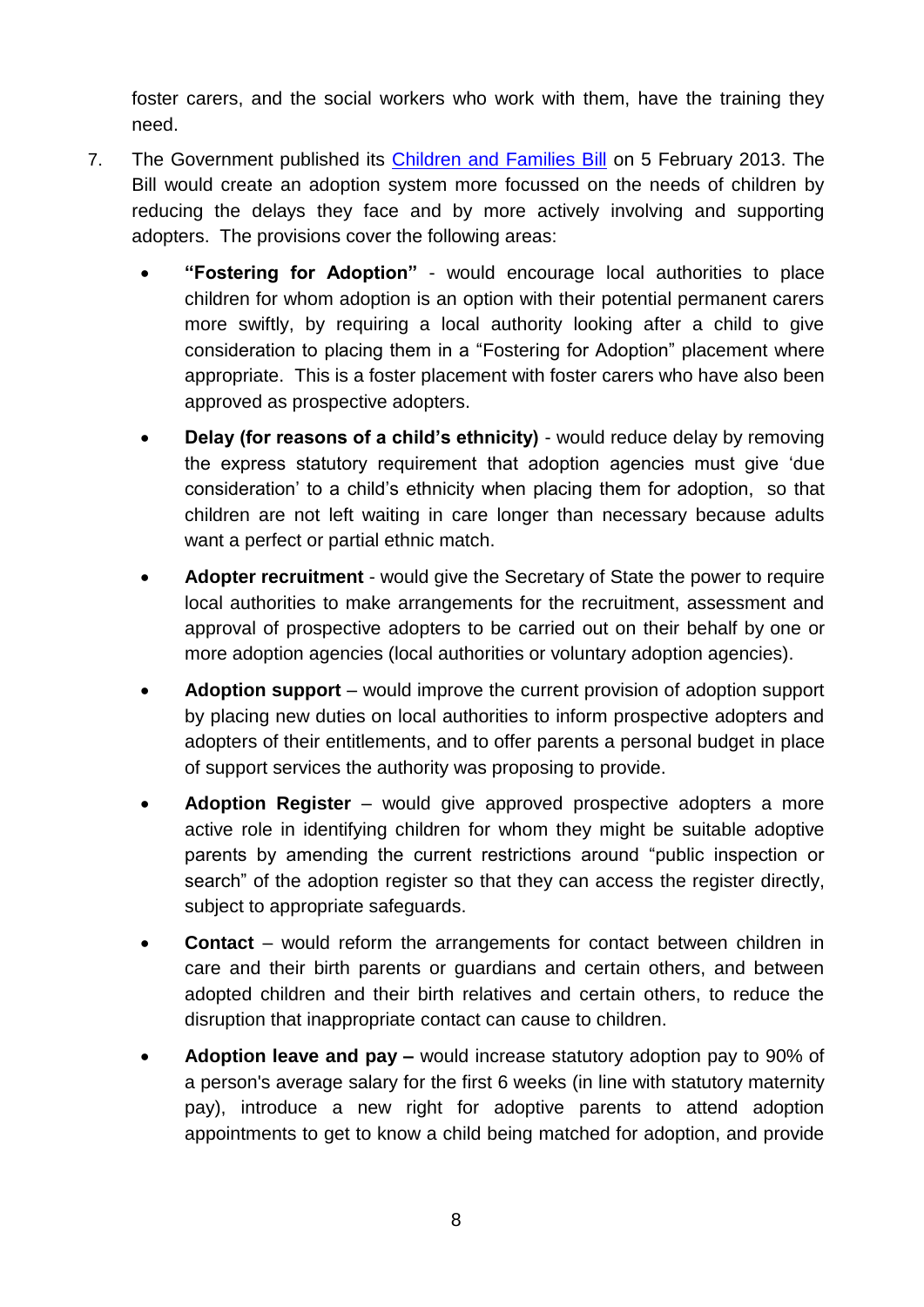statutory leave and pay for those parents expecting to adopt a child entering a "Fostering to Adopt" arrangement.

- 8. In September 2012 the Government published an online consultation document *Adoption and Fostering: tackling delay*, taking forward the proposals set out in *[An](http://www.education.gov.uk/childrenandyoungpeople/families/adoption/a00205069/action-plan-for-adoption-tackling-delay)  [Action Plan for Adoption: Tackling Delay](http://www.education.gov.uk/childrenandyoungpeople/families/adoption/a00205069/action-plan-for-adoption-tackling-delay)* and in the *[Improving Fostering Services](http://www.education.gov.uk/childrenandyoungpeople/families/fostercare/a00209220/proposals)  [Programme.](http://www.education.gov.uk/childrenandyoungpeople/families/fostercare/a00209220/proposals)* The Children's Rights Director consulted looked after children via consultation events and a questionnaire and consulted adopted children via a survey.
- 9. The 12 week consultation covered: the approval process for prospective adopters, a fast track procedure for previous adopters and approved foster carers, the Adoption Register, matching agreement, early permanence - "Fostering for Adoption", sharing case records between fostering services and adoption agencies, the approval process for foster carers including the introduction of a brief report for foster carers and when personal referees are to be interviewed; terms of approval and delegating day to day decisions to foster carers. The Government also sought views on the size of adoption and fostering panels.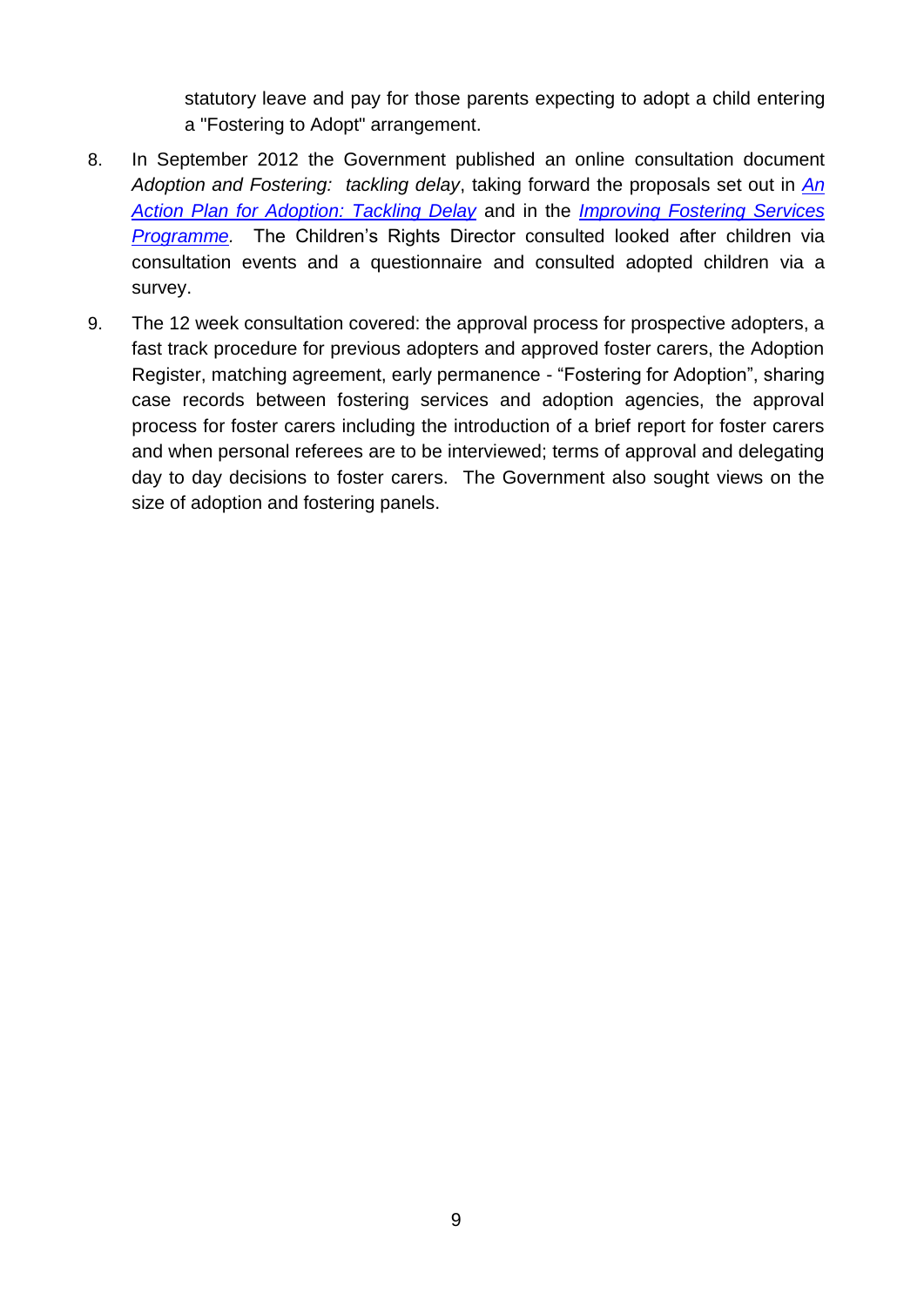# <span id="page-9-0"></span>**Summary of responses received and the Government's response**

- 10. The consultation ran between 18 September and 7 December 2012 and 197 responses to the consultation document were received.
- 11. As some respondents may have offered a number of options for questions, total percentages listed under any one question may exceed 100%. Throughout the report, percentages are expressed as a measure of those answering each question, not as a measure of all respondents.

#### 12. A breakdown of all respondents is as follows:

| Voluntary adoption agency/independent fostering agency<br>Sector organisation<br>Prospective adopter/adopter<br>Adoption/fostering panel<br>Prospective foster carer/foster carer<br>Judiciary/lawyer<br><b>Birth parent</b><br>Other* | Local authority adoption/fostering team | 81 |
|----------------------------------------------------------------------------------------------------------------------------------------------------------------------------------------------------------------------------------------|-----------------------------------------|----|
|                                                                                                                                                                                                                                        |                                         | 33 |
|                                                                                                                                                                                                                                        |                                         | 19 |
|                                                                                                                                                                                                                                        |                                         | 15 |
|                                                                                                                                                                                                                                        |                                         | 15 |
|                                                                                                                                                                                                                                        |                                         | 13 |
|                                                                                                                                                                                                                                        |                                         | 2  |
|                                                                                                                                                                                                                                        |                                         | 1  |
|                                                                                                                                                                                                                                        |                                         | 18 |

*\*Those which fell into the 'other' category included charities, social workers, medical advisers and those respondents who did not specify.*

13. A list of organisations who responded to the consultation is set out in Annex A. The list excludes those who asked for their response to remain confidential.

## <span id="page-9-1"></span>**Main findings from the consultation**

- 14. The findings from the *Adoption and Fostering: tackling delay* consultation were clear:
	- the majority of respondents agreed that "Fostering for Adoption" would achieve its aim of placing children for adoption more easily and secure better outcomes for children. The greatest concern about the proposal was that the placement may not result in an adoption order being made.
	- the majority of respondents agreed the two stage adopter and foster carer approval processes, that adoption agencies should be required to refer details of children for whom adoption is the plan and approved prospective adopters to the Adoption Register, use of the complaint procedure in Stage One of the foster carer approval process (the pre-assessment stage), and removal of the requirement to interview personal referees where the applicant has been an approved foster carer in the last year.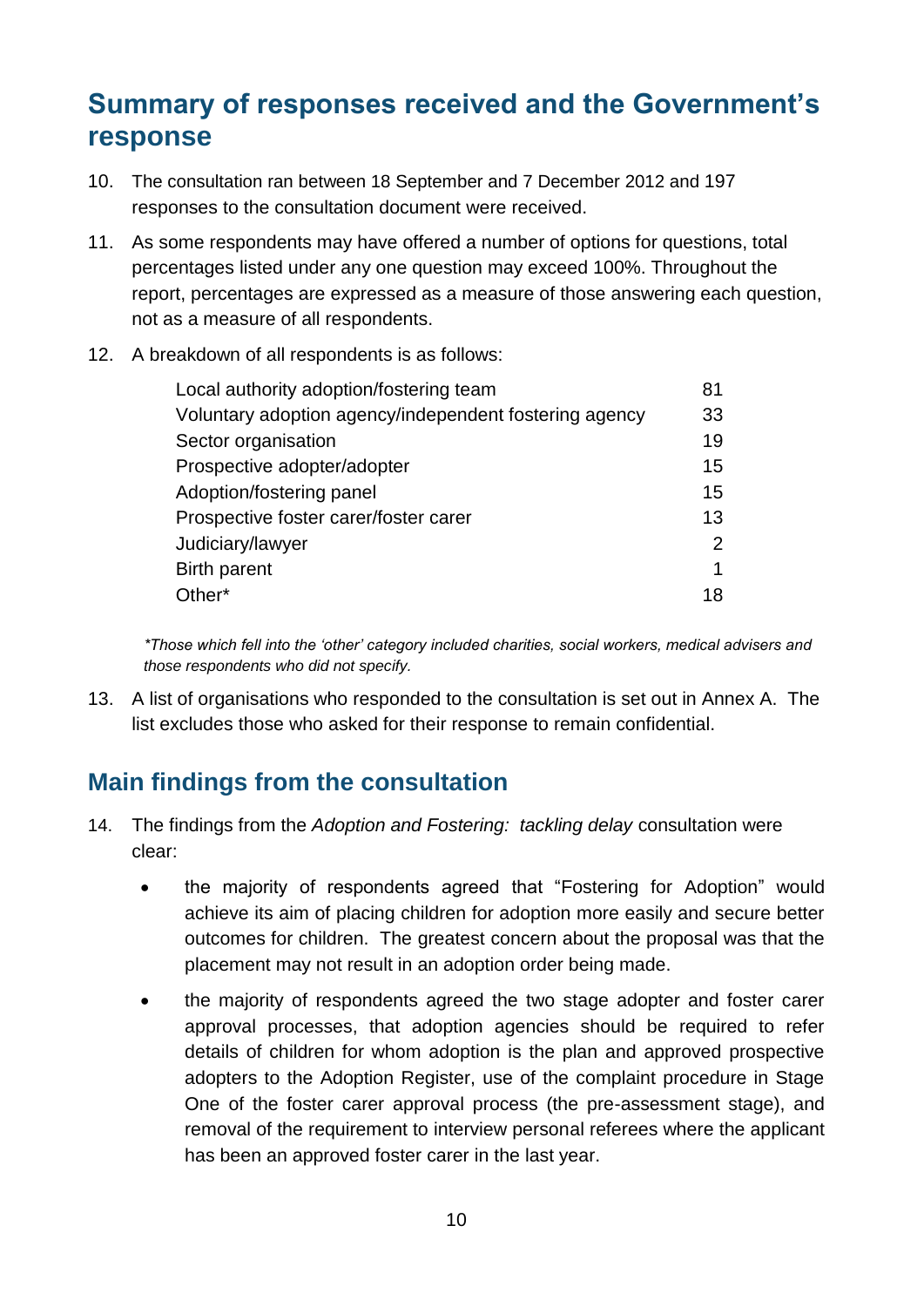15. The only subject to which respondents were strongly opposed was about the size of adoption and fostering panels and limiting the number of non-members attending the meeting.

## <span id="page-10-0"></span>**Adopted children's views**

16. The Children's Rights Director consulted adopted children on "Fostering for Adoption", the two stage approval process and the fast track procedure for previous adopters and approved foster carers*.* The majority of children were supportive of "Fostering for Adoption" and a mixture of adoptive parents and children themselves, were supportive of the two stage approval process and the majority of the children agreed with the proposed fast track procedure for previous adopters and approved foster carers. The Children's Rights Director's report *[Changing adoption -](http://www.rights4me.org/home/library/reports/report-changing-adoption2012.aspx) adopted [children's views](http://www.rights4me.org/home/library/reports/report-changing-adoption2012.aspx)* was published in December 2012.

## <span id="page-10-1"></span>**Looked after children's views**

17. The Children's Rights Director consulted looked after children via consultation events and a questionnaire. The consultation covered a range of issues, several of which were not part of the main consultation questions, but which gave a wider picture of children's views regarding their experience of foster care. The main part of the public consultation which the children commented on concerned the delegation of authority to foster carers. The children clearly supported the proposed change in the law to write into children's placement plans which people could make decisions in each of the proposed areas of decision making. A number of the children also shared the view of other respondents to the public consultation that "faith and religious observance" should be removed from the list of specified decision making areas. The Children's Rights Director's report *[Children's views on](http://www.rights4me.org/home/library/reports/report-childrens-views-on-fostering-2012.aspx)  [fostering](http://www.rights4me.org/home/library/reports/report-childrens-views-on-fostering-2012.aspx)* was published in November 2012.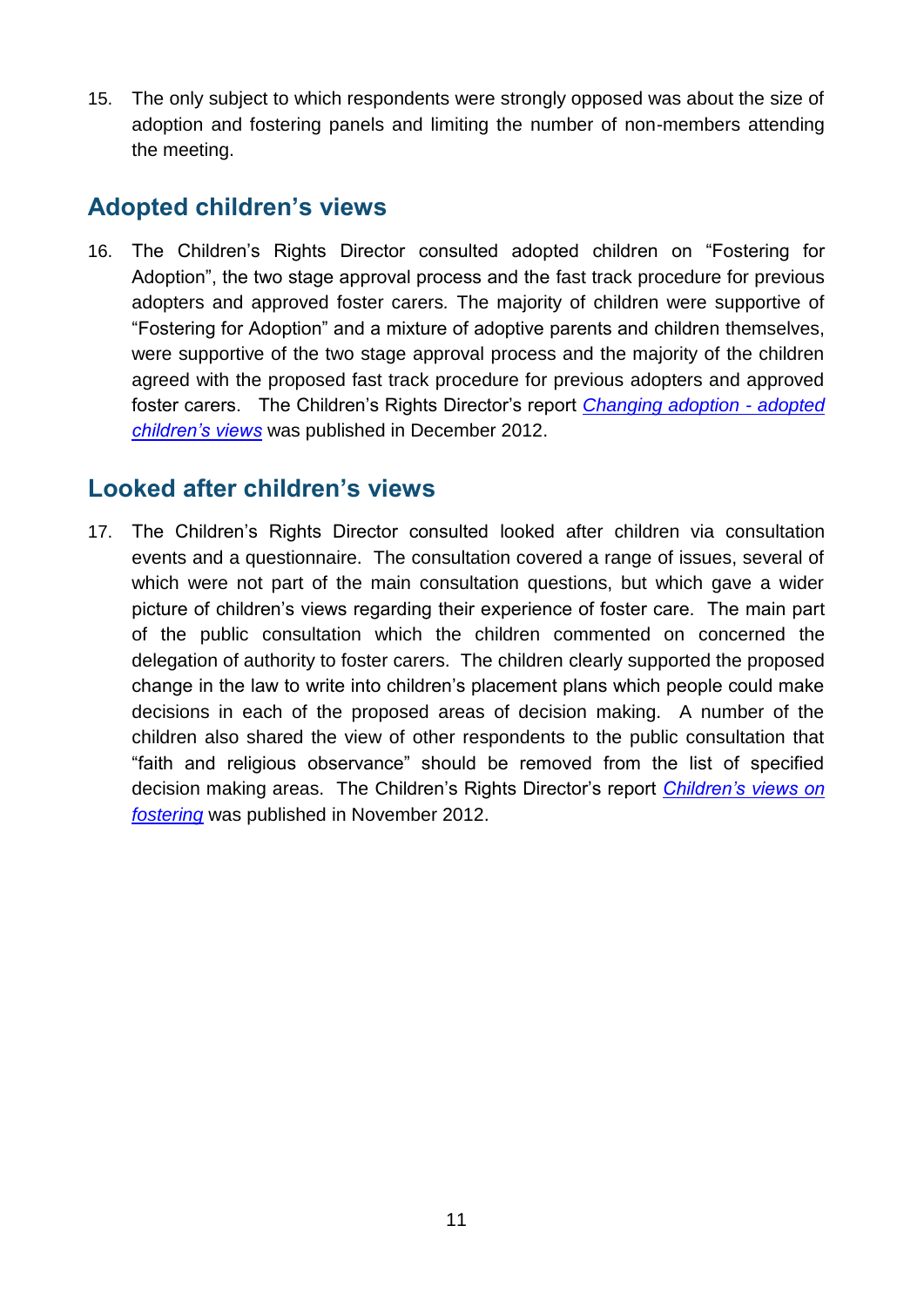# <span id="page-11-0"></span>**ADOPTION**

<span id="page-11-1"></span>**Question 1: Are there any circumstances in which more than 10 working days would be needed for an adoption agency to provide detailed information about adoption to a potential prospective adopter (following an initial approach by him/her to an agency or the National Gateway for Adoption for general information)? If yes, please explain what those circumstances would be.**

18. There were 129 responses to this question.

45 (35%) Yes 58 (45%) No 26 (20%) Not Sure

- 19. Views were mixed on the question of whether there were any circumstances in which more than 10 working days would be needed for an adoption agency to provide detailed information about adoption to a prospective adopter (following an initial approach to an agency or the National Gateway for Adoption for general information). By a narrow majority, respondents considered that it was reasonable to expect agencies to provide such information within 10 days.
- 20. 33 (26%) respondents believed that the ability to meet this deadline would be dependent on the type of information needed. They said that sending out preprepared general information packs, making an initial telephone call or issuing an invitation to an information session could certainly be done in 10 working days or less. However, it was felt that running information sessions or visiting the prospective adopter within this timescale would be problematic.
- 21. 16 (12%) respondents highlighted lack of resource, particularly within small agencies, as a reason why the 10 day deadline might not be met. Staff absence and surges in requests for information were mentioned as being the main causes. Running information sessions on a fortnightly basis was thought to be unmanageable and not cost-effective where attendance rates might be small. A number of respondents also said that they had to secure the services of interpreters for prospective adopters for whom English was their second language, which was not always possible to do within the specified period.
- 22. Inability to contact prospective adopters, due to their unavailability within the 10 day window, once they had made an initial enquiry was also mentioned, along with the need to gauge their readiness to absorb anything more than general information at such an early point in the process.
- 23. A number of respondents requested clarity on the specific information which it was necessary to impart to prospective adopters at this stage.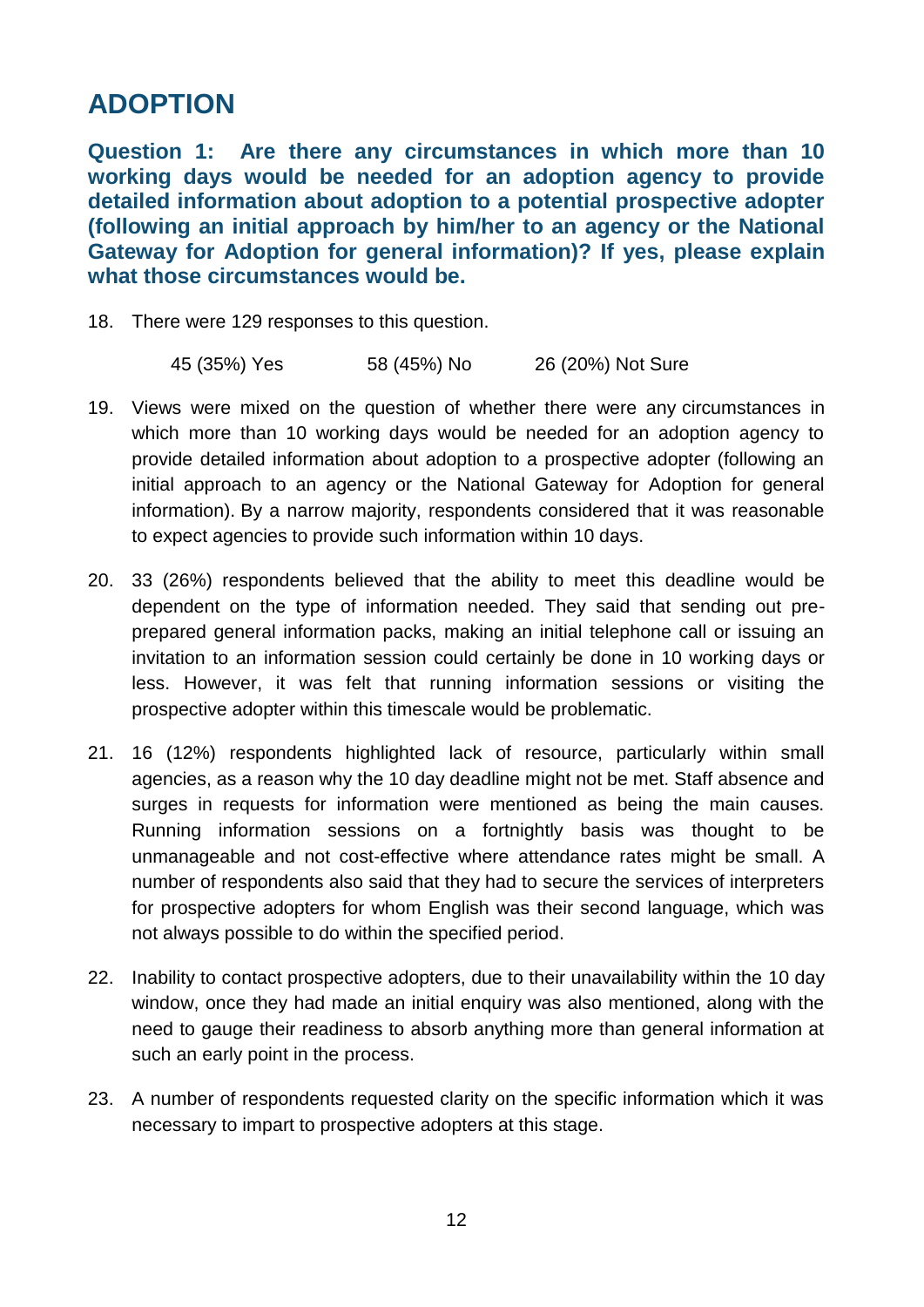## **Next steps**

24. We will amend the statutory adoption guidance to include the requirement for adoption agencies to provide detailed information about adoption within 10 working days, through a pre-planned telephone call, an information session, a visit, or similar arrangement with the prospective adopter. Where an agency is not recruiting or knows that it will not have the capacity to undertake assessments in the immediate future it should inform the prospective adopter and advise him/her to contact the National Gateway for Adoption or another agency which it knows is recruiting.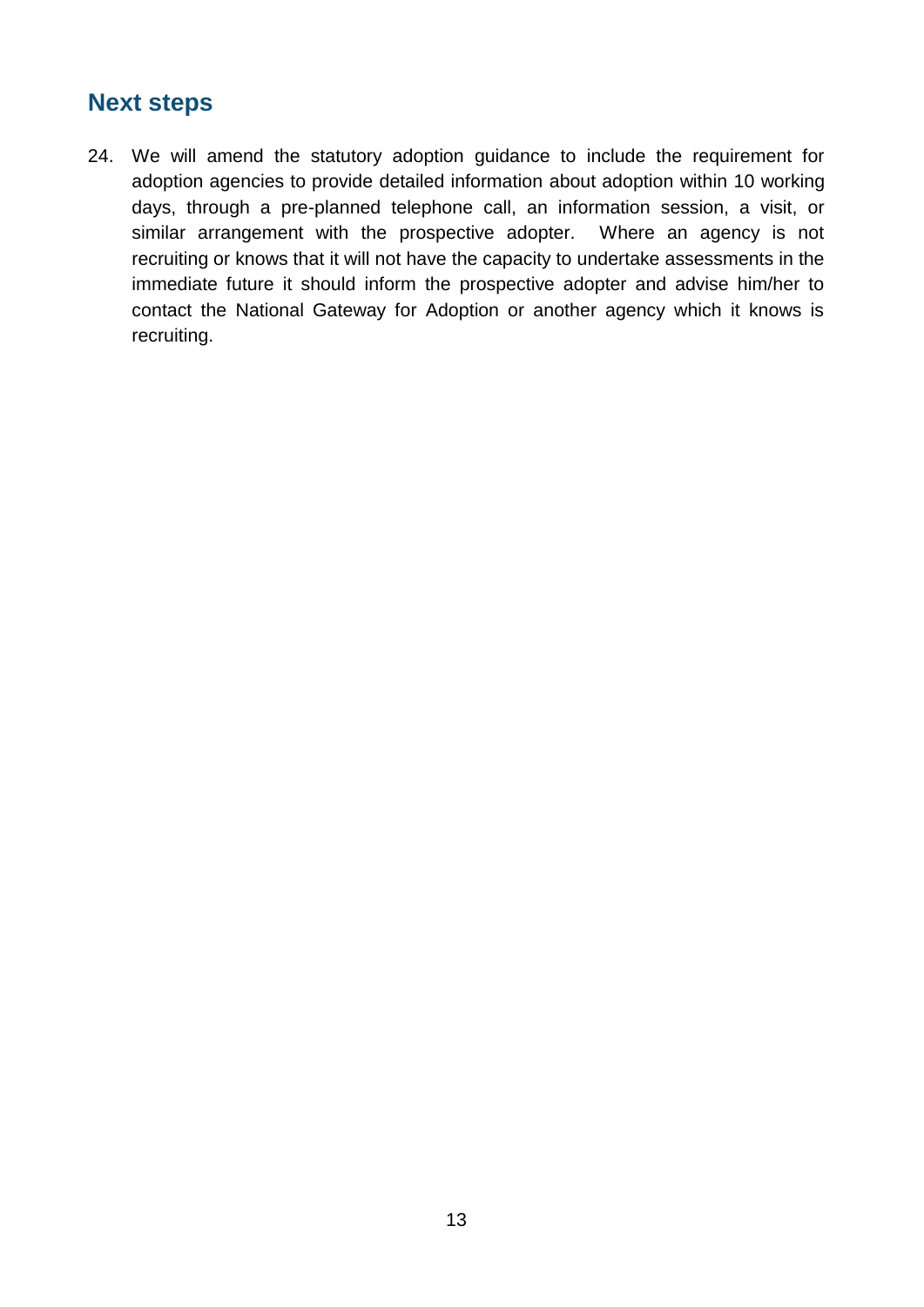<span id="page-13-0"></span>**Question 2: Are there any circumstances in which an agency may need more than five working days to decide whether to accept a registration of interest from a potential prospective adopter? If yes, please explain what those circumstances would be.**

25. There were 129 responses to this question.

79 (61%) Yes 29 (23%) No 21 (16%) Not Sure

- 26. Most respondents thought that there were circumstances in which an agency might need more than five working days to decide whether to accept a registration of interest from a prospective adopter.
- 27. It was acknowledged that, in the most straightforward cases, this might be possible. However, 47 (36%) respondents felt that five days did not allow for more complex cases where issues which could preclude a prospective adopter from the process might be explored, and perhaps resolved, given a longer period. Examples of such issues included:
	- medical problems
	- unsuitable housing, for which a home visit may be necessary
	- on going IVF treatment
	- convictions
	- previous unsuccessful applications and the need to wait for information from other agencies
	- issues resulting from CRB checks which needed to be followed up
	- enquiries to overseas countries and seeking legal advice on immigration status in cases of intercountry adoption.
- 28. 21 (16%) respondents cited lack of resource as a reason why the five day turnaround of registrations of interest might not be met, given the need for time to consider registrations fully. Times of peak demand, such as following recruitments drives, National Adoption Week, government announcements and overseas crises were noted as particular circumstances where agencies might struggle to meet the given timescale.
- 29. 18 (14%) respondents stressed that there were procedures which had to be followed from receipt of the registration of interest to feeding back to the prospective adopter, which could not be completed in five days. This included making contact, whether by telephone or face to face, and documenting these meetings, gathering evidence, considering and discussing each case prior to approval or rejection, providing records to support the decision and informing the prospective adopter.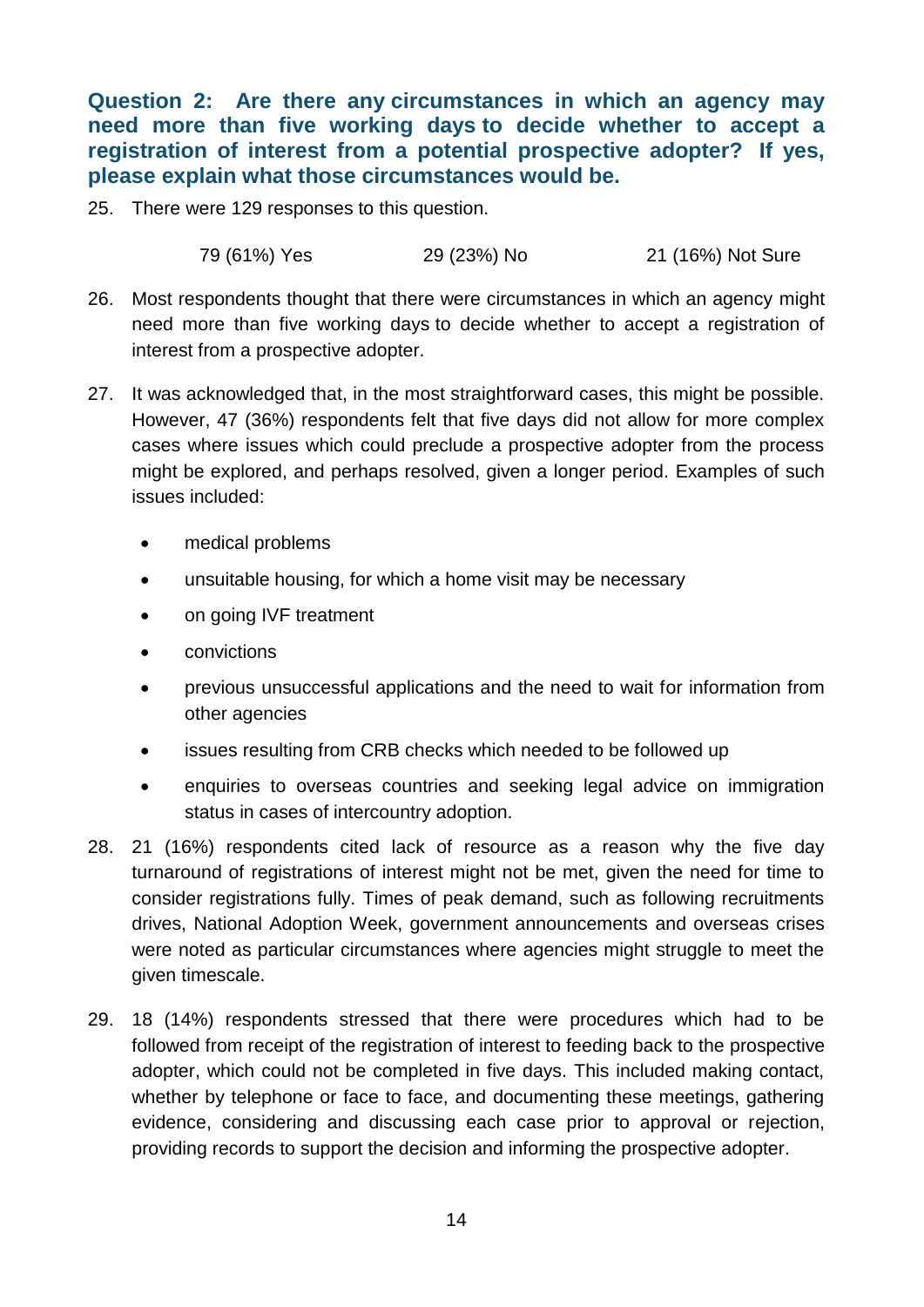- 30. 9 (7%) respondents identified 10 days as a more realistic timescale given the reasons above, along with unavailability of the prospective adopters during the five day period and the need to respect their wishes to proceed at a pace that suited them. It was suggested that there should be provision for extending the five day deadline in complex cases.
- 31. There was some concern that a five day timescale could result in hasty decisions being made, with inappropriate registrations being accepted because of a lack of time to scrutinise them fully, or borderline applications being ruled out unfairly by risk averse agencies.
- 32. It was noted that, where a decision could not be made within the five day period, the prospective adopter should be notified of this, within this timeframe, and that there should be no negative impact on the agency's scorecard for not meeting the deadline.
- 33. There was also a view that clearer guidance was needed, such as specific criteria to be applied, to assist agencies in making decisions on the acceptance of registrations of interest.

## **Next steps**

34. We will amend statutory adoption guidance to require adoption agencies to decide whether or not to accept a registration of interest from a prospective adopter within five working days, unless there are exceptional circumstances which mean that more time is needed.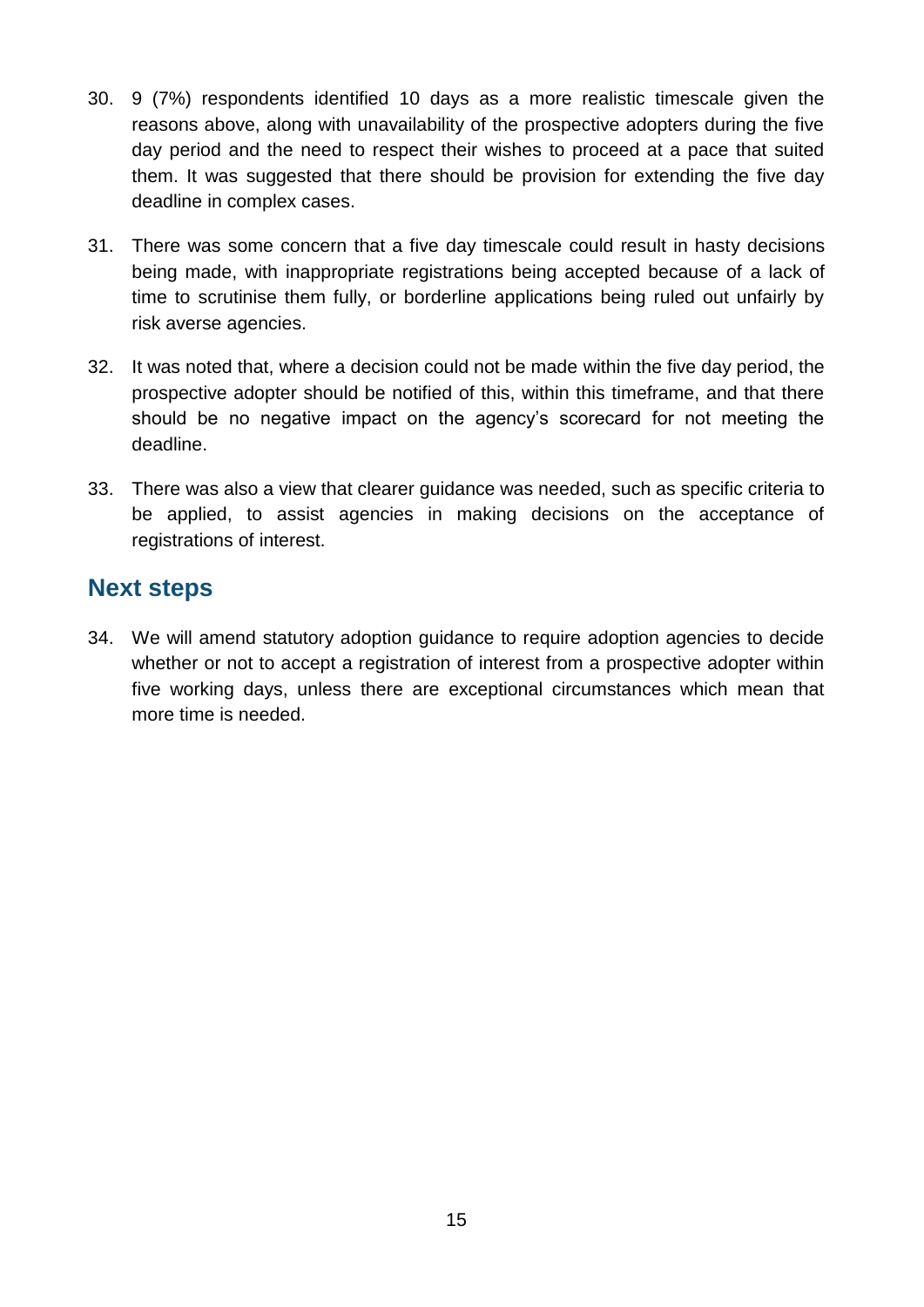<span id="page-15-0"></span>**Question 3: Should adoption agencies be required to visit or have a meeting or pre-planned telephone call with prospective adopters during Stage One of the process to ensure that they have the opportunity to ask for more information or training based on their particular needs?**

- 35. There were 128 responses to this question.
	- 57 (45%) Visit
	- 45 (35%) Meeting
	- 23 (18%) Pre-planned telephone call
	- 35 (27%) All of the above
	- 2 (2%) None of the above
	- $\bullet$  7 (5%) Not sure
- 36. Respondents believed that each of the options for speaking with prospective adopters during Stage One of the process were useful in ensuring that they had the opportunity to ask for more information or training based on their particular needs.
- 37. Visiting the prospective adopters was the most popular option with 49 (38%) respondents saying that it was important to meet them in their home surroundings. Respondents could see many advantages to this, such as:
	- it provided an opportunity to verify the address and assess its suitability
	- prospective adopters were likely to be more relaxed in their own surroundings and more likely to ask questions than they would at a meeting
	- visits could be made outside office hours to suit prospective adopters' needs
	- a home visit might be less daunting than a meeting at the agency and less likely to put people off the process
	- it would be easier to discuss personal or confidential issues in a private setting
	- it provided an opportunity to meet children or family members in the household.
- 38. 9 (7%) respondents considered that contact with prospective adopters during Stage One provided a sound basis for Stage Two of the process. It was felt that one to one contact helped agencies to build a rapport with prospective adopters by answering their questions, ascertaining their individual training needs and exchanging information. On going dialogue, it was felt, helped to establish a mutually supportive relationship where agencies could guide them through the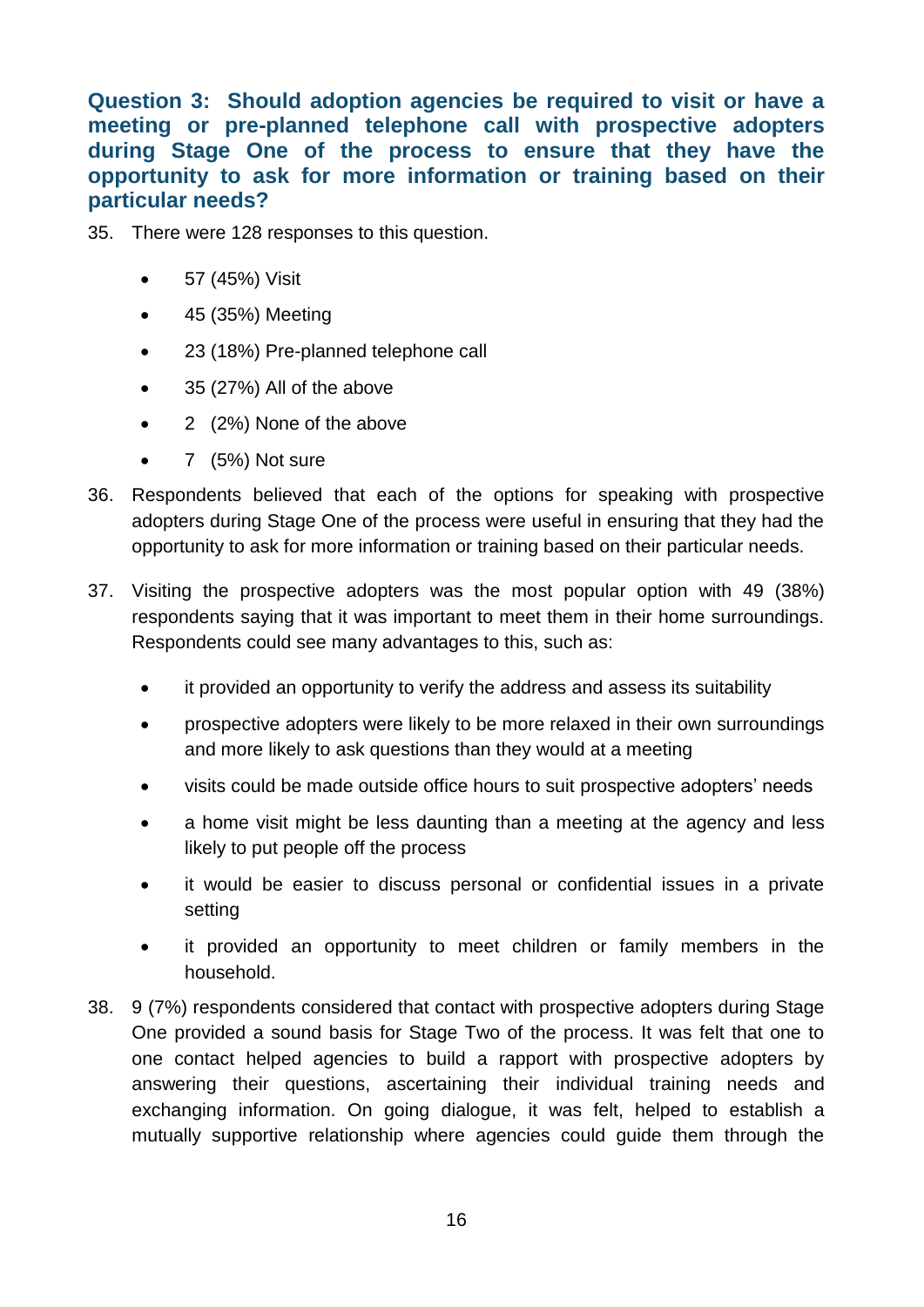process whilst gathering evidence to help make an informed decision on whether to allow progression to Stage Two.

## **Next steps**

- 39. We will amend the statutory adoption guidance to include a new requirement for adoption agencies to visit or have a meeting or pre-planned phone call with prospective adopters, whichever is considered most appropriate in each individual case.
- 40. The statutory guidance will emphasise that Stage 1 is adopter-led and will focus on initial training and preparation. During this stage the agency will focus on obtaining the statutory checks and references.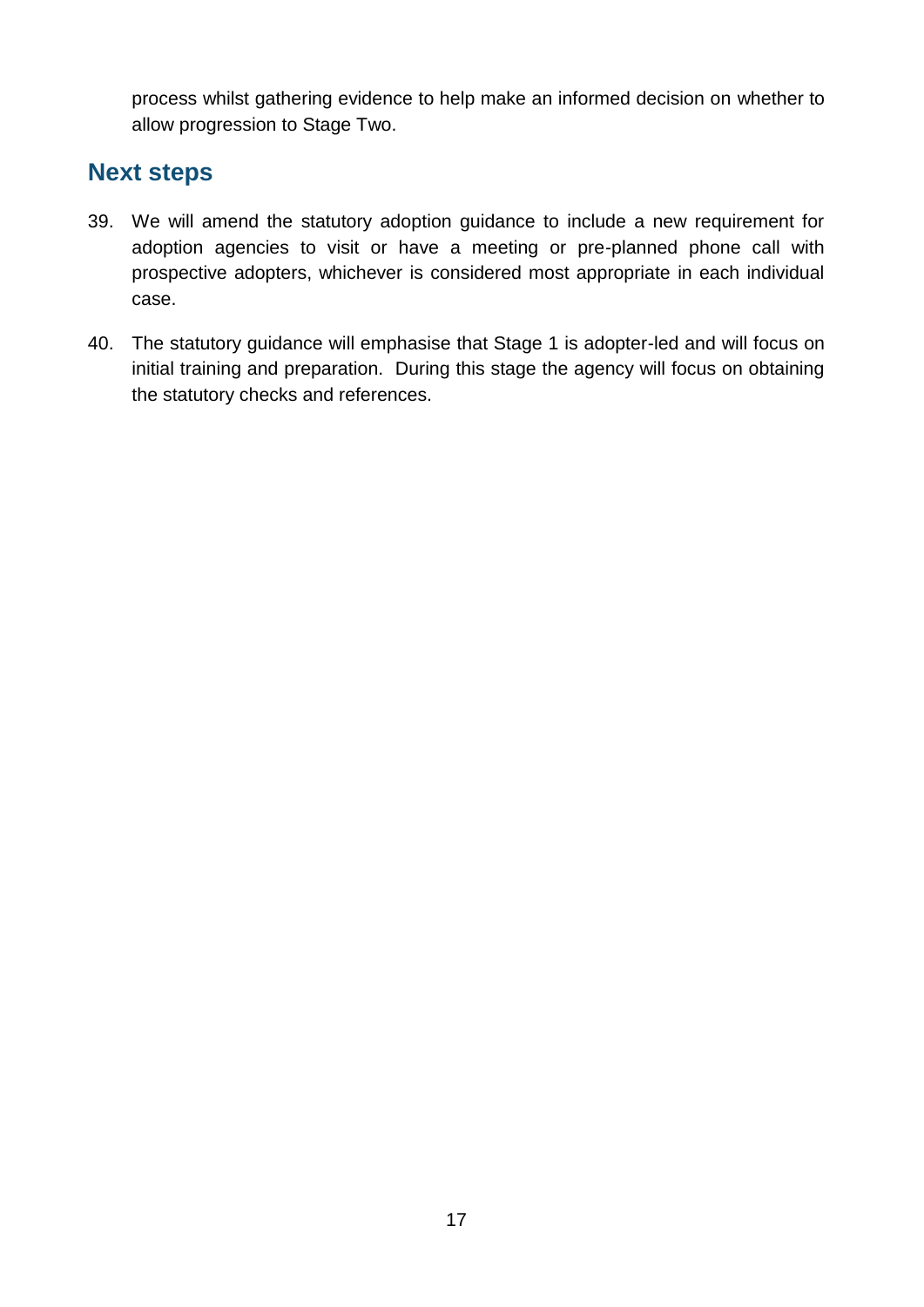<span id="page-17-0"></span>**Question 4: Should adoption agencies be required to agree with prospective adopters an 'agreement' to set out the responsibilities of the prospective adopter and the agency during Stage One of the process? If no, please explain why not.**

41. There were 128 responses to this question.

118 (92%) Yes 5 (4%) No 5 (4%) Not Sure

- 42. Few respondents disagreed with the proposal for adoption agencies to be required to agree with prospective adopters an 'agreement' to set out the responsibilities of the prospective adopter and the agency during Stage One of the process.
- 43. 50 (39%) respondents stated that this would provide clarity for prospective adopters as they would know exactly what was expected of them throughout Stage One. Indeed, a number of respondents said that this represented good practice by agencies and was something that they already used, in the form of a handbook or toolkit, for example. It was suggested that the proposed agreement should set out timescales in order to keep the process timebound to avoid drift and that, in addition to formal requirements, it should outline things that prospective adopters were advised to do. Respondents thought that having a written agreement would be helpful in the case of disputes or appeals as, if clearly set out, it should leave no room for misunderstanding or ambiguity. It was also acknowledged that the agreement would be beneficial to both parties as each could be assured of the commitment of the other.
- 44. It was proposed that the basic agreement should be consistent across agencies, possibly linked to the [Adopters'](http://www.education.gov.uk/childrenandyoungpeople/families/adoption/a00199762/government-launches-the-adopters-charter) Charter, but with the flexibility to tailor it to individual needs. Respondents also stressed that it should be kept simple and clear as a cumbersome document might be off-putting to prospective adopters.

## **Next steps**

45. Following the consultation we have concluded that using the word 'agreement' in the regulations could be problematic: there might be circumstances in which the agency and the prospective adopters cannot agree the content of the document and the agency could be in breach of any statutory requirement to agree the content of the document with the prospective adopter. To avoid this we will amend the Adoption Agencies Regulations 2005 to require adoption agencies to prepare a Stage One Plan in consultation with prospective adopters but make it clear in the statutory guidance that the Stage One Plan may be locally referred to as an 'agreement'.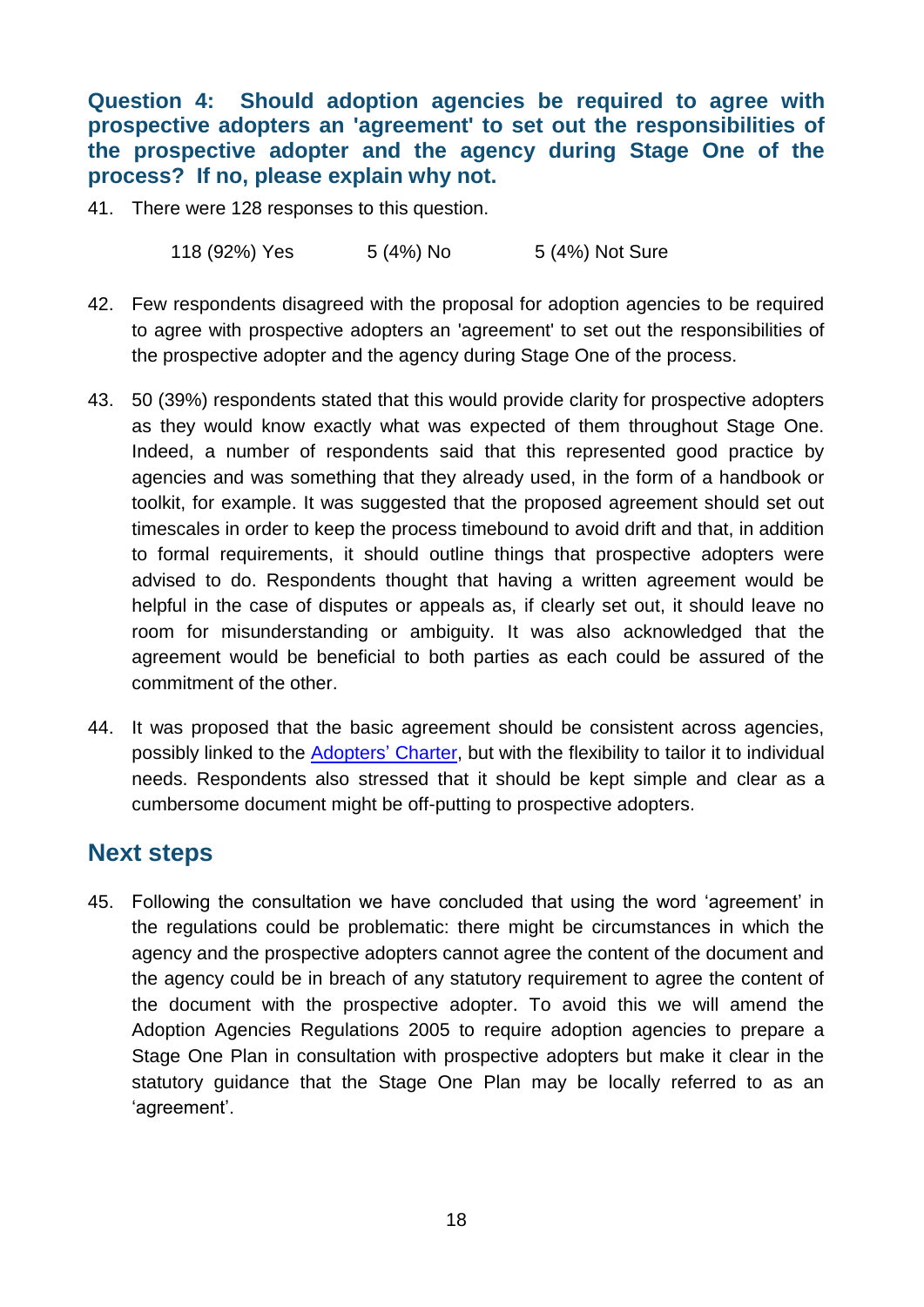#### <span id="page-18-0"></span>**Question 5: How might we make Stage One of the process even more adopter-led?**

- 46. There were 54 responses to this question.
- 47. Respondents generally supported the idea of Stage One of the process being more adopter-led as it would help agencies to assess how motivated prospective adopters were, their commitment to the process and their capacity to drive their own learning.
- 48. There was a view however that this should not mean that the responsibility for completing Stage One lay entirely with prospective adopters, with 54 (27% of the total number of respondents) stating that they would need support from the agency. Respondents were keen that prospective adopters should not be lost from the process because they felt unable to lead their own learning. It was noted that the ability of some to progress through the first stage would be greater than others, depending on whether they were new to the process or had some experience and whether they were proactive in initiating their own research. There were concerns expressed about prospective adopters who had English as their second language or who were not computer literate or had no access to a computer, as they would need extra support to be able to participate fully in the process. Respondents also recognised the need to allow prospective adopters to take Stage One at their own pace and not to impose timescales which some might not be able to meet.
- 49. Respondents suggested a number of ways by which agencies could provide support to allow the process to be more adopter-led, including:
	- allocating a social worker which prospective adopters could call on to help them through the process and who would check in with them regularly to ensure they had interpreted learning materials correctly
	- arranging links with approved adopters, for example running talks/seminars from people who had been through the process or providing prospective adopters with an approved adopter 'buddy'
	- providing a range of tools to meet the various learning styles of prospective adopters such as: e-learning packages, DVDs, reading lists, literature, case studies and questionnaires, including in other languages where necessary
	- encouraging prospective adopters to do as much as possible to progress their own application, for example:
		- tracing ex-partners
		- preparing their own children
		- performing a self-assessment, such as checking their own home for safety
		- encouraging them to seek opportunities to develop their childcare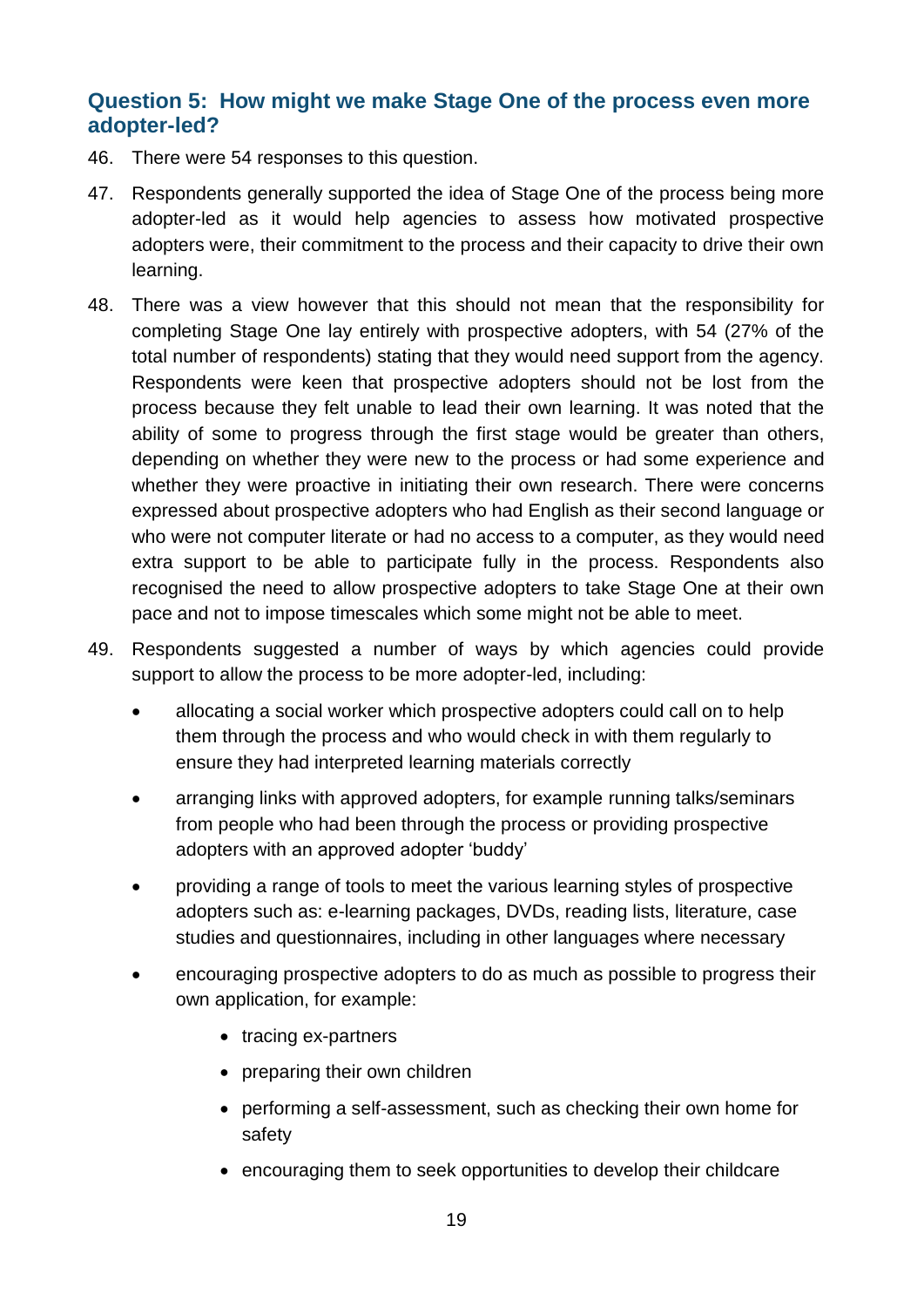skills, such as taking up voluntary work in a playgroup

 preparing a portfolio to evidence their research and writing up their adoption process 'journey'.

## **Next steps**

50. We are currently considering a number of the options suggested during the consultation. Prospective adopters will be able to speak to experts on the National Gateway for Adoption telephone helpline. Self-preparation materials will also be available on the Gateway website. We will consider the ideas suggested through the consultation when developing the content.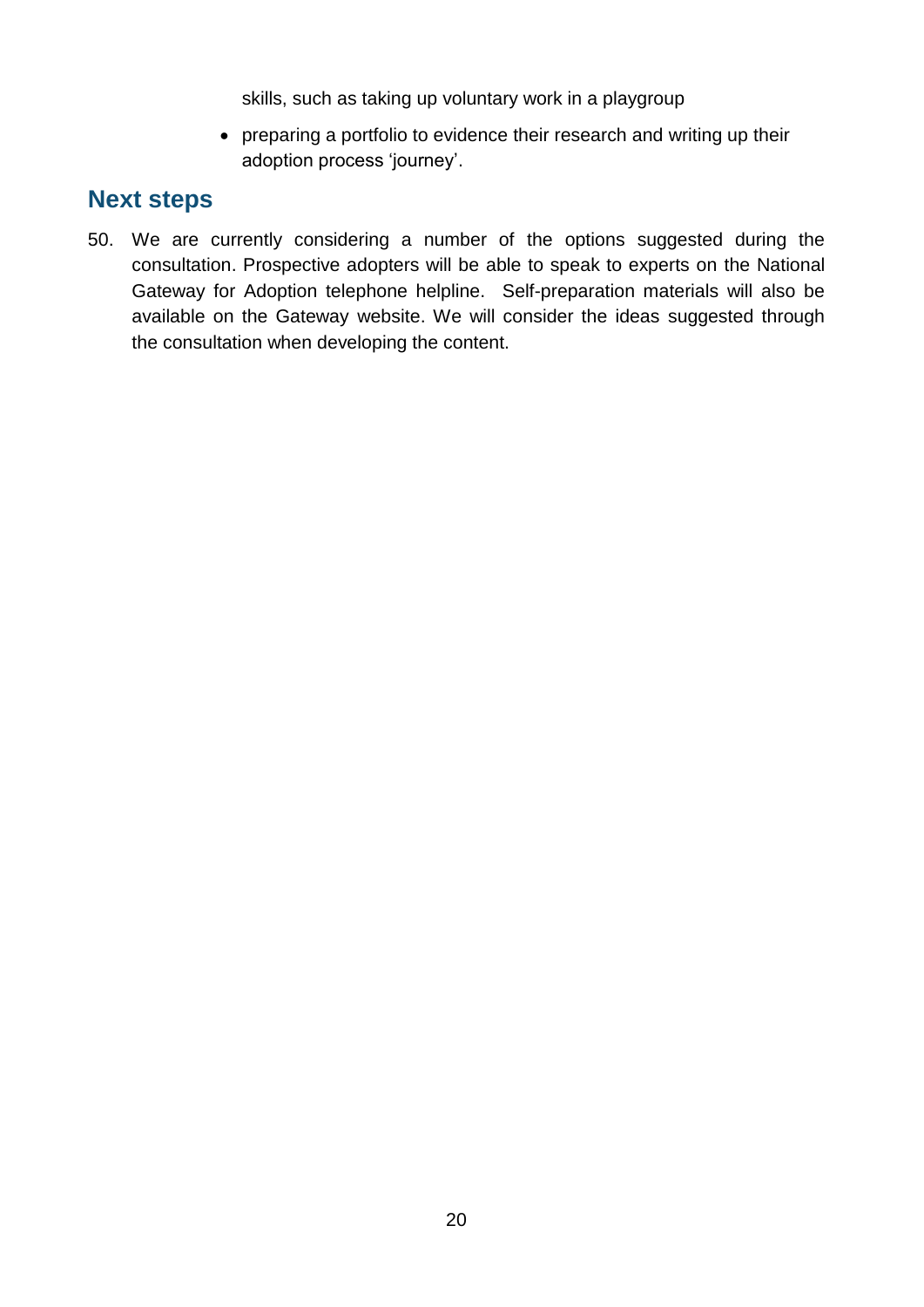<span id="page-20-0"></span>**Question 6: Should a prospective adopter who wants to take a break during Stage One of the process be required to restart this stage when he/she is ready to pursue his/her interest in becoming an adoptive parent? If no, please explain why not.**

51. There were 127 responses to this question.

56 (44%) Yes 27 (21%) No 44 (35%) Not Sure

- 52. There was no clear consensus on this question, with less than half of the respondents who answered agreeing that a prospective adopter who wanted to take a break during Stage One of the process should be required to restart this stage when they were ready to pursue their interest in becoming an adoptive parent.
- 53. Over a third of respondents were not sure about this proposal with 83 (65%) believing that any decision on the need to restart Stage One following a break would be dependent on the individual circumstances of each case and should be at the discretion of the agency concerned. Respondents believed that, in reaching a decision, agencies would need to consider:
	- the reason for requesting the break
	- the length of the break
	- how much of Stage One had been completed before the break
	- whether the problem which instigated the break had been resolved; and
	- how much knowledge the prospective adopters had retained following the break.
- 54. It was agreed that a re-entry interview would be a suitable means to establish this information and determine whether Stage One needed to be restarted.

## **Next steps**

55. We will amend the statutory adoption guidance to leave this to the discretion of the adoption agency concerned based on the individual circumstances of each case.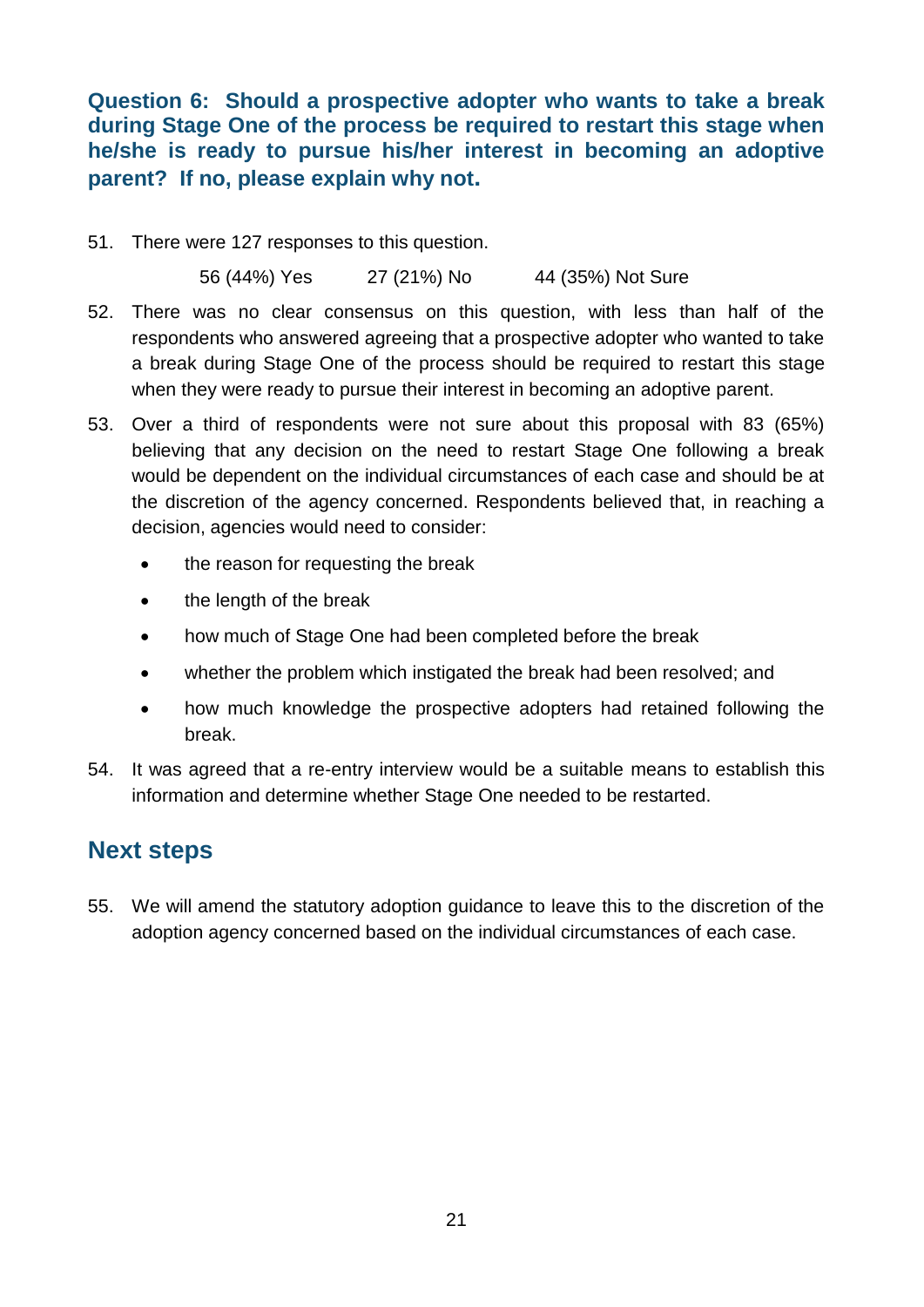#### <span id="page-21-0"></span>**Question 7a) Should prospective adopters be able to request an extension of longer than two months to Stage Two of the process?**

56. There were 128 responses to this question.

108 (84%) Yes 6 (5%) No 14 (11%) Not Sure

- 57. The majority of respondents agreed that prospective adopters should be able to request an extension of longer than two months to Stage Two of the process.
- 58. 61 (48%) respondents said that any request to extend Stage Two would be dependent on the particular circumstances relating to the request and that agencies should be relied upon to use their professional judgement to assess whether an extension was appropriate. It was believed that agencies were best placed to decide whether a break was required for good reason, whether it could signify a prospective adopter's lack of readiness to adopt or that they found the pace of assessment unmanageable.
- 59. 31 (24%) respondents thought that allowing an extension could be an essential means of ensuring that prospective adopters were not lost from the process, given that some might be minded to drop out if they found the pressure of fixed timescales too much. It was stressed that, if the process was to be adopter-led, prospective adopters must have some flexibility to proceed at a pace they felt comfortable with, even if this meant exceeding set timescales. Respondents noted that some might need to take stock, refocus or put their application on hold if necessary.

#### <span id="page-21-1"></span>**Question 7b) If yes, in what circumstances and by how much should they be able to extend Stage Two before having to restart the approval process from scratch?**

- 60. A number of circumstances under which Stage Two could be extended were suggested, the main reasons being**:** 
	- 52 (54%) bereavement of a close relative
	- 34 (35%) illness in the family or long term health issues requiring extensive or prolonged treatment
	- 19 (20%) house move, extension to, or refurbishment of, property
- 61. Other circumstances mentioned included:
	- redundancy, job loss, seeking employment, settling into new employment, work commitments
	- financial issues, clearing debt
	- undergoing counselling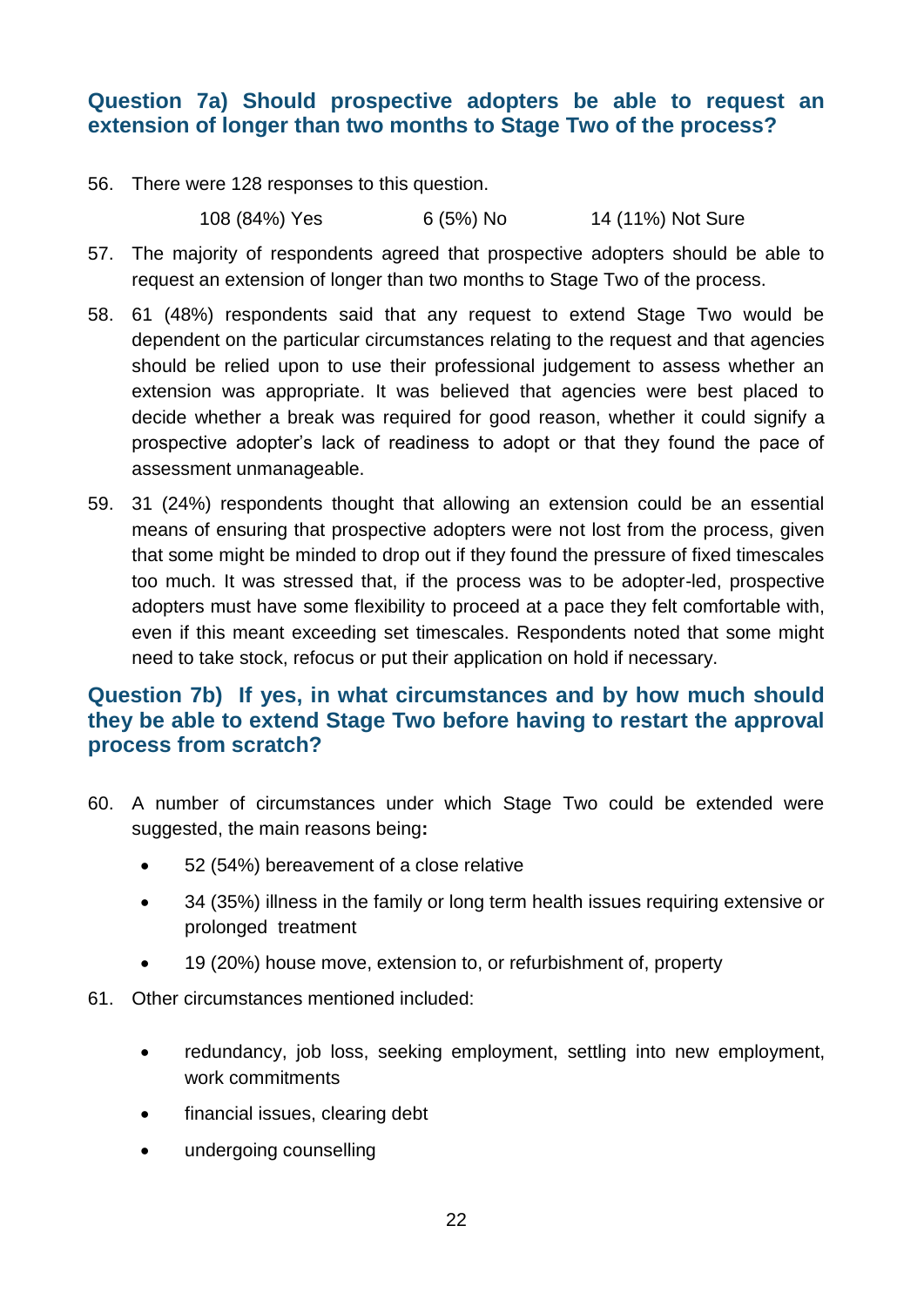- pregnancy, miscarriage, pursuing IVF treatment
- caring responsibilities for relatives
- settling children into school
- extended holiday
- giving up smoking
- aaining experience of working with children
- awaiting overseas checks
- **•** seeking whereabouts of ex-partner(s)
- religious festivals.
- 62. On the question of the length of extension which could be granted, 23 (24%) respondents thought that six months was likely to be sufficient time to resolve any issues which had led to the request to extend. 6 (6%) respondents considered that three months was a more reasonable timescale.
- 63. 57 (59%) respondents however thought that it was not possible to be prescriptive on timescales and that each case should be assessed on its own merits. It was suggested that agencies should be able to use their discretion as circumstances would differ in each case and the ability to deal with something like bereavement would depend on the individual concerned. Providing guidelines was proposed, as a means to help agencies in their decision making, along with maintaining regular contact throughout the extended period to try to minimise delay.

## **Next steps**

64. We will amend the Adoption Agencies Regulations 2005 to allow prospective adopters to determine how much longer they may need for Stage Two.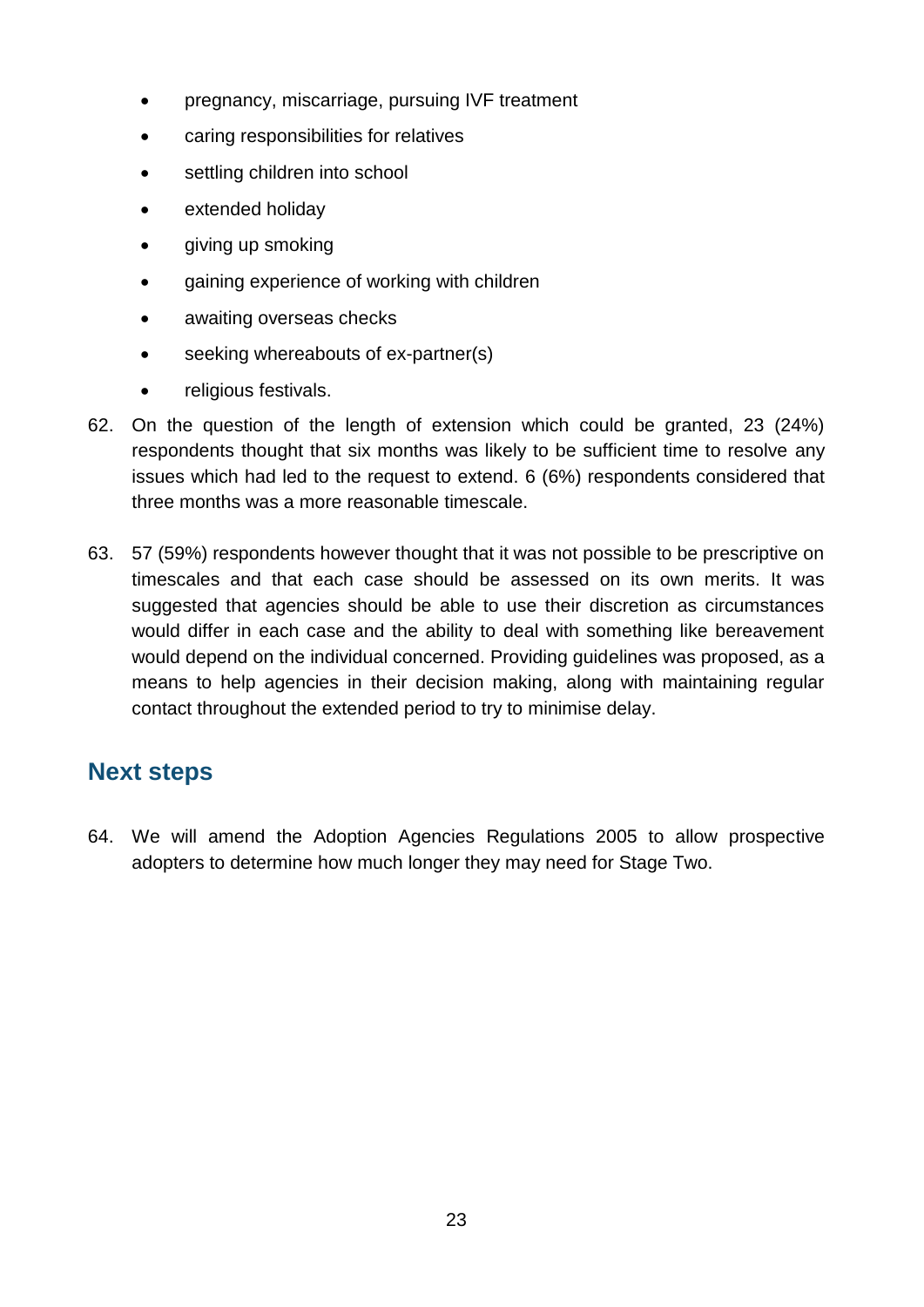<span id="page-23-0"></span>**Question 8: In order to facilitate completion of Stage Two of the process within the required four month timescale, should the time prospective adopters have to consider their papers before submission to the adoption panel (currently 10 working days) be reduced? If yes, to how many working days should it be reduced?**

65. There were 126 responses to this question.

74 (59%) Yes 41 (32%) No 11 (9%) Not Sure

- 66. Most respondents were in favour of reducing the time prospective adopters had to consider their papers before submission to the adoption panel.
- 67. 54 (43%) respondents suggested that this timescale could be reduced to five days, believing the current 10 day period to be overly generous and representing a significant proportion of the four month period allowed for Stage Two. It was noted that many prospective adopters currently waived their right to 10 days, given that the papers should not contain anything unexpected if the assessment process had been open and transparent.
- 68. Where respondents disagreed with reducing the 10 day period, they felt that a shorter timescale could put undue pressure on prospective adopters who might need time to fully digest and reflect on the contents of the papers before submission to the panel. It was recognised that where irregularities had been found in the paperwork, prospective adopters would need time to contact their social worker to have any incorrect information checked out and changed. Moreover, respondents felt that, if an application had been rejected, prospective adopters were likely to need 10 days to compose a response and to take legal advice, if necessary.

## **Next steps**

69. We will amend the Adoption Agencies Regulations 2005 to reduce the time that prospective adopters have to consider their papers before submission to the adoption panel from 10 to five working days unless there are exceptional circumstances.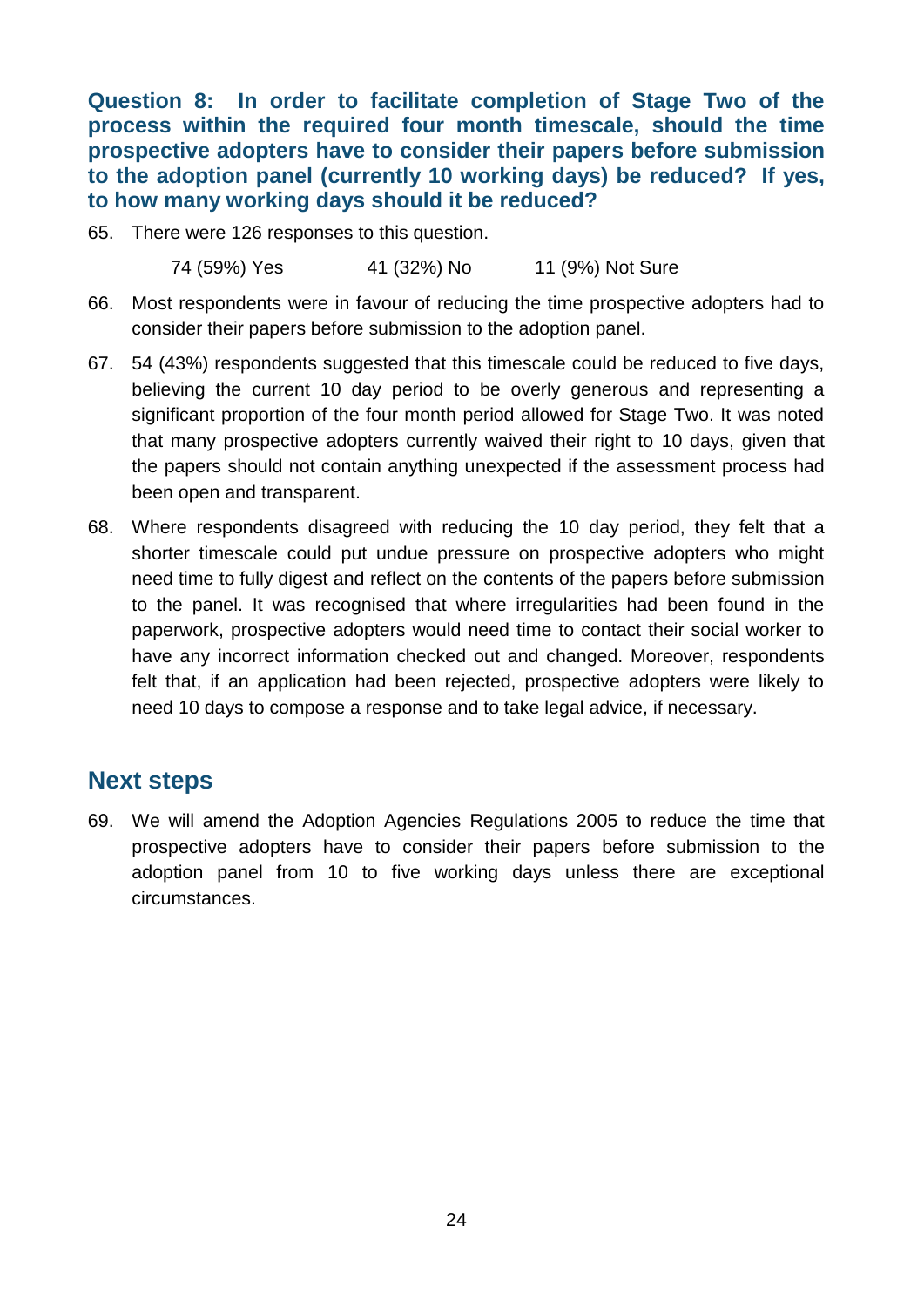<span id="page-24-0"></span>**Question 9a): Should the fast-track procedure for previous adopters and approved foster carers be extended to include adopters who were approved in England or Wales prior to the coming into force of the Adoption and Children Act 2002 (this would mean that those who have been approved for more than seven years ago would be included)?**

70. There were 133 responses to this question.

32 (24%) Yes 75 (56%) No 26 (20%) Not Sure

- 71. More than half of the respondents who answered this question disagreed with the proposal to fast track the procedure for adopters who were approved in England or Wales prior to the coming into force of the Adoption and Children Act 2002.
- 72. 59 (44%) respondents thought that an approval could not be considered current if it was made seven or more years ago given the likelihood of a change in circumstances during that time. It was acknowledged that there had been changes in legislation, guidance and standards in the last seven years, along with improvements to training and preparation which had raised the expectations made of prospective adopters. As such, it was felt that older approvals were of limited value today. There was no clear view of a specific timescale by which previous approvals could be considered valid, with suggestions ranging from two to five years. Respondents proposed that, in the interests of safeguarding, statutory checks would still need to be undertaken however long the previous approval had been made.

#### <span id="page-24-1"></span>**Question 9b): If yes, what should the criteria for inclusion be?**

- 73. Respondents said that it should be at the agency's professional discretion whether to fast track previously approved adopters and that the criteria on which they should base their judgement could include:
	- no significant change in circumstances or family make-up
	- whether or not they had kept in contact with the agency
	- evidence of relevant and recent knowledge, training and experience
	- references or letters of support from social workers or previous agencies.

#### <span id="page-24-2"></span>**Question 9c): Which, if any, other groups should be included?**

- 74. 7 (32%) respondents said that carers with special guardianship orders should be included.
- 75. 6 (27%) respondents suggested including approved foster carers with long term, stable placements, given that they undertook on going training, remained in contact with social workers and were assessed annually.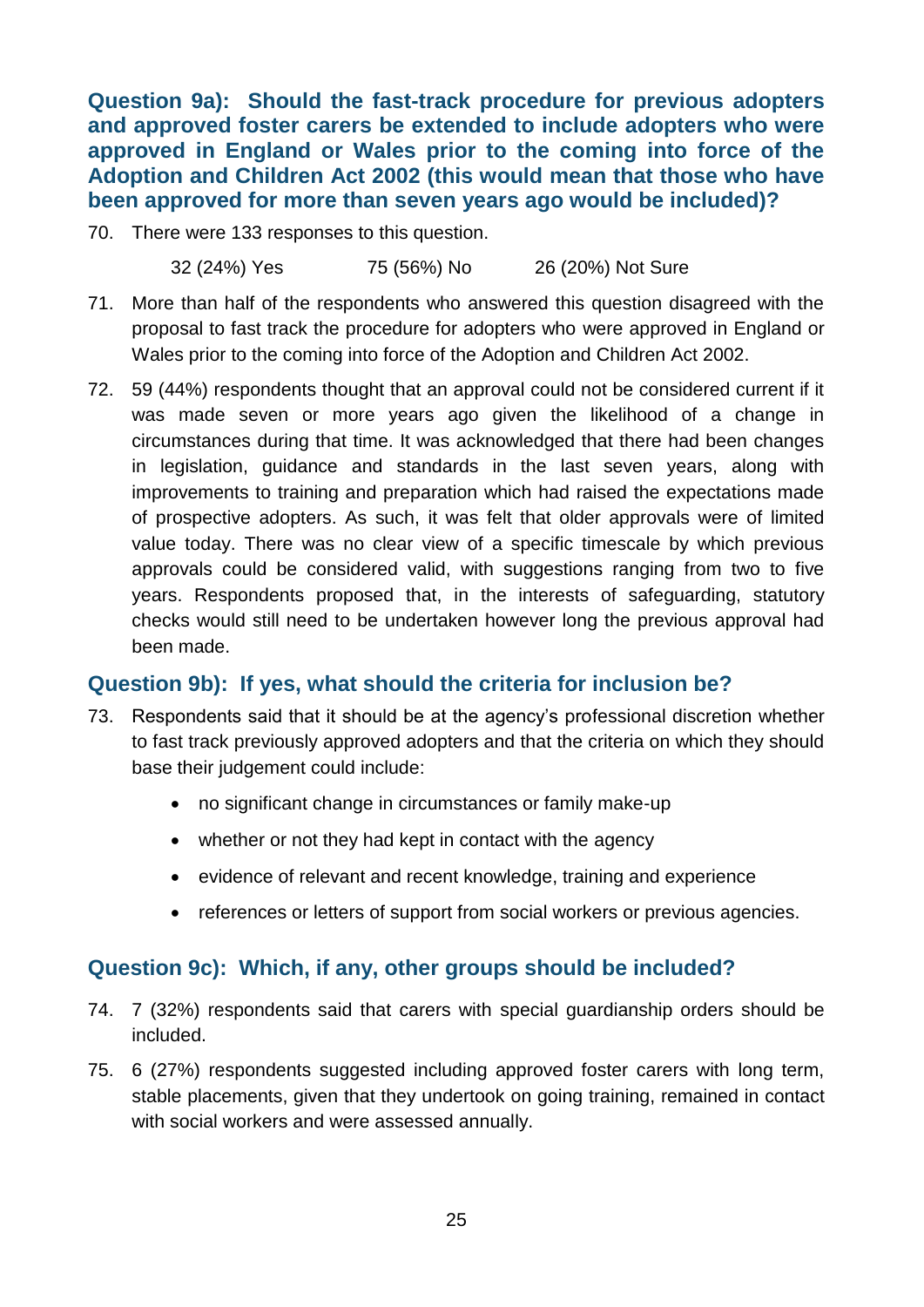- 76. 6 (27%) respondents thought that professionals with relevant qualifications or experience of looked after or vulnerable children, such as social workers or teachers should be eligible for fast-tracked applications.
- 77. 5 (23%) respondents did not consider there were any other groups which should be included. They felt that only those who had undertaken the rigorous approval process were suitable for the demanding task of adoption.
- 78. 4 (18%) respondents suggested family, friends and kinship carers if they were able to demonstrate that their current placements were successful.
- 79. Other suggestions included:
	- adopters who planned to adopt a named child, such as a sibling of a child they had already adopted
	- respite carers
	- intercountry adopters.

## **Next steps**

- 80. The fast track process will only apply to previous adopters and approved foster carers but will not extend to include those adopters in England and Wales who were approved to adopt prior to 30 December 2005 when the Adoption and Children Act 2002 came fully into force.
- 81. We do not propose to extend the fast track process to other groups or professionals, such as social workers and teachers. Although they might have valuable experience to offer that does not mean that they will necessarily have the parenting skills required for the challenging role of an adoptive parent without going through the full approval process.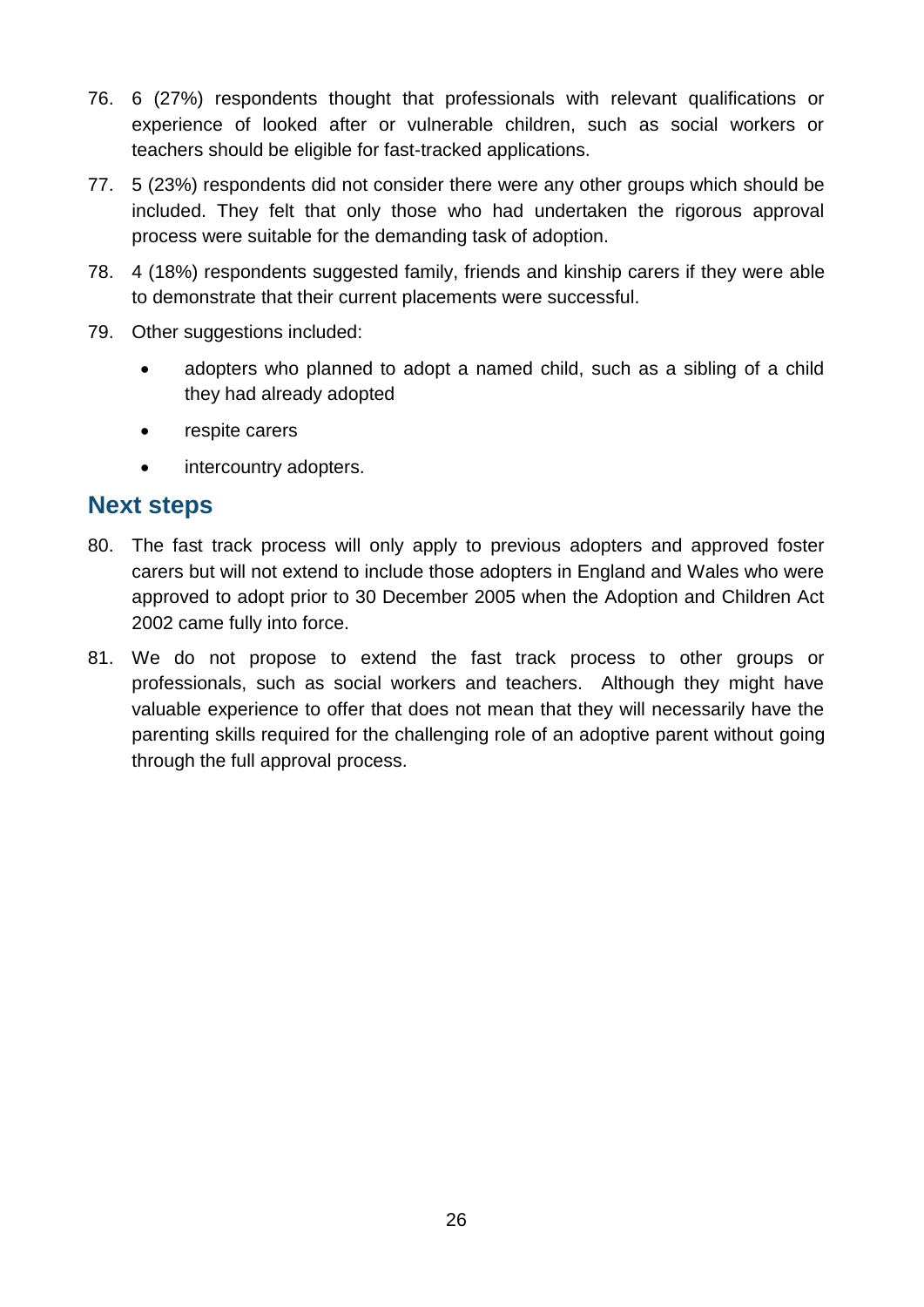#### <span id="page-26-0"></span>**Question 10: What would be a reasonable timescale for completion of the fast track process? How could this process be made to work well and efficiently for all involved?**

- 82. There were a range of views on what could be considered a reasonable timescale for completion of the fast track process, ranging from two months in the case of recent adoptions and where checks were still current, through to a full six months.
- 83. 48 (63%) respondents opted for four months given that it should be possible to bypass Stage One of the process and move directly to Stage Two. Four months was believed to be sufficient time to gather the paperwork from the previous assessment, acquire any additional information needed and resolve any residual issues, undertake checks, arrange medicals, visit referees, complete the assessment of suitability and prepare the prospective adopter's report for the panel.
- 84. 34 (45%) respondents thought that the timescale should be dependent on the individual circumstances of each case and should be left to the discretion of the agency concerned, given that the timescale imposed would be dependent on:
	- **•** the needs of the child
	- the availability of the adopter and their willingness and capacity to be fasttracked
	- which checks were needed
	- the demands of the agency and its resource levels
	- the ability to access archived files
	- the quality of the previous agency's assessment and the necessity to conduct further work
	- the skills of individual social workers
	- whether checks from abroad were needed.
- 85. On the question of how this process could be made to work well and efficiently for all involved, 9 (12%) respondents identified training, both for the adopter and for social workers. For the former, it was suggested that tailored, refresher training would be useful, whilst for the latter training was suggested to enable the process to be conducted efficiently and for the shortened timeframe to be achieved. There was also a view that collaborative working between professionals would support the fasttrack process.
- 86. There were some reservations that fast-tracking could result in a lack of quality and depth of assessment which might impact on the stability and longevity of placements**.**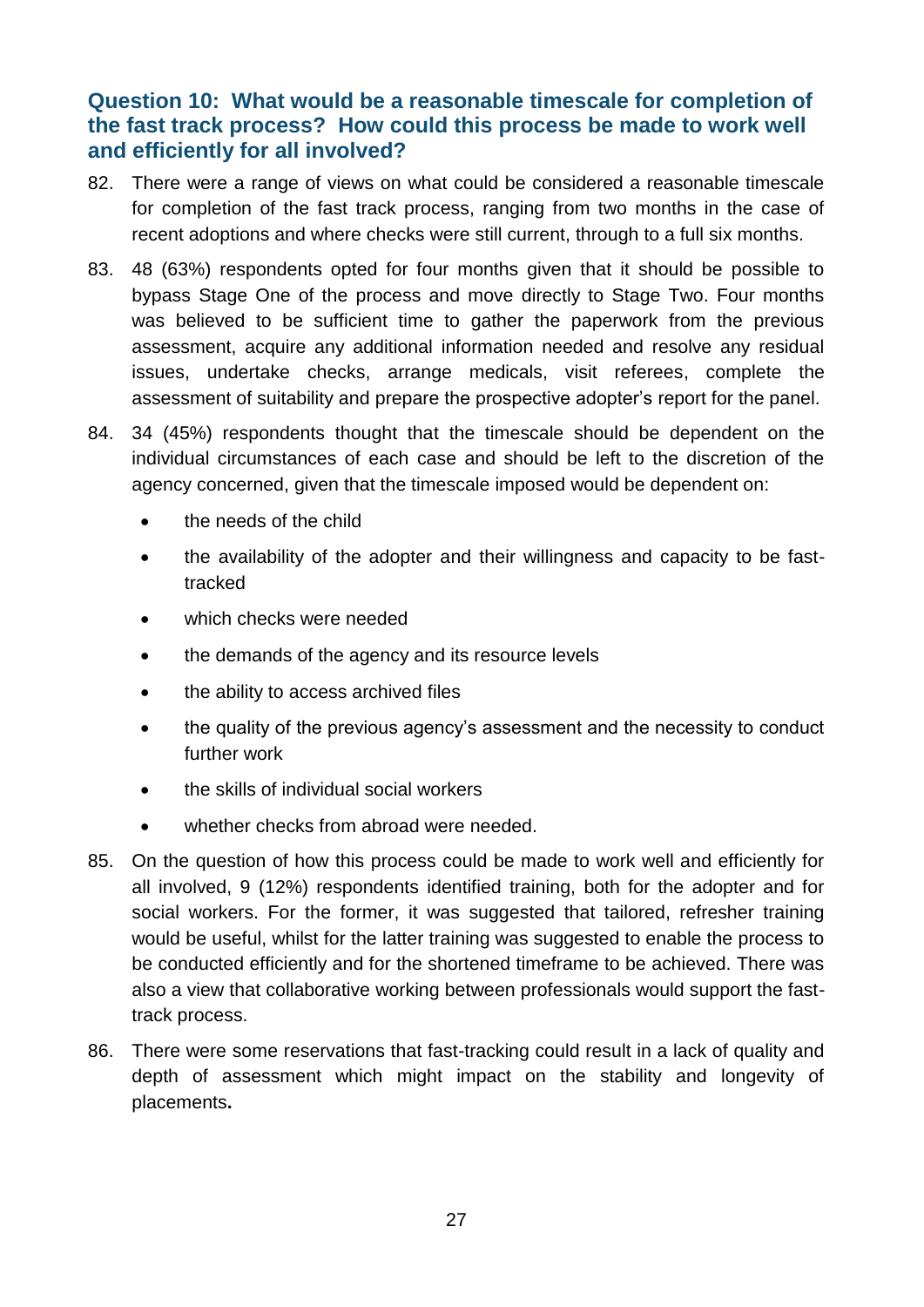## **Next steps**

87. We will amend the Adoption Agencies Regulations 2005 to impose a four month limit for completion of the fast track approval process for previous adopters and approved foster carers. This will include the time taken to access information from adoption agencies and fostering services which will have 15 working days to provide this.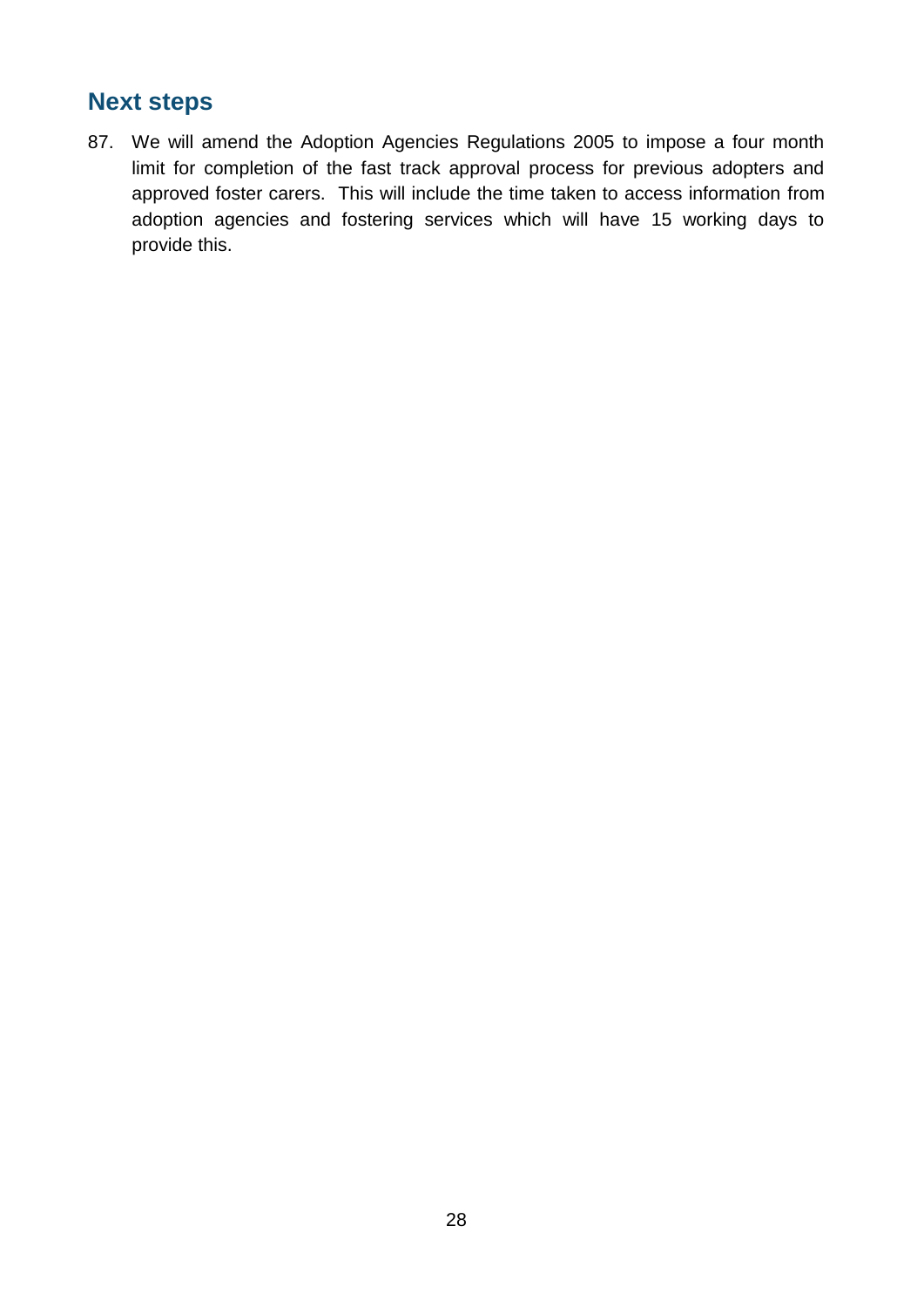<span id="page-28-0"></span>**Question 11: Should adoption agencies be required to refer children and prospective adopters to the Adoption Register immediately providing the referral does not 'go live' for three months, where they are actively seeking a local match?** 

88. There were 124 responses to this question.

69 (56%) Yes 34 (27%) No 21 (17%) Not Sure

- 89. The majority of respondents agreed that adoption agencies should be required to refer children and prospective adopters to the Adoption Register immediately, providing the referral did not 'go live' for three months, where they were actively seeking a local match.
- 90. Respondents considered that this proposal enabled all possible routes to be utilised to help reduce delay in a child being matched with a prospective adopter. Immediate referral to the Adoption Register was the preferred option for some, particularly where a child could be difficult to place locally, such as where a match for a BME child was needed in an area where the local demographic was limited.
- 91. A further benefit was considered to be the ability for the Adoption Register to provide national, strategic data on recruitment of adopters and matches made across the country, to inform future service development and help to address gaps in provision.
- 92. Where respondents disagreed with the proposal it was largely due to the opinion that a local match was preferable, given difficulties with contact and support at a distance and the propensity for disrupted placements where a child was moved out of their area of origin. Respondents highlighted the work of regional consortia which widened the opportunities for making local matches and stressed the need to pursue local options before referral to the Adoption Register. It was thought that prospective adopters should have provision to opt out of referral to the Register if they were unwilling to consider a match outside their local area.
- 93. Bureaucracy and cost were also cited as reasons why referral to the Adoption Register was not feasible. Respondents thought it to be an unnecessary burden for agencies to have to make referrals, for little realisable benefit. It was noted that, where a potential local match was possible, it would require needless, extra paperwork and resource to make a referral and to notify the Register to remove a child/prospective adopter when the match had been made. Respondents stressed that most matches were made within three months so the extra work could prove nugatory and, moreover, deflected resource away from the main task of securing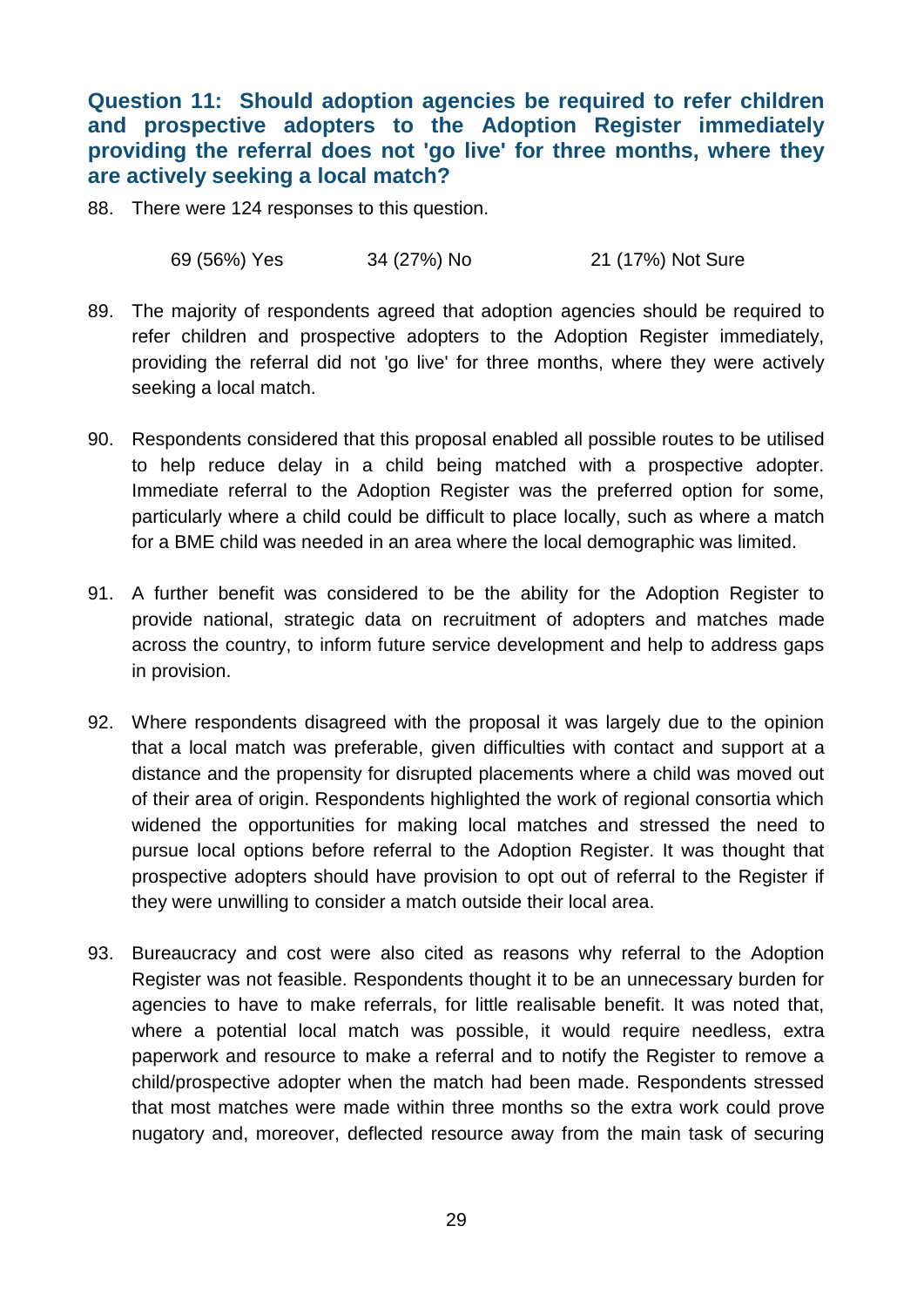placements. The issue of cost was thought to be a possible barrier if referral to the Adoption Register incurred a fee.

## **Next steps**

- 94. We will amend the Adoption Agencies Regulations 2005 to:
	- place a duty on local authorities to refer a child's details to the Adoption Register as soon as possible after, and no later than three months from, the decision that the child should be placed for adoption unless they are actively considering a match for the child with a particular prospective adopter
	- place a duty on adoption agencies to refer a prospective adopter's details to the Adoption Register (subject to his/her consent) as soon as possible after, and no later than three months from the decision that the prospective adopter is suitable to adopt unless they are actively considering matching him/her with a particular child
	- require local authorities to ensure that all information about a child referred to the Adoption Register is kept up to date; and
	- require all adoption agencies to agree with approved prospective adopters a matching agreement setting out what the approved prospective adopters will do and by when to search for a child for whom they believe they are suitable to adopt.The matching agreement will also make clear how the adoption agency will support the prospective adopter with this task.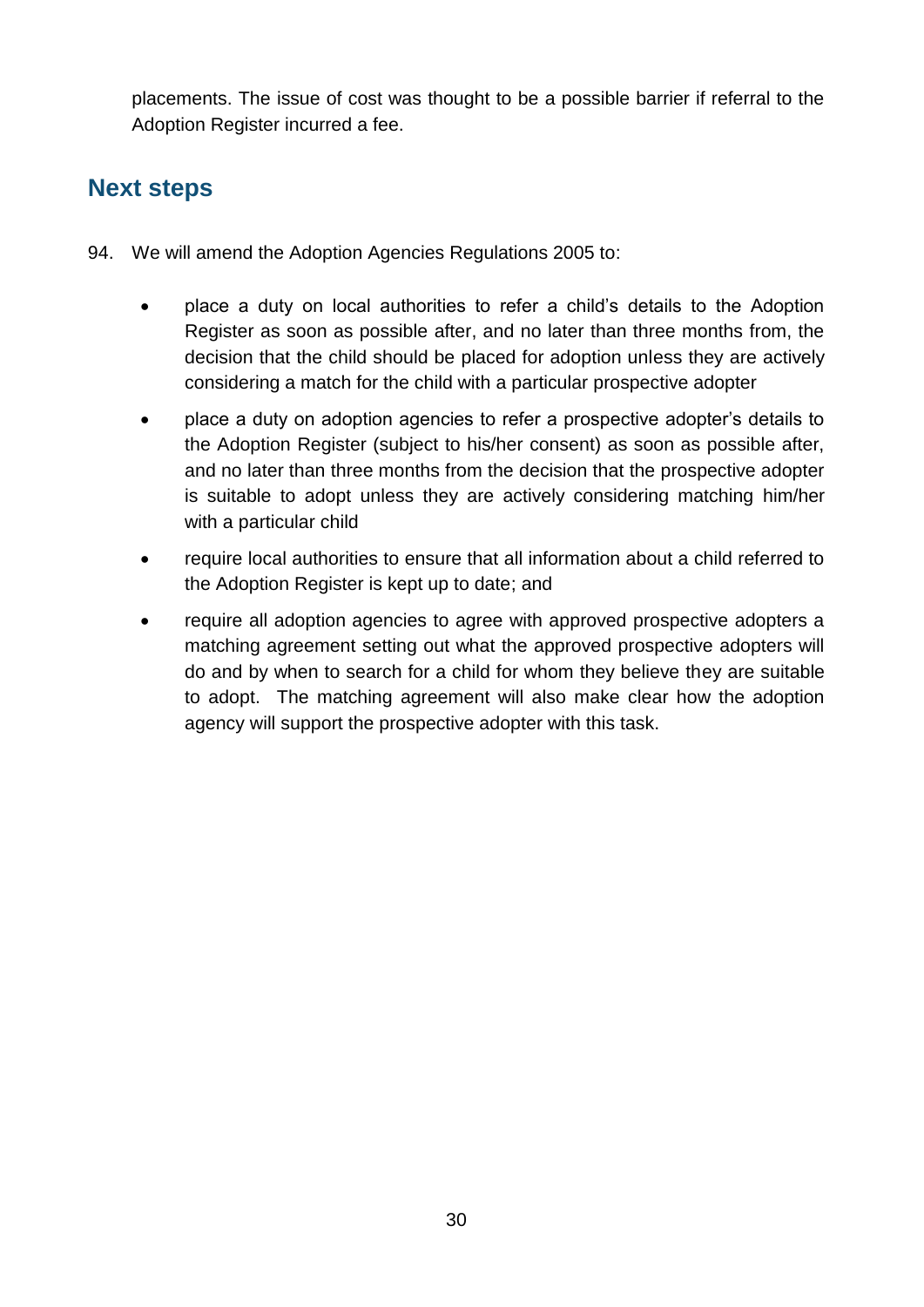# <span id="page-30-0"></span>**EARLY PERMANENCE – "FOSTERING FOR ADOPTION"**

<span id="page-30-1"></span>**Question 12: Do you agree that the "Fostering for Adoption" practice will enable children to be placed with their likely adoptive families more easily, and has potential to secure better adoption outcomes for more children than at present? If no, please explain why not.**

95. There were 162 responses to this question.

96 (59%) Yes 18 (11%) No 48 (30%) Not Sure

- 96. Most respondents agreed that "Fostering for Adoption" would enable children to be placed with their likely adoptive families more easily and had potential to secure better adoption outcomes for more children than at present.
- 97. 50 (31%) respondents highlighted the importance of early permanence leading to better outcomes for children, believing that "Fostering for Adoption" would enable children to develop an attachment from the outset with their carers, leading to a lasting relationship and a stable family life. Concurrent planning was acknowledged as having had good results for children and it was felt that spending less time in state care and not having to suffer numerous placement moves could only be beneficial.
- 98. 32 (20%) respondents stated that "Fostering for Adoption" placements should only be approved for carers with the right qualities. Dependence on the court's approval of the placement order before a child could be adopted, it was felt, would limit its appeal to prospective adopters. Respondents believed that matching would need to be robust to ensure that only those people who were resilient and could manage such uncertainty were chosen.
- 99. Respondents also recognised that "Fostering for Adoption" might only be a suitable option for a small proportion of children. It was thought that it would work best where there was little chance of a child returning to his/her parents, such as relinquished babies and siblings of children who had already been adopted. It was envisaged that placing older children in this way could be problematic as the nature of the care arrangements could be confusing, they might not feel secure and could be less likely to make an attachment, leading to a more difficult placement.
- 100. There was a body of opinion which questioned the need for "Fostering for Adoption" when courts were working to 26 week timescales. It was believed that this prevented the need to put arrangements in place pending the court's decision as there was limited scope for reducing delay**.**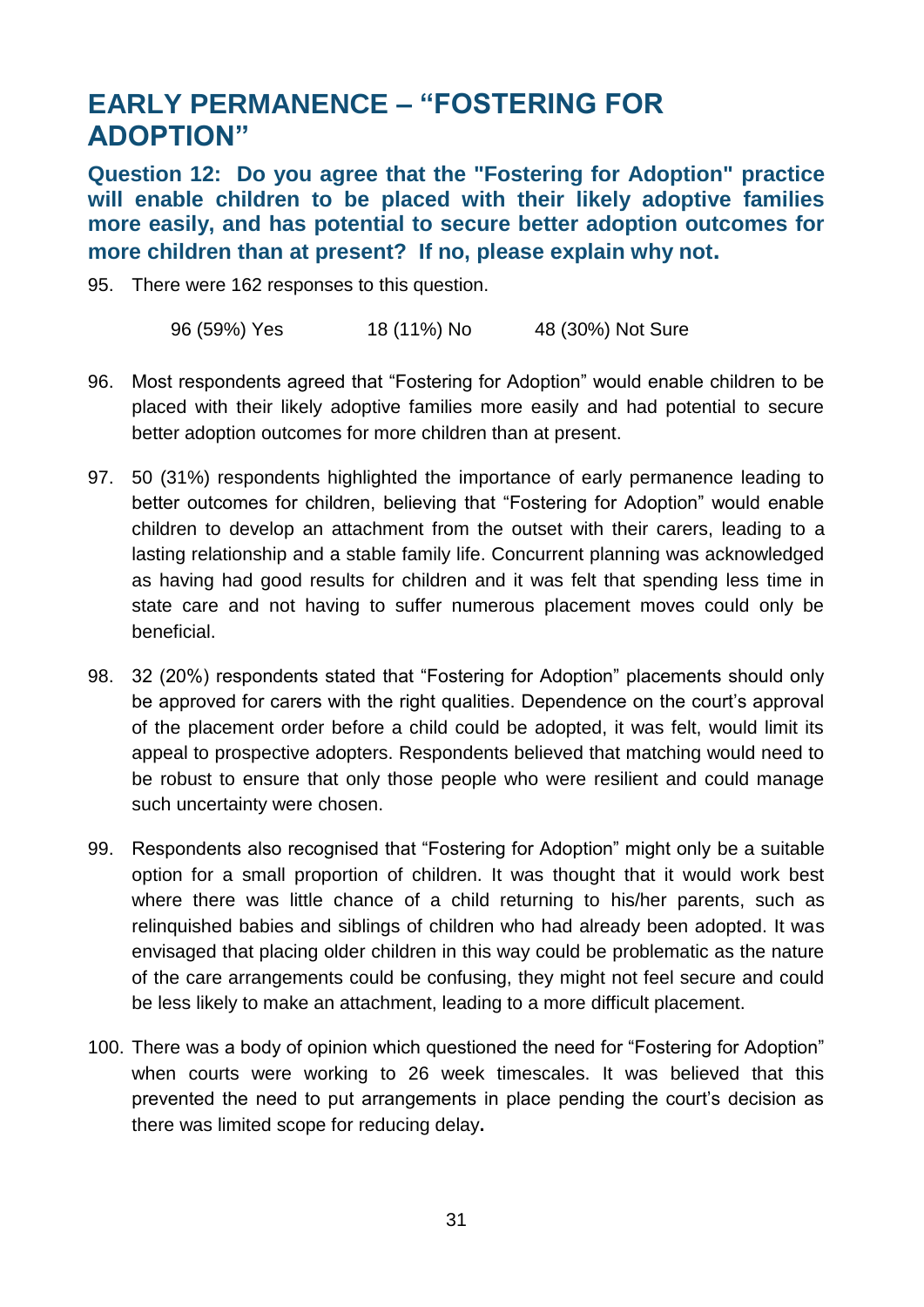#### <span id="page-31-0"></span>**Question 13: Do you consider that there are any barriers to "Fostering for Adoption" working successfully, and if so what are they?**

101. There were 161 responses to this question.

123 (76%) Yes 5 (3%) No 33 (21%) Not Sure

- 102. Few respondents were unable to anticipate barriers to "Fostering for Adoption" working successfully.
- 103. 68 (42%) respondents viewed the effect on both the child and the prospective adopter, if the placement did not result in adoption, as being the greatest barrier. Some were concerned that "Fostering for Adoption" conferred the risk to the prospective adopter and stressed that it must be made clear from the outset that there was a possibility that the child could return to their birth parents or relatives, if the court decided that it was in their best interest. It was noted that prospective adopters might already be vulnerable having suffered loss through miscarriage or failed IVF treatment and, as such, might not have the resilience to cope with having to give up a child who had been in their care. Respondents thought that the uncertainty of the arrangements could lead to inability to make an attachment.
- 104. 35 (22%) respondents identified the need for support and training as a barrier. It was accepted that "Fostering for Adoption" could be a challenging option for prospective adopters, who might not have the skills of foster carers in dealing with children who had been removed from their birth parents. Respondents suggested that specialised training was needed to ensure that there was full understanding of the process and that carers were equipped to deal with issues such as contact and attachment. Having a support plan in place was proposed to help prevent placements from breaking down.
- 105. 31 (19%) respondents highlighted difficulties with contact arrangements in that prospective adopters would need to maintain the rights of children placed under "Fostering for Adoption" to remain in contact with their birth parents.
- 106. 13 (8%) respondents mentioned problems in protecting the confidentiality of prospective adopters where birth parents might seek to know where their children had been placed and threaten the stability of the placement. It was noted that their anonymity could be compromised via contact arrangements and should they be required to give evidence in court in the presence of the child's parents.
- 107. Respondents found that the blurring of the boundaries between foster care and adoption raised questions about entitlement to adoption leave and fostering allowance which would need to be considered. Lack of entitlement to adoption leave until the placement order was granted, it was noted, might lead to prospective adopters having to take unpaid leave at the time the child was placed. Managing working arrangements was also thought to be a potential barrier as it might prove necessary for a prospective adopter to have to leave work before their planned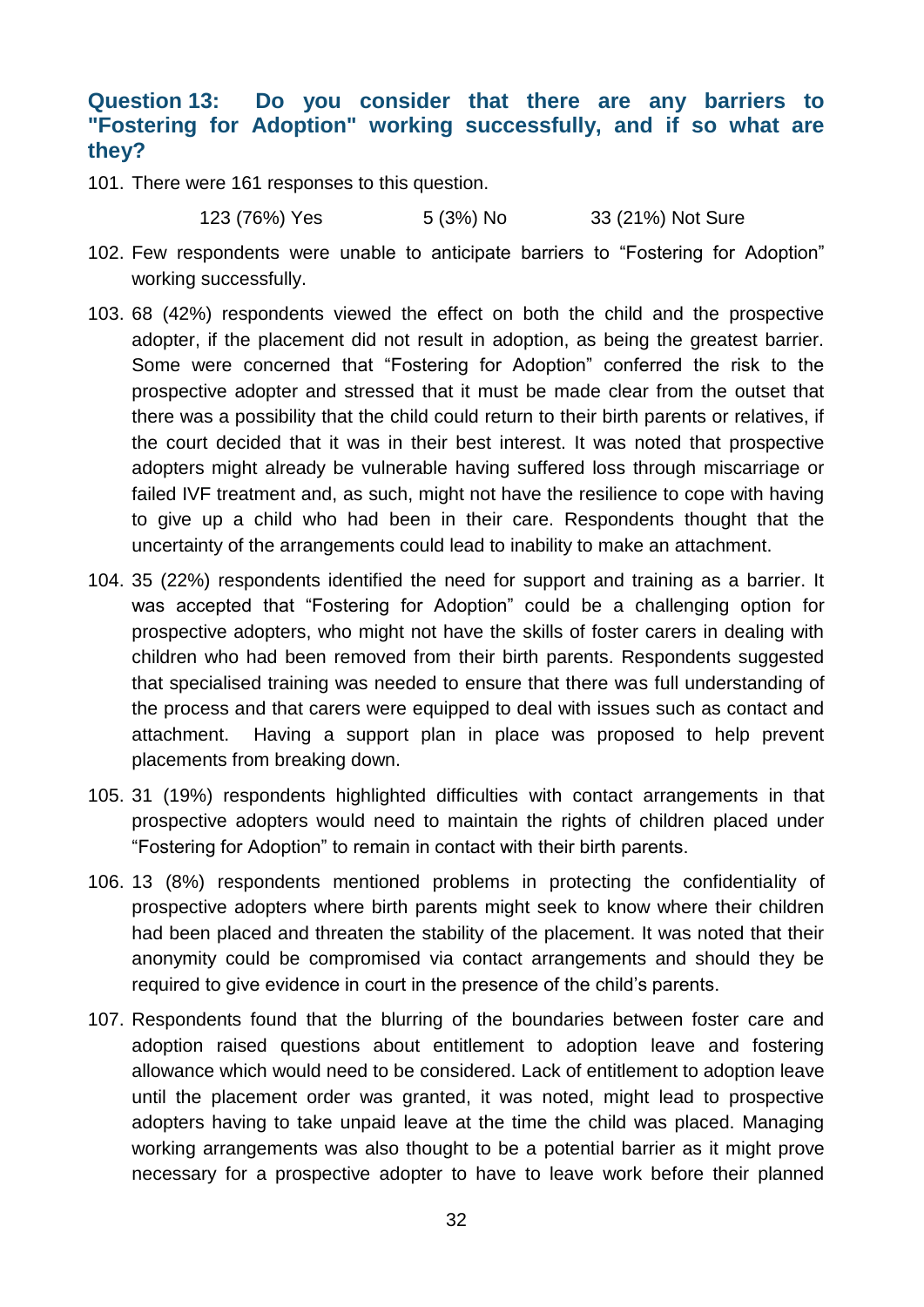adoption leave. Respondents felt that foster carers were unlikely to be prepared to apply for adoption under "Fostering for Adoption" arrangements if it meant losing their fostering allowance.

- 108. A further barrier which was identified was the possibility of legal intervention on the part of birth parents, where they felt that placing their child with carers, with a view to adoption, before the case had been heard in court, could be deemed to be preempting the court's decision. Further, the courts might be resistant to approving a care plan under "Fostering for Adoption" arrangements for the same reason.
- 109. There was some concern that "Fostering for Adoption" could deplete the pool of available carers as the uncertainty might deter people who might otherwise have applied for adoption, whilst more people could be lost to fostering if they chose to adopt instead.

## **Next steps – questions 12 and 13**

- 110. We will implement the amendments to the Care Planning, Placement and Case Review (England) Regulations 2010 as consulted. This will enable local authorities to approve as temporary foster carers, prospective adopters who have been approved to adopt and who can meet the needs of the child. The child will be able to move in with the family who could to adopt him/her before the court has made a placement order. The child's legal placement will be a fostering placement and not "placed for adoption". If the court makes a placement order the child will stay with their carers but the legal placement will change to "placed for adoption".
- 111. With the Department for Business, Innovation and Skills, we will bringing forward proposals to change legislation to enable the entitlements to adoption leave and pay, and shared parental leave and pay, to be available for eligible parents in "Fostering for Adoption" placements. The implementation of these changes will be made as part of the new system for shared parental leave and pay, which is due to be implemented in 2015.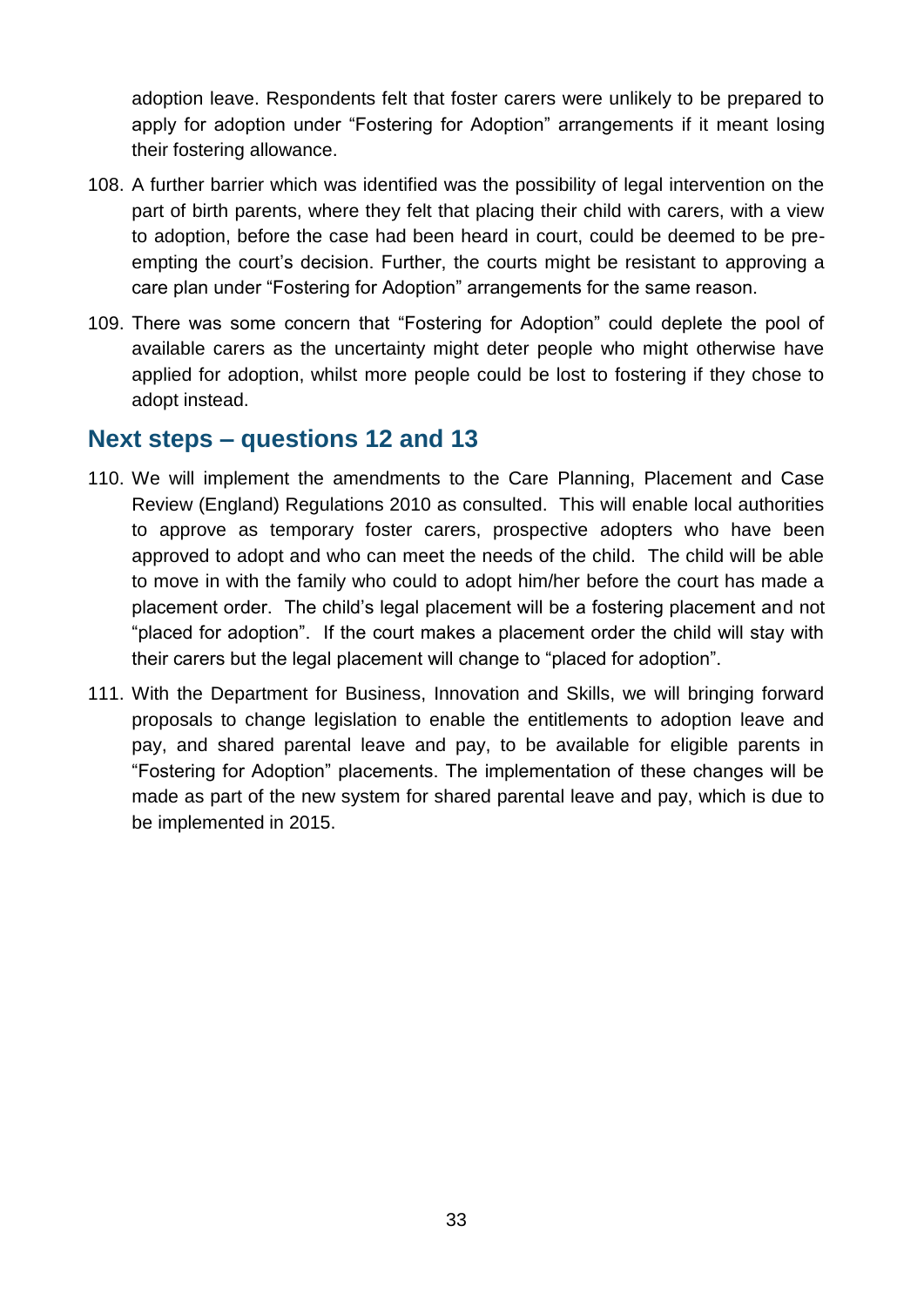## <span id="page-33-0"></span>**ADOPTION AND FOSTERING**

<span id="page-33-1"></span>**Question 14: Do you agree with the revised point (i.e. prior to termination of approval) at which fostering services would be required to comply with a request for access to a foster carer's case records by a service the carer is moving to? If no, please explain why.**

- 112. There were 122 responses to this question.
	- 117 (96%) Yes 2 (2%) No 3 (2%) Not Sure
- 113. An overwhelming majority of respondents agreed with the proposal that fostering services must provide access to a foster carer's records prior to termination of approval. This was considered to be good practice as it helped to ensure that information which might affect an assessment was shared and therefore helped to speed up the process. Respondents requested that clear guidance was provided to address issues such as how records were accessed and conformity with the Data Protection Act. It was also noted that it was essential to get the written consent of those foster carers concerned before their information was shared.

#### <span id="page-33-2"></span>**Question 15: Do you agree with the revised timeframe of 10 working days for providing the access? If no, please explain why.**

114. There were 123 responses to this question.

80 (65%) Yes 26 (21%) No 17(14%) Not Sure

- 115. Most respondents thought that the proposed 10 day timeframe for fostering services to provide information was acceptable and that this approach ensured a timely assessment process.
- 116. 39 (32%) respondents thought that 10 days was an unrealistic timeframe given that it might be necessary to retrieve archived files from other premises, seek permission to share information on third parties and redact information from lengthy and complex records.
- 117. 12 (10%) respondents were of the view that 28 days was a more achievable timescale, which would allow this work to be undertaken. It was suggested by some that the request should be made within 10 days but that 28 days was needed to provide the information required. There was also a view that the timeframe should reflect data protection regulations that currently applied to information requests.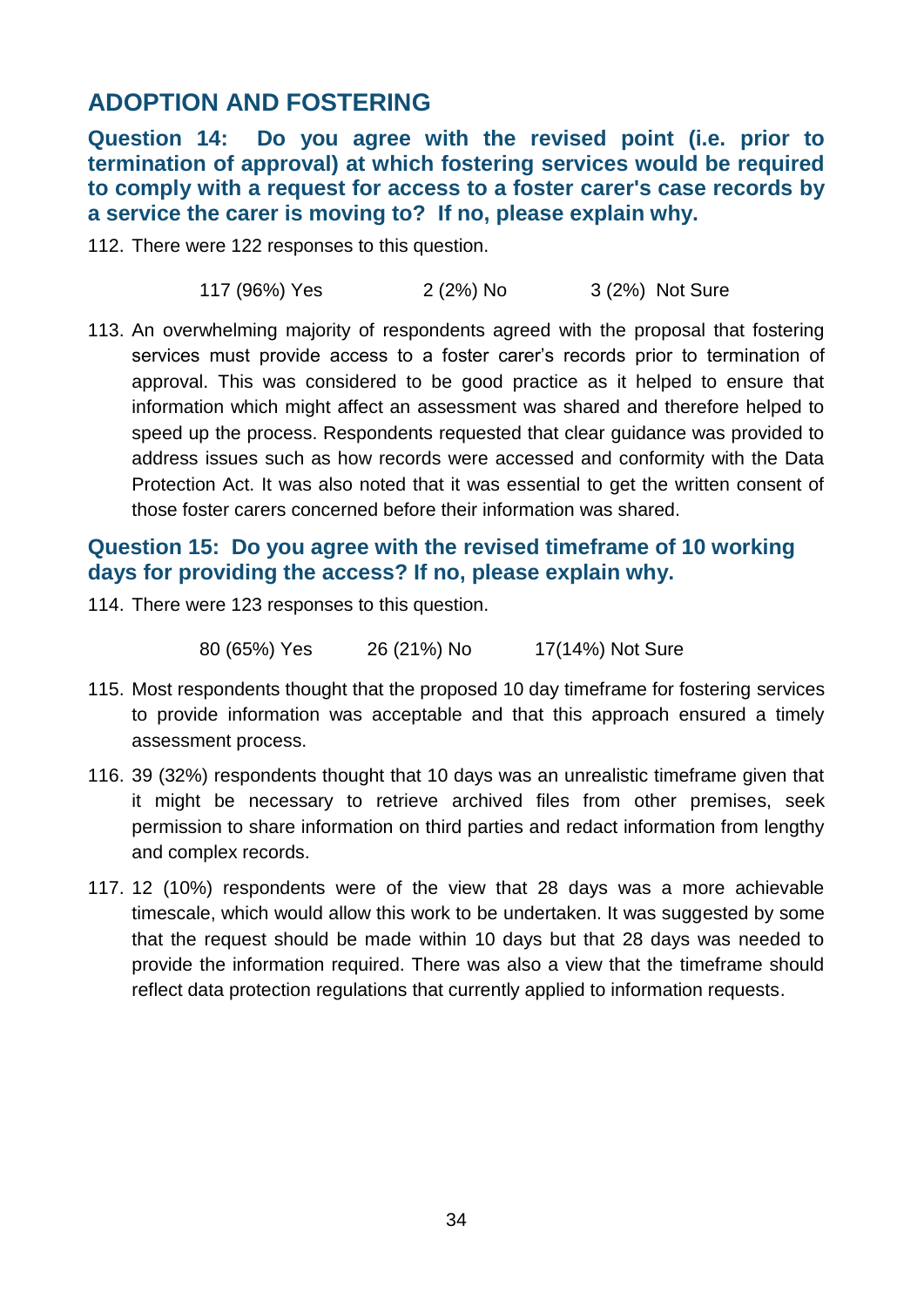<span id="page-34-0"></span>**Question 16: It is proposed that the amendments to record sharing should be implemented immediately upon the coming into force of the amending Regulations. Do you foresee any problems with the proposed implementation? If yes, please explain why.**

118. There were 114 responses to this question.

21 (19%) Yes 79 (69%) No 14 (12%) Not Sure

- 119. Most respondents could not foresee any problems with the proposed implementation. Where difficulties were anticipated they included**:**
	- resource implications related to preparing records for other agencies which could be a particular burden for smaller agencies
	- the cost of additional administration functions associated with the need to comply with requests for records, along with fees incurred for making such requests
	- ability to meet the 10 day timescale in complex cases or at times of high demand
	- data protection issues, such as obtaining written consent to disclose information and the viewing of non-related confidential data.

<span id="page-34-1"></span>**Question 17: Do you agree that provision should be made for a fostering service to have access to an adopter's or prospective adopter's records, and for an adoption agency to have access to a foster carer's, prospective foster carer's, adopter's or prospective adopter's case records in order to inform an assessment of their suitability to adopt or foster? If no, please explain why.**

120. There were 125 responses to this question.

118 (94%) Yes 1 (1%) No 6 (5%) Not Sure

- 121. Few respondents failed to agree with the proposal for fostering services and adoption agencies to have access to approved/prospective adopter and foster carer records in order to inform an assessment of their suitability to adopt or foster.
- 122. Such arrangements for information sharing were viewed as good practice in that they would make for a more efficient, faster and cost-effective assessment process. The benefits of minimising duplication of assessment, reducing paperwork and of adopters and foster carers having 'portable' records were recognised in helping to reduce delays.
- 123. There were some reservations expressed, such as: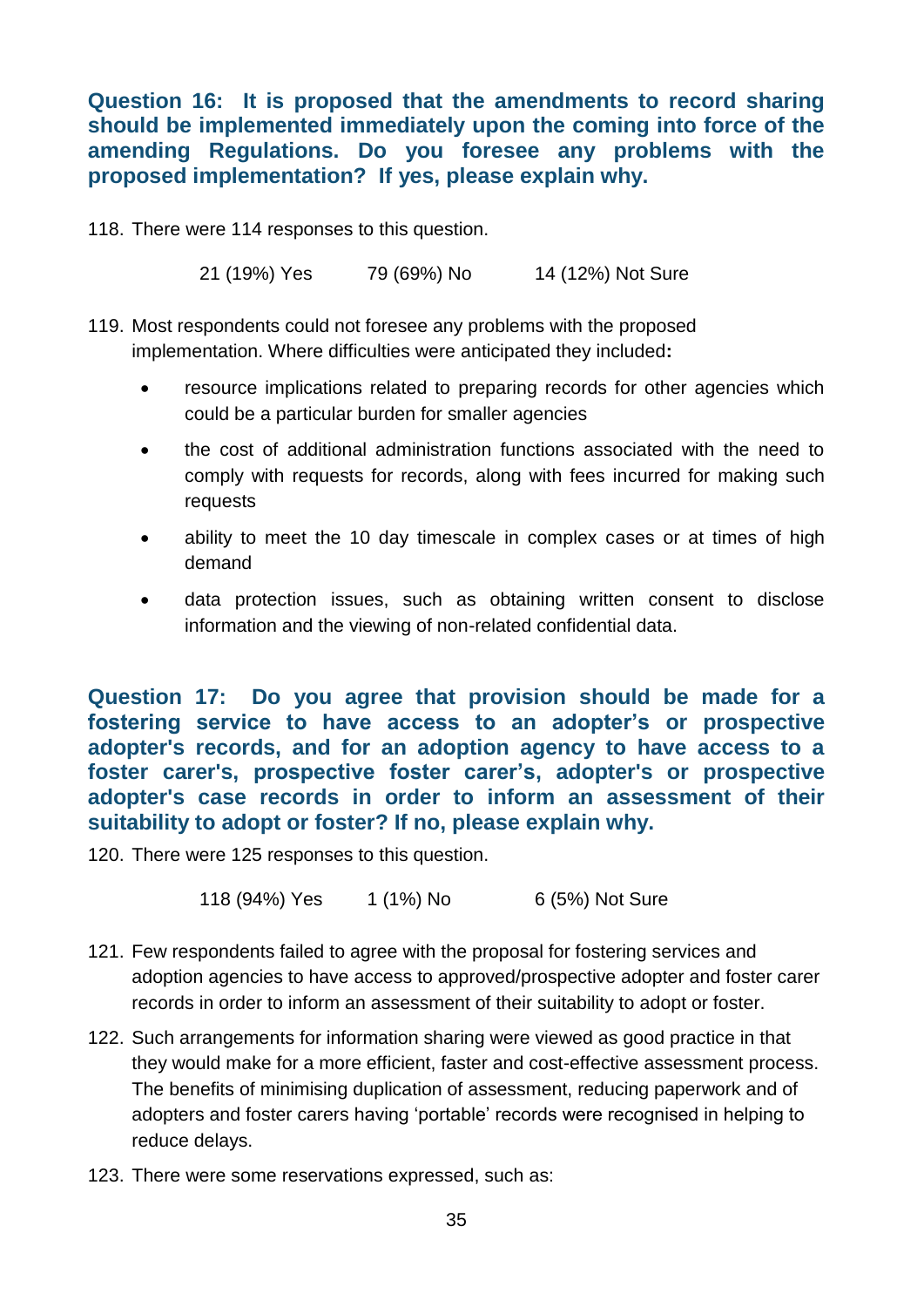- the ability to meet the proposed five/10 day timescales given the need to prepare files, seek third party approval for disclosure and redacting information
- maintaining confidentiality of information held on file, such as that relating to previously adopted children, in the interests of safeguarding
- the need to seek the prospective adopter/foster carer's consent to share their records
- the possibility that agencies might charge for providing information
- the opportunity for adopters/foster carers to tamper with their records if they were given access to them.

## **Next steps - questions 14-17**

- 124. We will amend the Adoption Agencies Regulations 2005 and the Fostering Services (England) Regulations 2011 to require:
	- fostering services to comply with a request for access to a foster carer's case records by a service the carer is moving to or an adoption agency to which the carer is applying to adopt
	- adoption agencies to comply with a request for access to a prospective adopter's or adopter's case records by a fostering service to which the prospective adopter or adopter is applying to become a foster carer.
- 125. Although the majority of respondents agreed that the proposed 10 day timescale was acceptable, some respondents were concerned that it might not provide fostering services with sufficient time to seek consent to share and prepare the relevant documents for sharing. In recognition of these views, the above Regulations will be amended to introduce a 15 working day timeframe for the original fostering service or adoption agency to provide a fostering service or adoption agency with access to an applicant's case records. Before giving access, the fostering service/adoption agency will need to ensure that any information referring to a child, or a person who has not consented to their information being shared, is redacted.
- 126. These changes will be implemented immediately upon the coming into force of the amending Regulations with no transitional arrangements.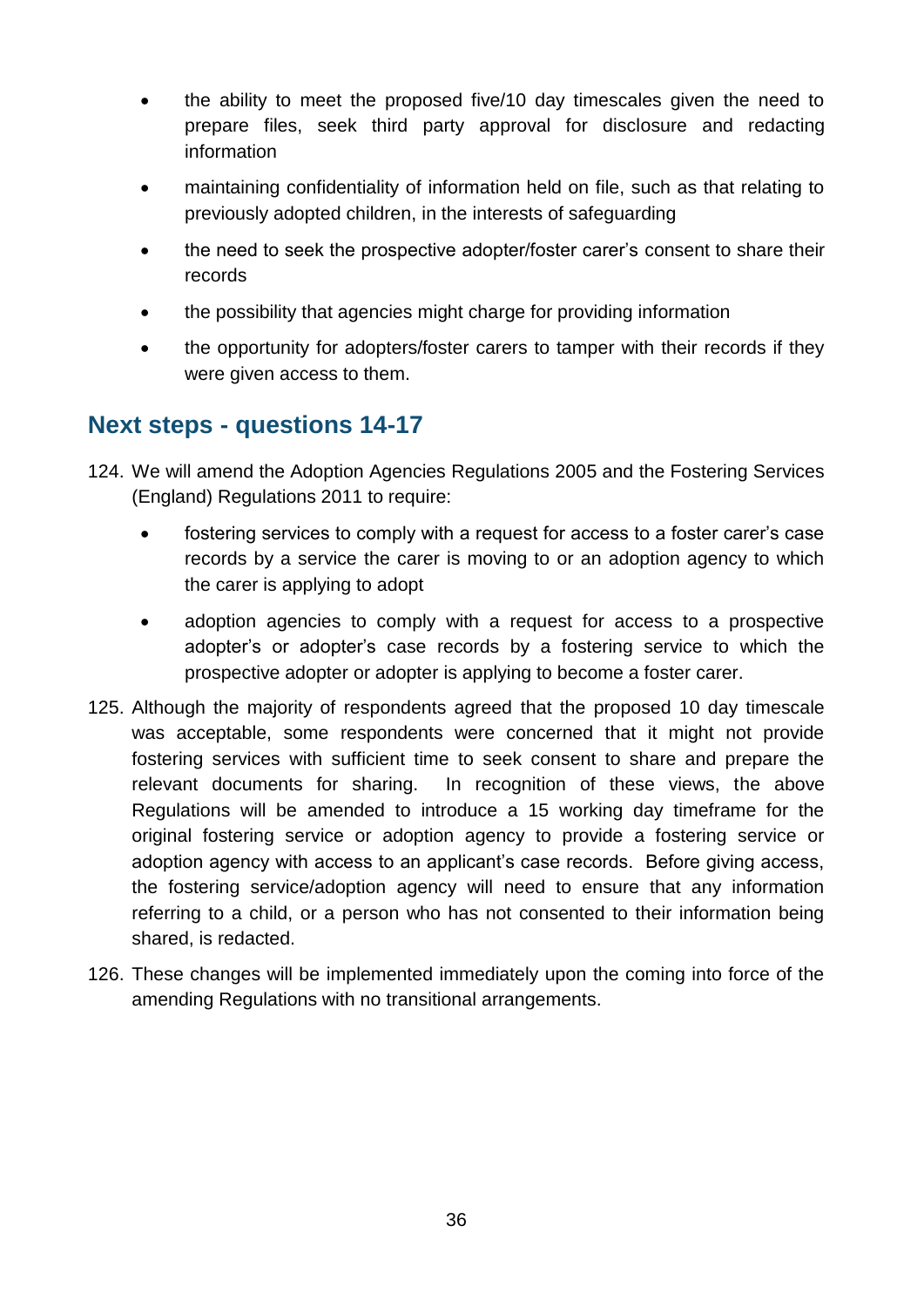<span id="page-36-0"></span>**Question 18: It is proposed that a fostering service should be able to collect certain information specified in the Fostering Services (England) Regulations 2011 (including CRB checks, health check and references), before deciding whether to proceed to a formal assessment of an applicant's suitability to foster. Do you agree with the proposed start point of the assessment?**

127. There were 137 responses to this question.

107 (78%) Yes 15 (11%) No 15 (11%) Not Sure

- 128. The majority of respondents agreed that the starting point of the assessment should be once certain information specified in the Fostering Services (England) Regulations 2011 (including CRB checks, health check and references) had been collected.
- 129. It was noted that, under the current process, applicants were not always clear when assessment had begun and the proposed delineation between information gathering ending and assessment starting was welcomed.
- 130. Views were mixed on whether performing checks first would reduce delays or add to them. It was noted that CRB checks and references, for example, could take several months to be returned which would hold up the start of the assessment process, whereas at present both could be done concurrently. It was suggested that waiting when very little seemed to be happening might prove frustrating for applicants.
- 131. 22 (16%) respondents believed that the proposed two stage process would help to save wasted resource on beginning the assessment only to find that unsatisfactory references and/or checks proved the applicant to be unsuitable. The assessment process was accepted as being long, invasive and resource-intensive and any measure which would help to prevent this being undertaken unnecessarily was thought to be beneficial.

#### **Next steps**

- 132. We will amend the Fostering Services (England) Regulations 2011 so that the preassessment (Part 1) and assessment (Part 2) stages can be carried out concurrently.
- 133. If the applicant is deemed unsuitable to foster due to issues made apparent via preassessment information, then the service may terminate the application even if the assessment (Part 2) stage has begun. The applicant will not have the right to make representations to the provider or to seek a review by the Independent Review Mechanism (IRM), but may make a complaint via the fostering service's complaints process.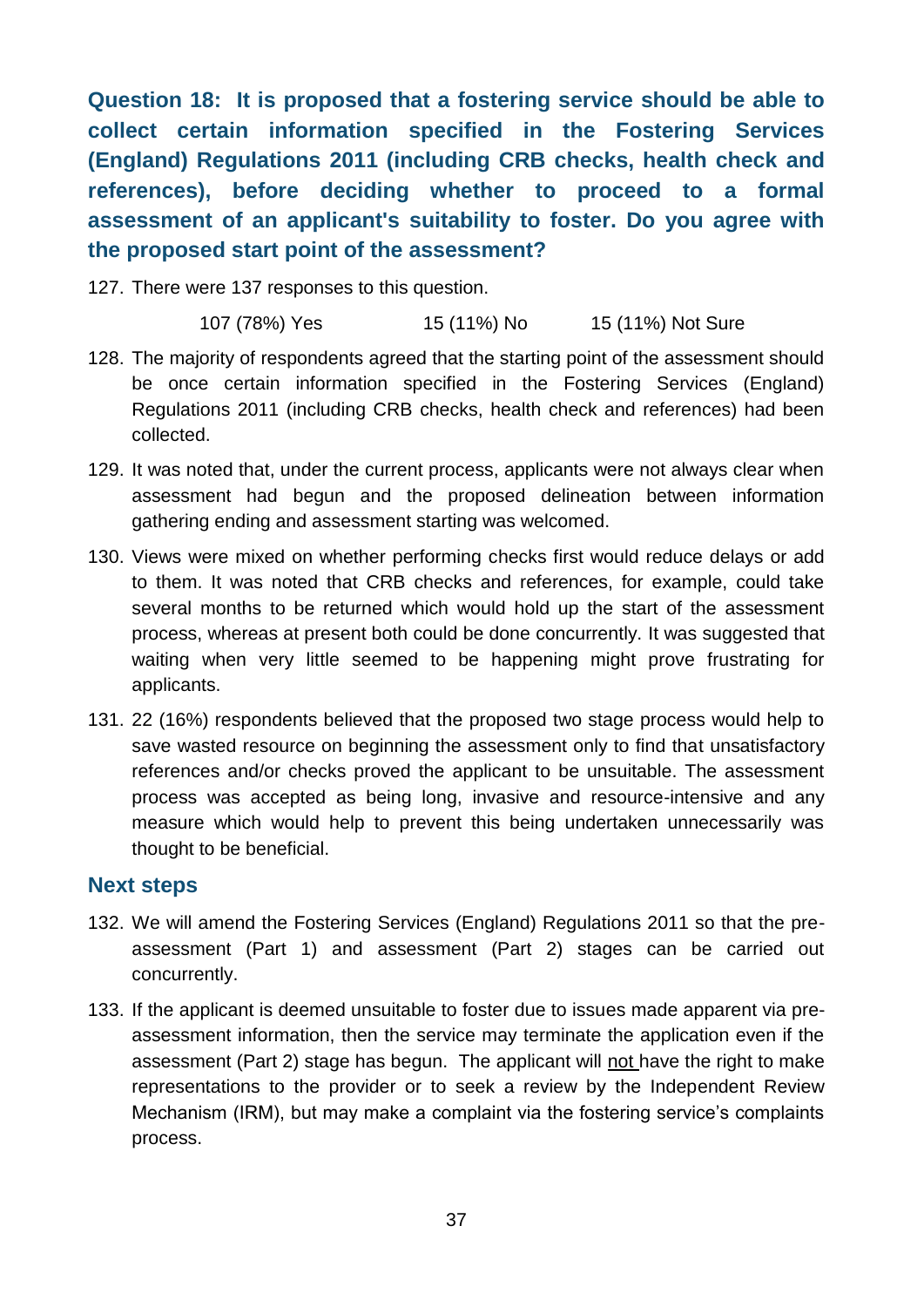<span id="page-37-0"></span>**Question 19: Do you think that applicants deemed unsuitable to foster before the start of the assessment who are unhappy with this decision should have the option of:**

- <span id="page-37-1"></span>**a) making representations to the fostering service (which would be considered by the service's fostering panel, whose recommendation would be taken into account by the decision maker in coming to a final decision about whether to start an assessment)**
- 134. There were 132 responses to this question.

58 (44%) Yes 65 (49%) No 9 (7%) Not Sure

- 135. There was no clear consensus of opinion on this question, with just under half of respondents disagreeing that applicants deemed unsuitable to foster before the start of the assessment, who were unhappy with this decision, should have the option of making representations to the fostering service.
- 136. 9 (7%) respondents stressed that not everyone was suitable or had the right to foster and that the decision not to proceed with the assessment should be deemed to be final. It was acknowledged that such decisions were not taken lightly and that checks would have been scrutinised fully before coming to a conclusion. Respondents felt that agencies must retain the right to reject unsuitable applicants given that the task of caring for vulnerable looked after children could only be trusted to suitable people.
- 137. Allowing unsuccessful applicants to make representation to the fostering panel was also judged by some to be a waste of time and resource. At such an early stage, it was considered to be unnecessary to use the panel's time to consider "appeals" against a decision where there was little likelihood of the application proceeding. It was suggested that the normal complaints procedure would be sufficient and that matters could be resolved in writing to avoid the administration that would be required to convene a panel.
- 138. Where respondents agreed with the proposal, they felt that it was only fair to offer unsuccessful applicants some form of redress. It was proposed that a quorum would be sufficient to consider such representations in order to save the time of the full panel.

#### <span id="page-37-2"></span>**b) complaining via the fostering service's complaints procedure which would consider whether there had been maladministration in coming to the decision not to proceed to assessment**

139. There were 126 responses to this question.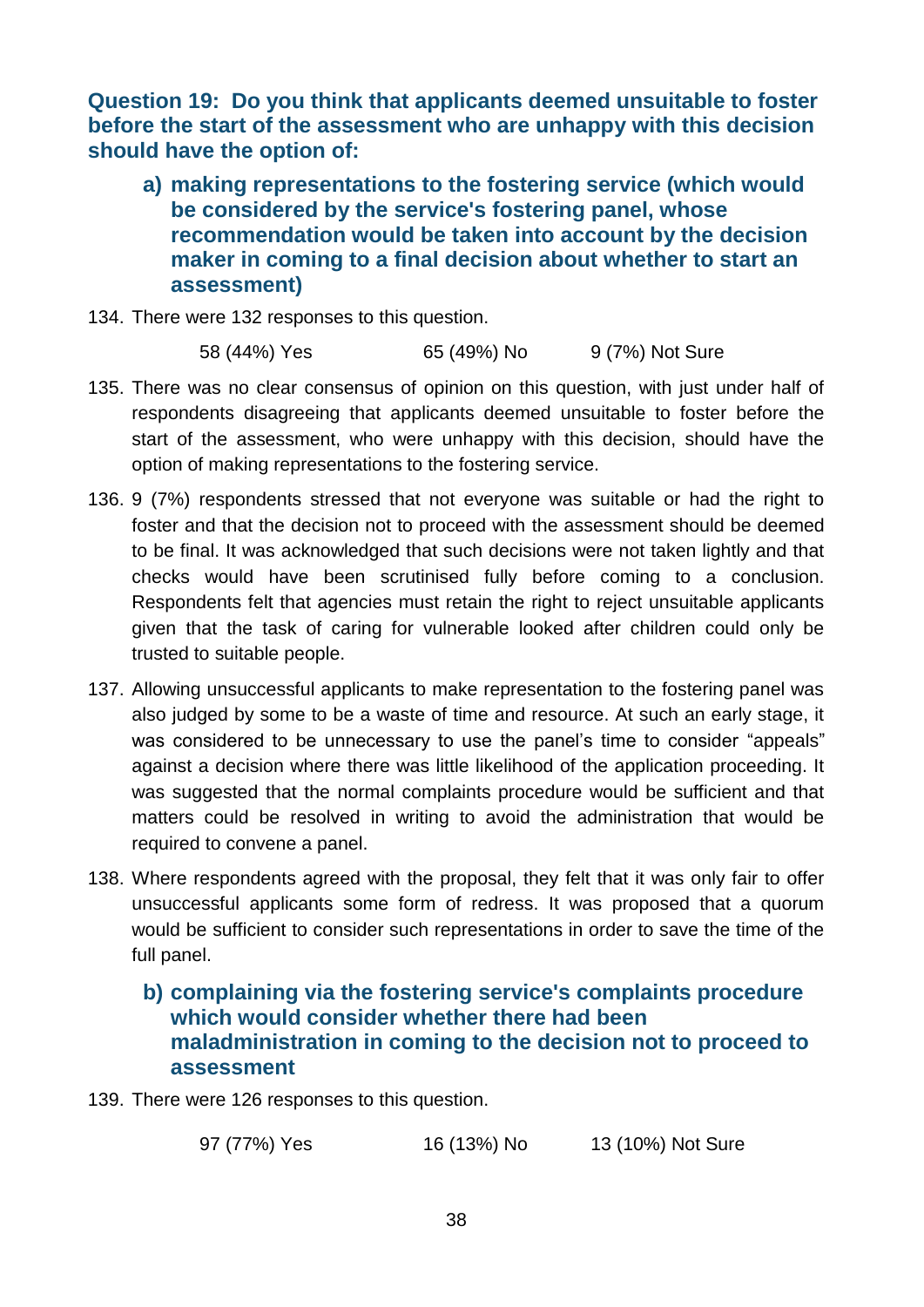- 140. Most respondents agreed that applicants deemed unsuitable to foster before the start of the assessment, who were unhappy with this decision, should have the option of complaining via the fostering service's complaints procedure.
- 141. Respondents noted that this worked well at present as it gave unsuccessful applicants the right to complain without having to involve the panel. It was considered that the complaints procedure must be independent of the original decision making for transparency. Respondents believed that there were likely to be fewer applicants complaining about maladministration than those challenging the decision not to proceed with the assessment.

#### **c) neither of the above**

<span id="page-38-0"></span>142. There were 37 responses to this question.

5 (14%) Yes 26 (70%) No 6 (16%) Not Sure

143. Few respondents thought that unsuccessful applicants should not be able to access either of the avenues for appeal proposed, as it was generally deemed necessary for those unable to proceed to assessment to have some form of redress.

## **Next steps**

144. We will amend the Fostering Services (England) Regulations 2011 so that applicants deemed unsuitable to foster before the start of the assessment (Part 2) stage will be able to lodge an official complaint with the fostering service if they are unhappy with this decision**.**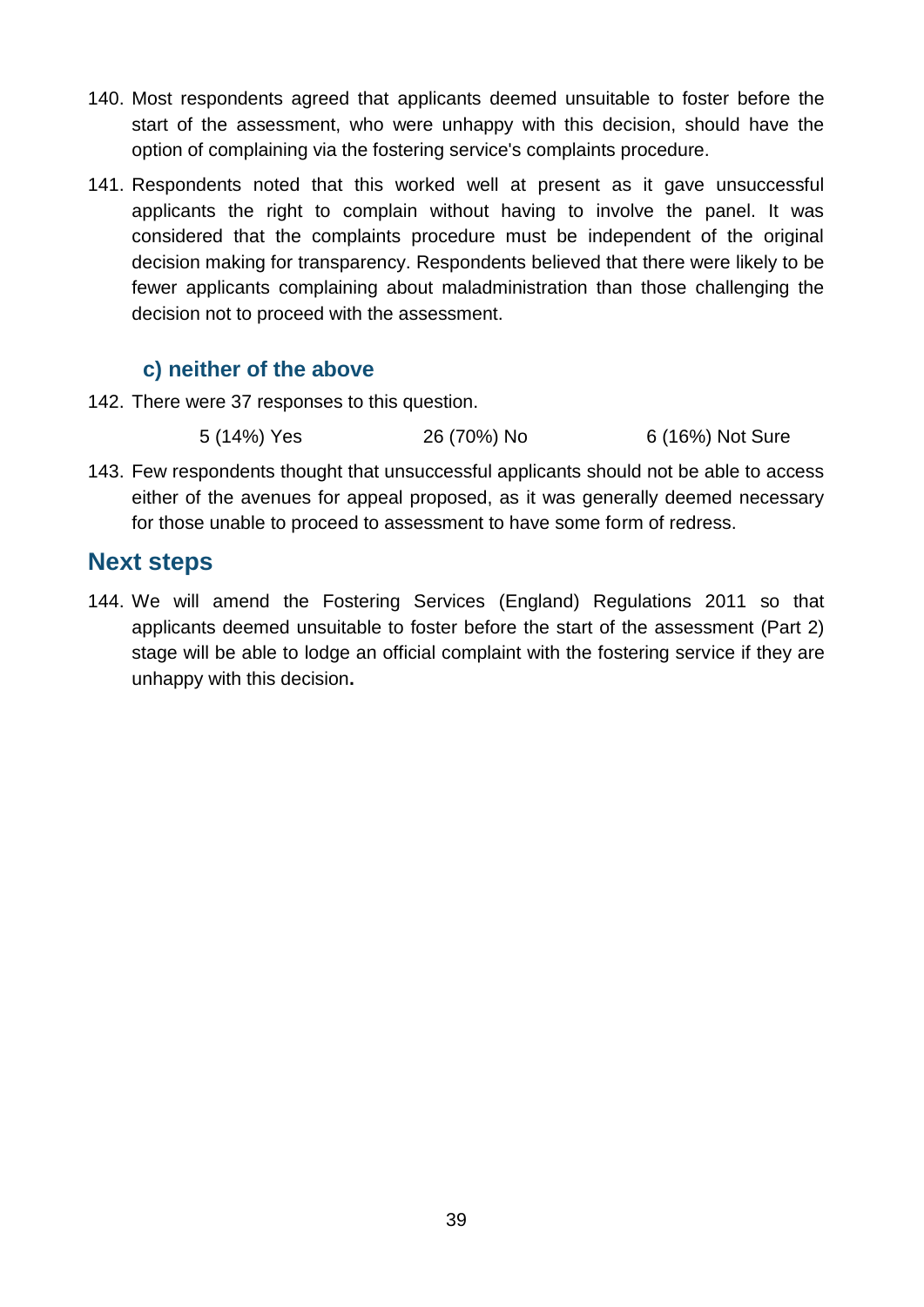<span id="page-39-0"></span>**Question 20: Once an assessment has been started, it is proposed that the fostering service should be able to terminate it via a brief report if their decision maker considers there is sufficient evidence that the prospective foster carer is unsuitable to foster. A prospective foster carer who disagrees can make representations to the fostering service or seek an independent review from the Independent Review Mechanism. Do you agree with the proposal to introduce brief reports for prospective foster carers?**

145. There were 137 responses to this question.

118 (86%) Yes 7 (5%) No 12 (9%) Not Sure

- 146. The majority of respondents agreed with the proposal to introduce brief reports for prospective foster carers.
- 147. The main benefit, identified by 15 (11%) respondents, was that this would save time and resources in that the assessment process could be curtailed where there were significant issues around suitability. It was believed that this would stop any nugatory work for agencies in completing a full assessment and would allow prospective foster carers to know the outcome of their assessment as soon as possible. Respondents also noted that this brought the fostering process in line with that of adoption.
- 148. There were some reservations expressed about giving prospective foster carers the option to seek independent review through the Independent Review Mechanism (IRM). Respondents thought it unnecessary and wasteful for straightforward cases and suggested that the IRM should only be used where full assessment had been conducted.
- 149. Clarification on the format of the brief report was sought, respondents proposing that a standard template or pro forma would be helpful to ensure that the right level of brevity was used.

## **Next steps**

- 150. We will amend the Fostering Services (England) Regulations 2011 so that fostering services can terminate an assessment of a prospective foster carer if evidence emerges during an assessment which leads the assessing social worker to judge that the prospective foster carer is not suitable to foster. The assessing social worker would prepare a brief, rather than a full, assessment report for submission to the fostering panel setting out their reasons.
- 151. Where the decision maker terminates an assessment at the brief report stage the applicant must be informed of their right to make representations to their fostering provider or apply for an independent review by the IRM.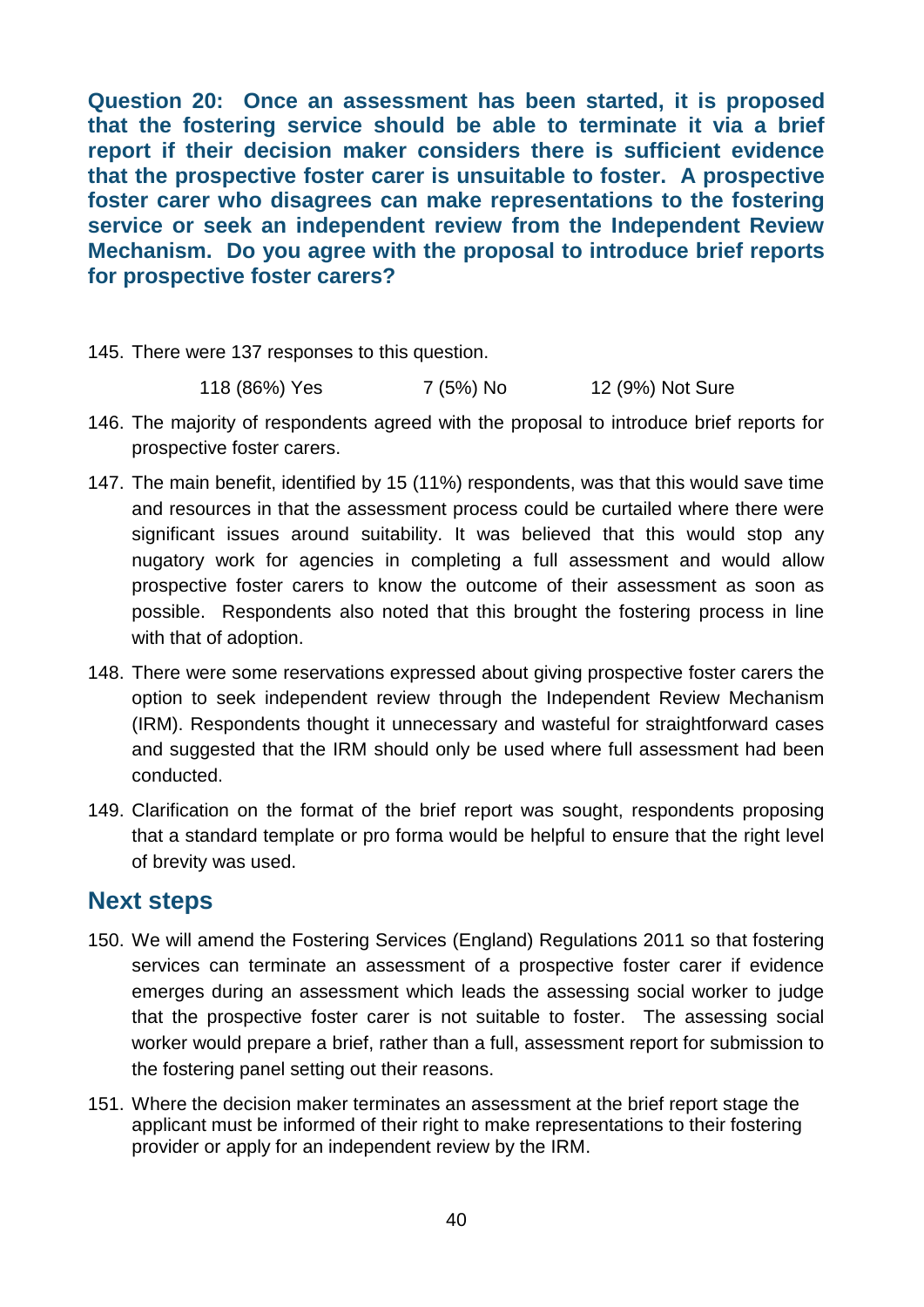<span id="page-40-0"></span>**Question 21: Do you agree that the requirement to interview two personal referees should be removed where (a) the applicant has been an approved foster carer in the last year (whether or not a child was placed); and (b) there is a written reference from their current or previous fostering service?**

152. There were 137 responses to this question.

78 (57%) Yes 47 (34%) No 12 (9%) Not Sure

- 153. Most respondents were in favour of the proposals to remove the requirement to interview two personal referees where an applicant had been an approved foster carer in the last year (whether or not a child was placed); and where there was a written reference from their current or previous fostering service.
- 154. 21 (15%) respondents considered it important to have a reference from an applicant's current or previous fostering agency. It was felt that this would give a good indication of an applicant's suitability to foster by identifying any particular issues which it was essential to disclose in order to make a full assessment. Respondents cautioned, however, that such references could be prejudiced by differences between the agency and the foster carer, particular where they parted on bad terms.
- 155. 19 (14%) respondents maintained that it was still necessary to retain the right to interview two personal referees, as it was believed that circumstances could change within a year of approval. It was not considered an onerous task, which could be done by phone, but might reveal information not known to the former agency. Personal references were considered to provide a good insight into how a family functioned by people who knew them well. They were also viewed as a vehicle for disclosing safeguarding issues and, as such, would allow the agency to make a more informed decision on suitability to foster.
- 156. A number of respondents found the proposal too prescriptive and noted that it should be at the agency's discretion which references they wished to pursue.

## **Next steps**

157. Fostering services that want to continue to interview personal referees are free to do so but we will amend the Fostering Services (England) Regulations 2011 so that fostering services will not be required to interview personal referees where the applicant has been an approved foster carer in the previous year and the previous fostering service has provided a reference.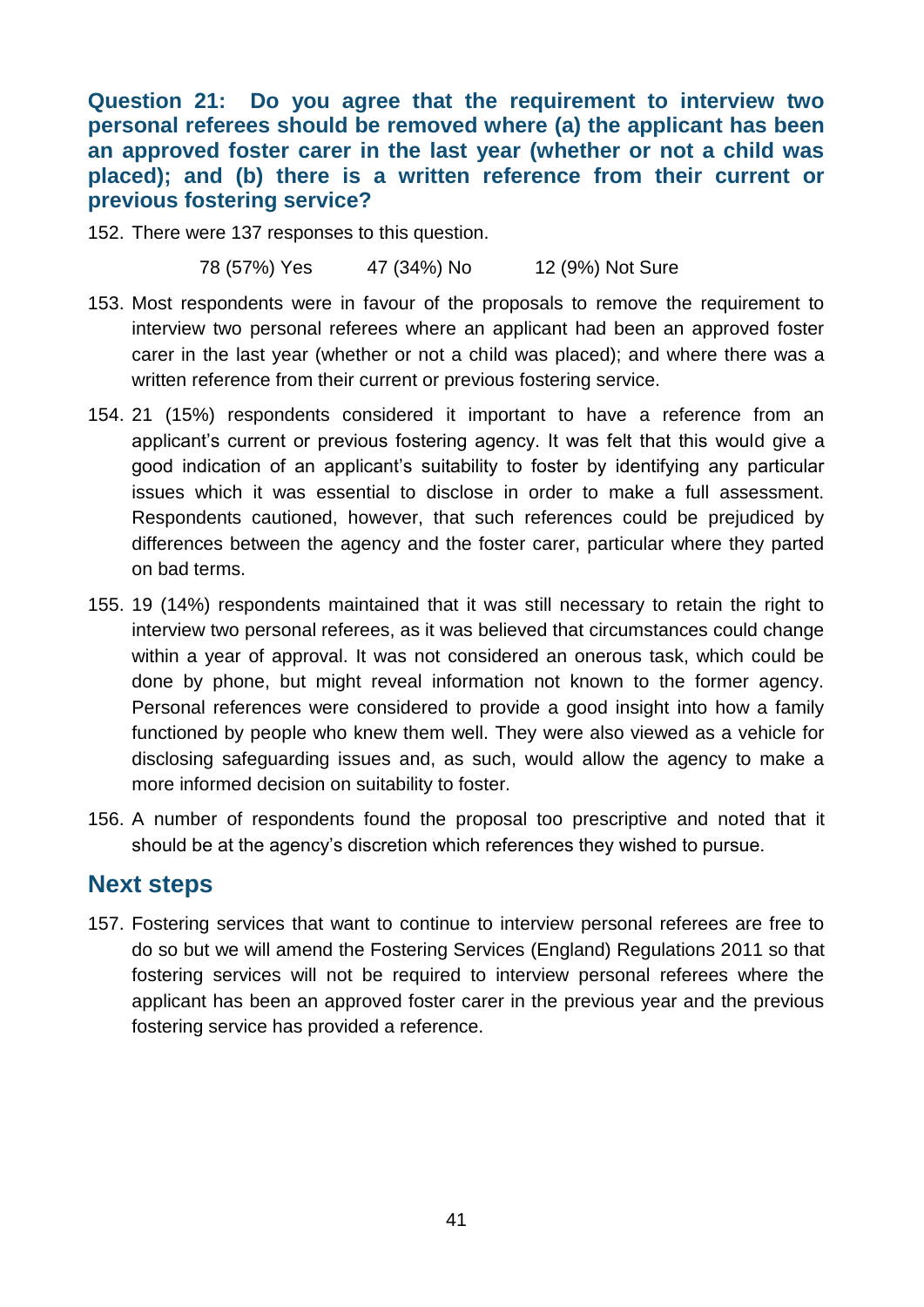<span id="page-41-0"></span>**Question 22: Do you agree that the requirement to wait 28 calendar days to change a foster carer's terms of approval should be removed if the foster carer has given written agreement to the change and there is a written statement on whether the foster family has any additional support needs as a result of the change and if so how these will be met?**

158. There were 140 responses to this question.

133 (95%) Yes 3 (2%) No 4 (3%) Not Sure

- 159. There was almost universal approval of the proposal to waive the requirement to wait 28 calendar days to change a foster carer's terms of approval if they had given written agreement to the change and there was a written statement on whether the foster family had any additional support needs as a result of the change and how these would be met.
- 160. Few respondents could see the rationale for waiting 28 days, with 26 (19%) saying that such a period was unnecessary and restrictive. Lifting the 28 day wait was thought to be helpful in allowing looked after children to be placed more quickly and making placements less disruptive in that children would not have to be moved while the 28 day period elapsed, pending the change in terms of approval.
- 161. It was noted that care must be taken to ensure that the proposal did not result in foster carers being coerced into agreeing to changes in their terms of approval or making inappropriate placements.
- 162. Respondents who wished to retain the 28 day period thought that this allowed for discussion and considered it did not represent a long time in respect of a placement which could last years.

#### <span id="page-41-1"></span>**Question 23: Do you foresee any problems with the proposed implementation? If yes, please explain why**

163. There were 129 responses to this question.

24 (19%) Yes 85 (66%) No 20 (15%) Not Sure

164. Most respondents did not foresee any problems with the proposed implementation, however they identified the need for guidance and training and time to change their procedures in line with new regulations.

#### **Next steps – questions 22-23**

165. We will amend the Fostering Services (England) Regulations 2011 to remove the requirement to wait 28 calendar days to change a foster carer's terms of approval and make clear, in statutory guidance, the requirement for a written statement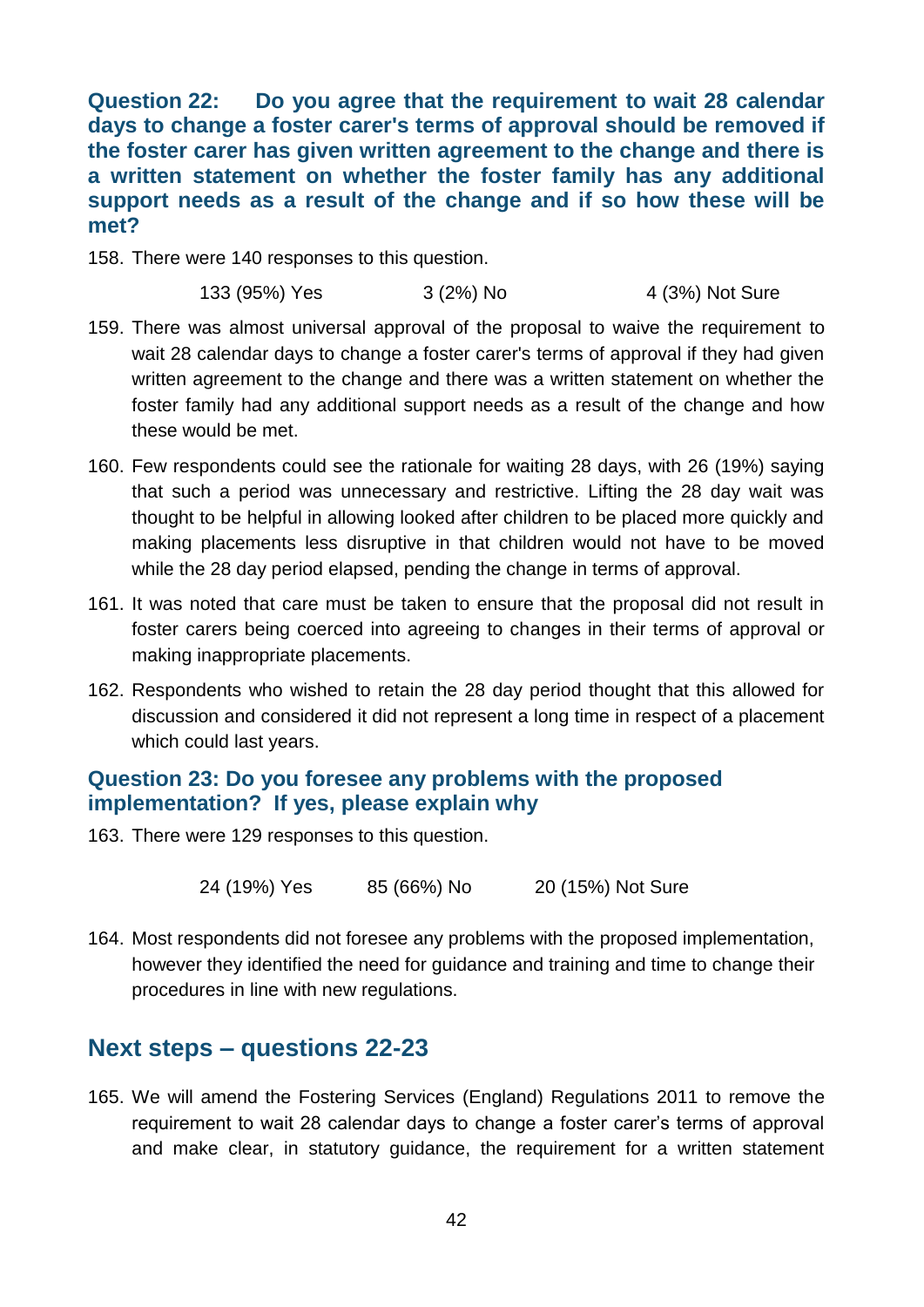setting out whether the foster family has any additional needs as a result of the change to the terms of approval and how these will be met.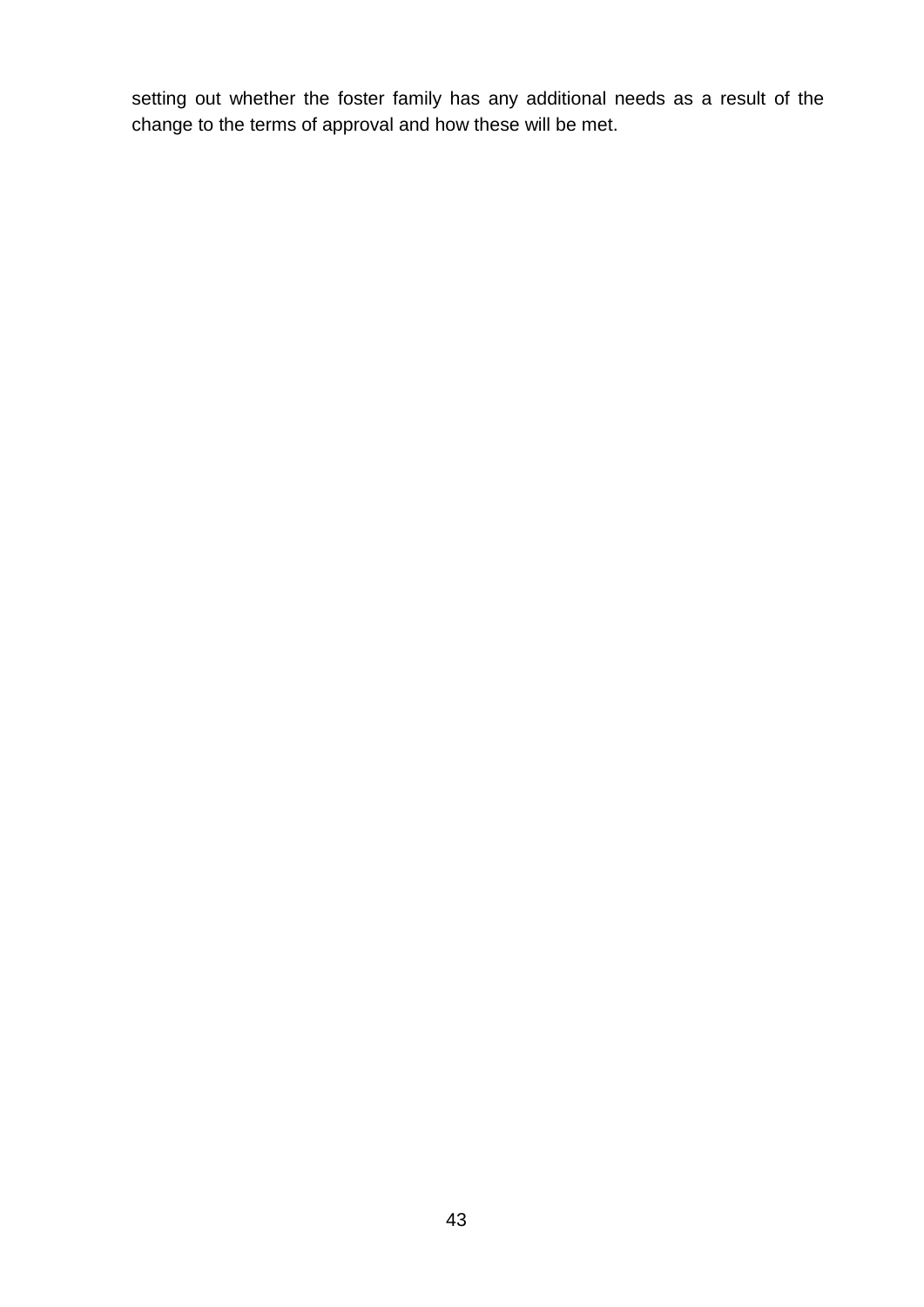<span id="page-43-0"></span>**Question 24: Are there any elements of the adoption approval process described in Chapter 1 (paragraphs 7.1 - 7.12.3) that we should consider applying to the fostering assessment and approval process? If yes, please state which elements we should consider applying to the fostering assessment and approval process.**

166. There were 93 responses to this question.

30 (32%) Yes 28 (30%) No 35 (38%) Not Sure

- 167. There was no strong view either way on the question of whether there were elements of the adoption approval process that could be applied to the fostering assessment and approval process.
- 168. It was stressed that fostering and adoption were two different processes and that trying to align procedures might lead to assessment and approval not being fit for purpose in either case. There was some support for having a generic first stage for assessment as statutory checks and preparation could be similar for both prospective adopters and foster carers. Stage Two however was accepted as needing different, focused assessments.
- 169. Other suggestions for aligning the processes included**:**
	- having one panel for judging on both adoption and fostering applications
	- extending the National Gateway to accommodate fostering
	- devising a national e-learning training package for prospective adopters and foster carers
	- using the Independent Review Mechanism for both fostering and adoption at Stage Two of the assessment process.

## **Next steps**

170. We are grateful for the various suggestions from respondents. We will consider these suggestions as part of our *[Improving Fostering Services](http://www.education.gov.uk/childrenandyoungpeople/families/fostercare/a00209220/proposals) programme*.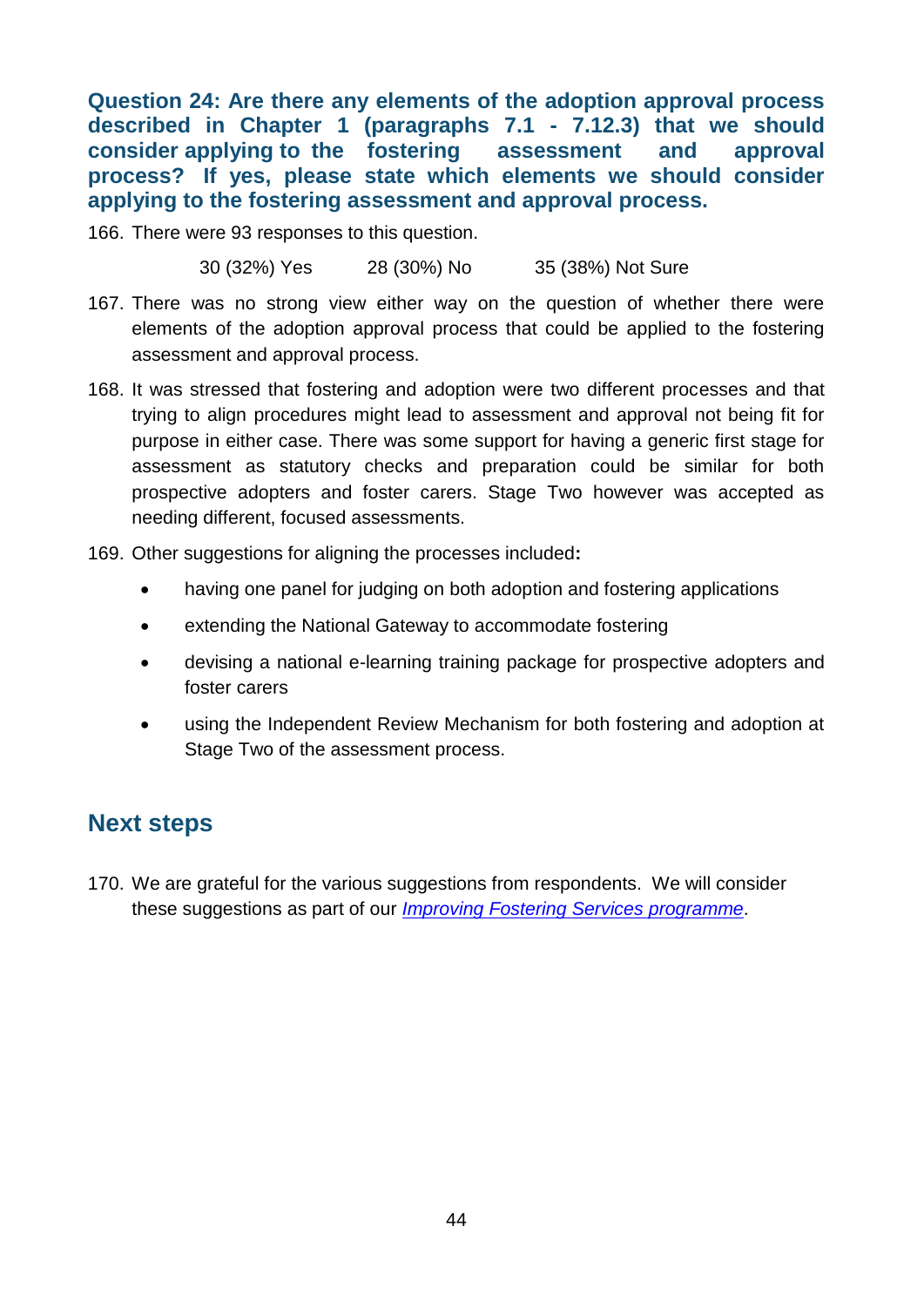## <span id="page-44-0"></span>**DELEGATED AUTHORITY**

<span id="page-44-1"></span>**Question 25: Do you agree that these [medical or dental treatment, education, leisure and home life; faith and religious observance, use of social media and any other matters considered relevant] are the right areas of decision making to specify in the Care Planning, Placement and Case Review and Fostering Services (England) (Miscellaneous Amendments) Regulations 2013? If no, please explain why not.**

171. There were 134 responses to this question.

113 (84%) Yes 11 (8%) No 10 (7%) Not Sure

172. The majority of respondents agreed that the listed areas of decision making, i.e:

- medical or dental treatment
- education
- leisure and home life
- faith and religious observance
- use of social media; and
- any other matters considered relevant

should be specified in the Care Planning, Placement and Case Review and Fostering Services (England) (Miscellaneous Amendments) Regulations 2013. The only area where there was some disagreement was 'faith and religious observance' where it was considered inappropriate for carers to impose their own beliefs on the children in their care.

- 173. The proposal was welcomed in that it represented a culture shift in moving authority from the corporate parent to foster carers, by empowering them to make everyday decisions about the children in their care. Having the areas set out in the placement plan, it was noted, would also leave no room for doubt for professionals, such as headteachers and doctors, that the foster carer had authority in these matters. It was regarded as helping to normalise the experience of children in foster placements as their foster carer would be able to act as any parent would, without having to rely on their social worker's approval.
- 174. There was a view from some that delegated authority should be reviewed on a case by case basis, dependent on the experience of the foster carer, the needs of the child, the nature of the placement and any legal implications.
- 175. Several respondents requested that 'medical or dental treatment' should read 'medical *and* dental treatment'.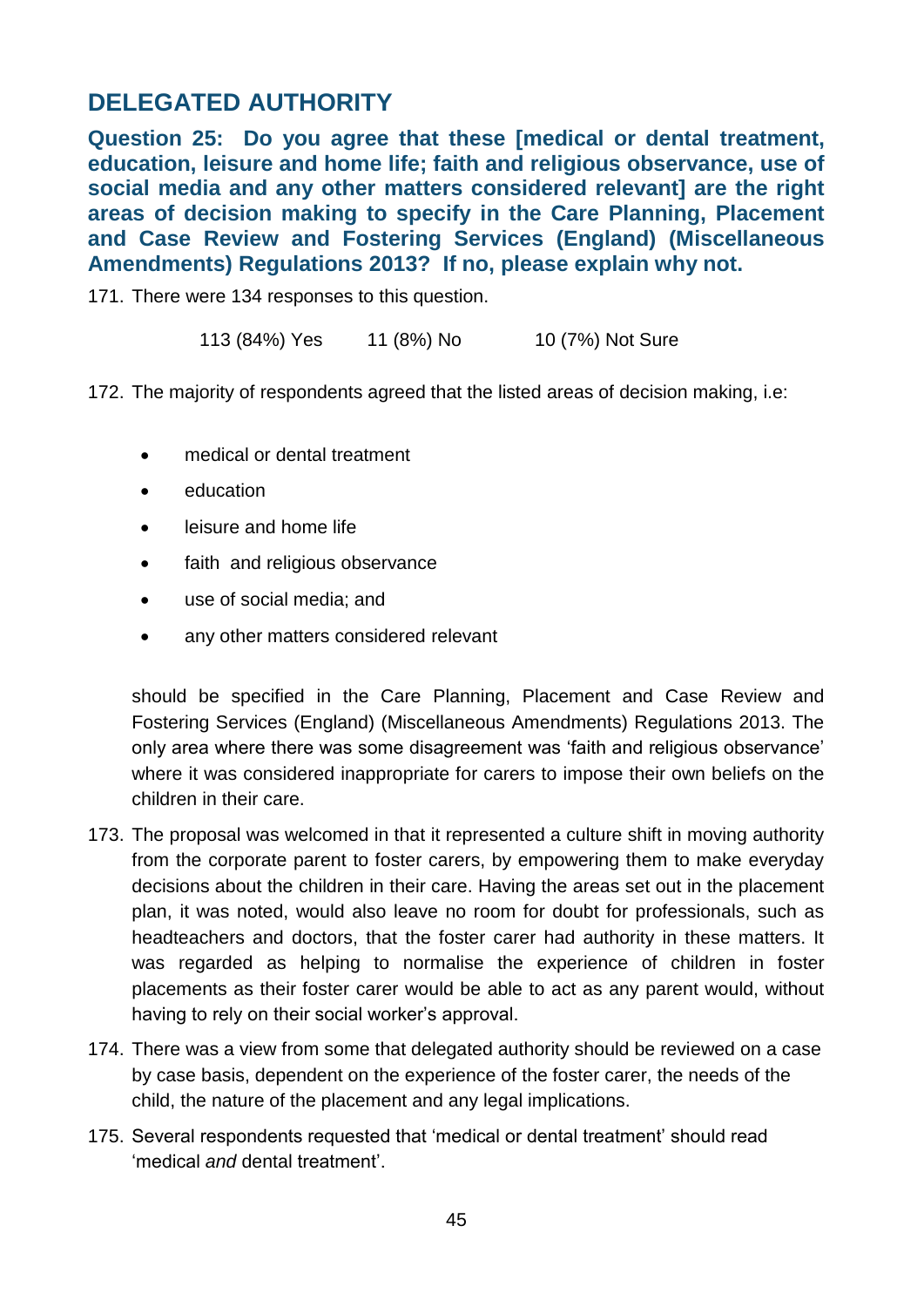<span id="page-45-0"></span>**Question 26: Do you agree that statutory guidance should be amended to provide additional detail about what is covered by these areas of decision making, who might be expected to make particular decisions and what factors might lead to a decision to depart from that expectation?**

176. There were 137 responses to this question.

103 (75%) Yes 17 (12.5%) No 17 (12.5%) Not Sure

- 177. Most respondents agreed that statutory guidance should be amended to provide additional detail about what is covered by the specified areas of decision making, who might be expected to make particular decisions and what factors might lead to a decision to depart from that expectation.
- 178. 30 (22%) said that it was essential to provide clear guidelines to ensure clarity about those specific areas where decision making could be delegated to foster carers. It was noted that this would help to provide consistency across local authorities and agencies so that all were applying the guidelines in the same way. There was a view from some that statutory guidance would bring over-regulation and that best practice guidance, possibly based on that of the Fostering Network and the British Association for Adoption and Fostering, could be adopted instead.
- 179. 13 (9%) respondents welcomed statutory guidance as a means of enforcing the importance of trusting foster carers to make decisions about the children in their care and to cut the current bureaucracy of having to refer issues for social worker approval. New statutory guidance was viewed as a positive step in removing any misunderstanding around which areas of decision making had been delegated to foster carers and would help looked after children to have the same experience as their peers in these matters.
- 180. 12 (9%) respondents highlighted the problem of lack of understanding of the current guidelines on delegated authority on the part of social workers, managers and the Independent Reviewing Officer. It was thought that clear statutory guidance might help to stop inconsistent implementation of delegated authority arrangements. The suggestion was made to agree those areas of decision making which were to be granted to foster carers and set them out in each child's placement plan so that there could be no room for ambiguity or cause for disagreement.
- 181. There was a body of opinion which felt that the child's birth parents and/or those with parental responsibility should not be excluded from decisions made about their child/ren.

#### **Next steps – questions 25 and 26**

182. We will amend the Care Planning, Placement and Case Review (England) Regulations 2010 to specify that *medical and dental treatment, education, leisure*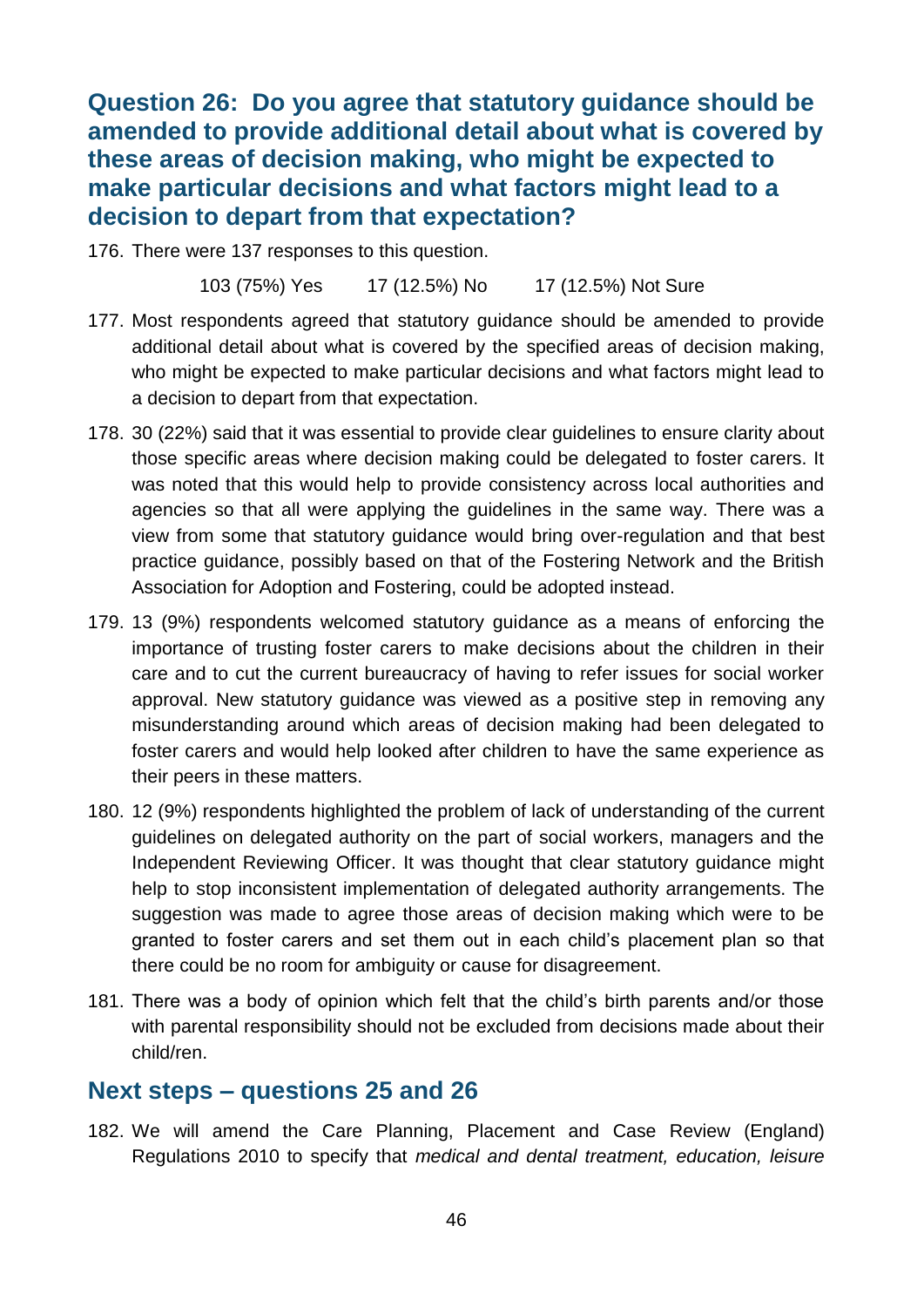*and home life; faith and religious observance, use of social media and any other matters considered relevant* must be covered in the placement plan in terms of who has the authority to take particular decisions.

- 183. We will retain "faith and religious observance" within the list of decision making areas that must be covered in the placement plan in terms of who has the authority to take particular decisions, but will make clear in statutory guidance (Children Act 1989 Guidance and Regulations Volume 4: Fostering Services) that these are decisions that is appropriate for the child and their parents to take, rather than the foster carer.
- 184. We will provide guidance on each of the decision making areas, including a framework for how responsible local authorities should make decisions about delegation of authority.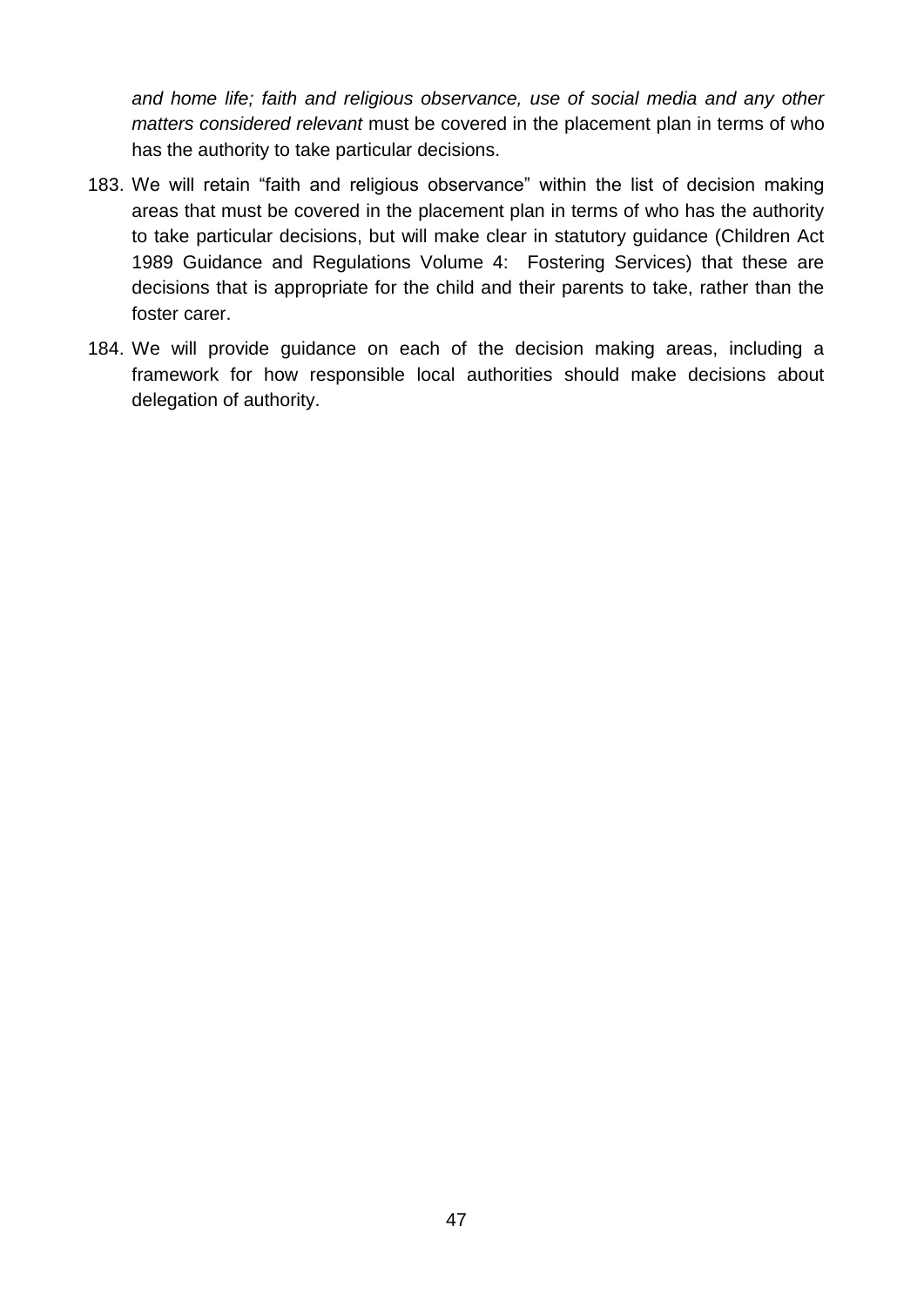<span id="page-47-0"></span>**Question 27: We propose that the amendments relating to requiring the placement plan to cover specified areas of decision making should be implemented at the next review of the child's care plan following the amending Regulations coming into force. Do you foresee any problems with the proposed implementation? If yes, please explain why.**

185. There were 131 responses to this question.

28 (21%) Yes 82 (63%) No 21 (16%) Not Sure

- 186. Most respondents did not foresee any problems with implementing amendments related to requiring the placement plan to cover specified areas of decision making at the next review of the child's care plan, following the coming into force of the Care Planning, Placement and Case Review and Fostering Services (England) (Miscellaneous Amendments) Regulations 2013.
- 187. Keeping delegated authority arrangements under regular review, and documenting them in the placement plan, was thought to be beneficial, though 10 (8%) respondents thought that social workers and other officials would need training in this area. They reiterated the problem of lack of understanding of the guidance and believed that this would need to be rectified if the care plan review process was to be effective.
- 188. A further problem identified was the possibility of legal challenge from birth parents if they had not been consulted on areas for decision making delegated to those caring for their children. The legal position for agencies was also called into question where they had delegated authority to a foster carer and their decision making was later found to be at fault.

#### **Next steps**

- 189. We will amend the Care Planning, Placement and Case Review (England) Regulations 2010 to require children's placement plan's to be updated in line with the new requirements at the next review of the child's care plan.
- 190. The Government is developing new training for social workers who work with looked after children and foster carers, which will include requirements and expectations around delegation to foster carers.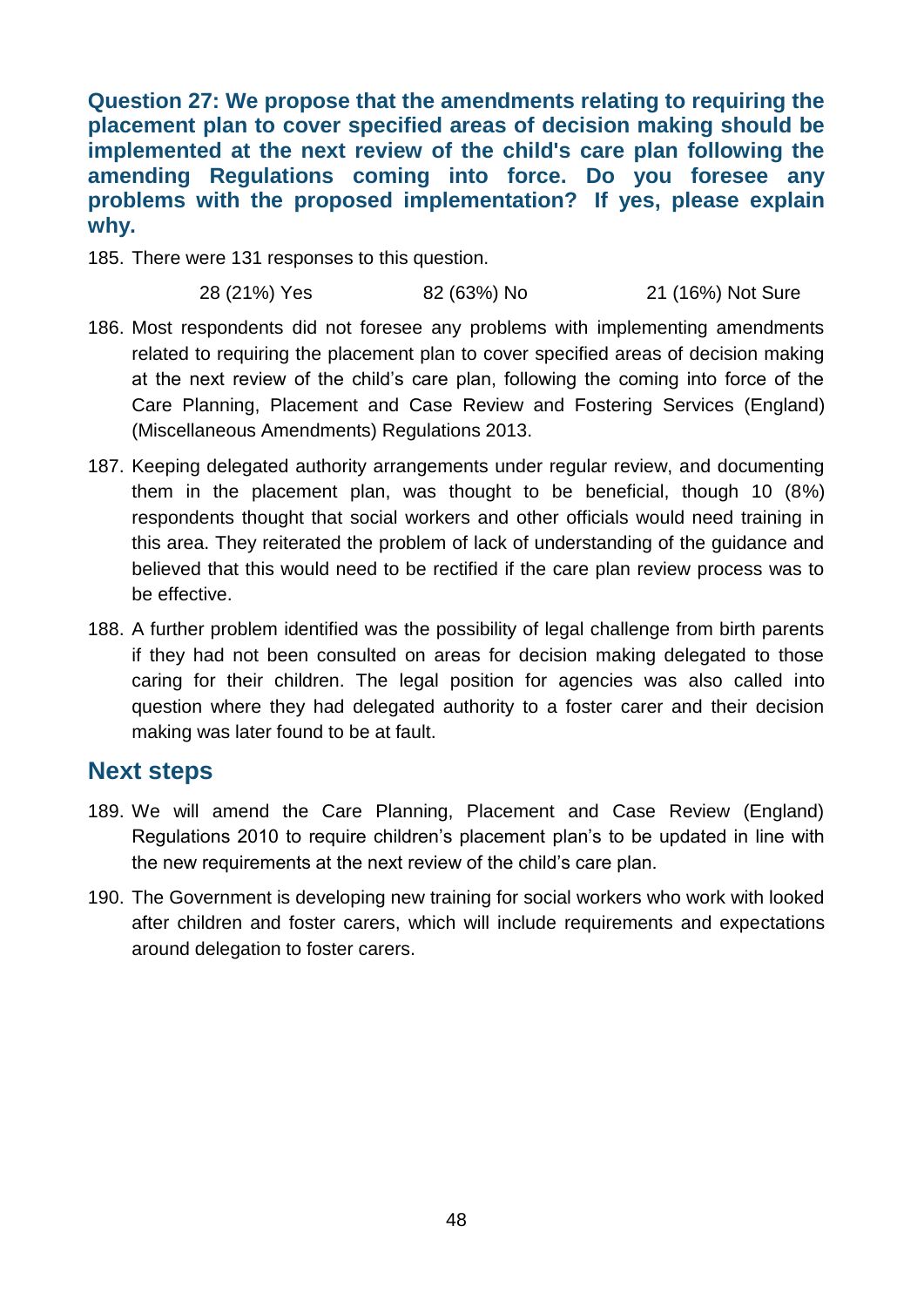#### <span id="page-48-0"></span>**Question 28: Do you agree that there should be a requirement in statutory guidance for local authorities to publish a policy on delegation of authority to foster carers and residential workers?**

191. There were 135 responses to this question.

114 (85%) Yes 11 (8%) No 10 (7%) Not Sure

- 192. The majority of respondents agreed with the proposal to require local authorities to publish a policy on delegation of authority to foster carers and residential workers.
- 193. 22 (16%) respondents considered that making this a requirement in statutory guidance would add weight to the need for local authorities to have a clear policy on delegated authority. This, it was also felt, would ensure consistency across all local authorities and would set out the respective responsibilities of the local authority and foster carer, unequivocally.
- 194. A number of respondents pointed out that local authorities already had such measures in place and that, as such, it was unnecessary to regulate.

#### **Next steps**

195. We will amend the statutory guidance to require local authorities to publish a policy on delegation of authority to foster carers and residential workers**.**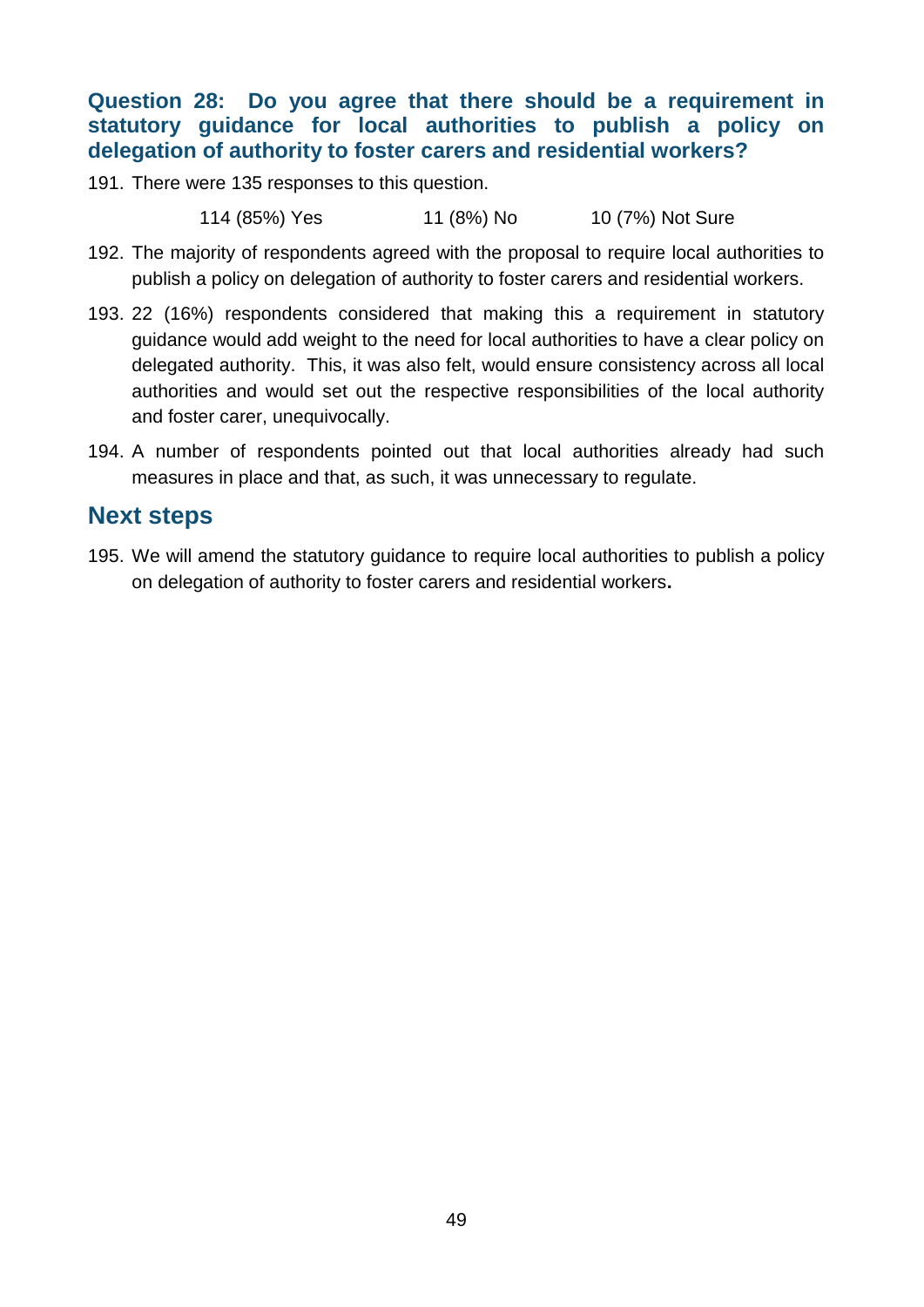## <span id="page-49-0"></span>**CALL FOR VIEWS - ADOPTION AND FOSTERING PANELS**

<span id="page-49-1"></span>**Question 29: We are concerned that some adoption agencies have large adoption panels and that this may be leading to delay and be intimidating to prospective adopters. We consider that these issues may also apply to fostering panels. We are therefore minded to restrict the size of adoption and fostering panels to a maximum of five members with a quorum of three (or four for joint panels). We are also minded to limit participating non-panel members to two. We would appreciate your views on this.**

- 196. There were 149 responses to this question.
- 197. Most respondents did not support the proposal to restrict the size of adoption and fostering panels to a maximum of five members with a quorum of three (or four for joint panels) or to limit participating non-panel members to two.
- 198. Whilst 33 (22%) respondents agreed that a panel of 12 members could be intimidating and that some reduction was required, there was little support for the numbers proposed. A number of views were expressed, with the general consensus being that panels should be comprised of at least seven members, with a quorum of no less than five.
- 199. 118 (79%) respondents thought that a quorum of three members was too small to provide the rigour required to conduct the important job of deciding on the future care of a child, particularly in difficult or complex cases. Respondents stressed the weight of judgement placed on an adoption/fostering panel, to act as corporate parent, maintain quality assurance and ensure the safeguarding of every child they placed. A quorum of three was also considered to be open to bias, insular practice and even collusion; something, it was felt, the challenge of a larger quorum prevented. It was also noted that a larger quorum provided a better number for voting.
- 200. 104 (70%) respondents said that reducing the size of the panel would result in the loss of experience, expertise and perspective, when it was believed that a wide spectrum of views resulted in more balanced judgements. There was some concern that losing diversity on the panel might mean it became dominated by people with fixed views and risked losing the robustness of decisions informed by a wide range of differing outlooks. It was also mentioned that the attendance of 'lay' people on the panel, such as adoptive parents, should not be lost as they were the people that prospective adopters could most easily relate to. Respondents identified the need to maintain attendance by a number of people, including:
	- agency advisers
	- social workers
	- legal, medical and educational advisers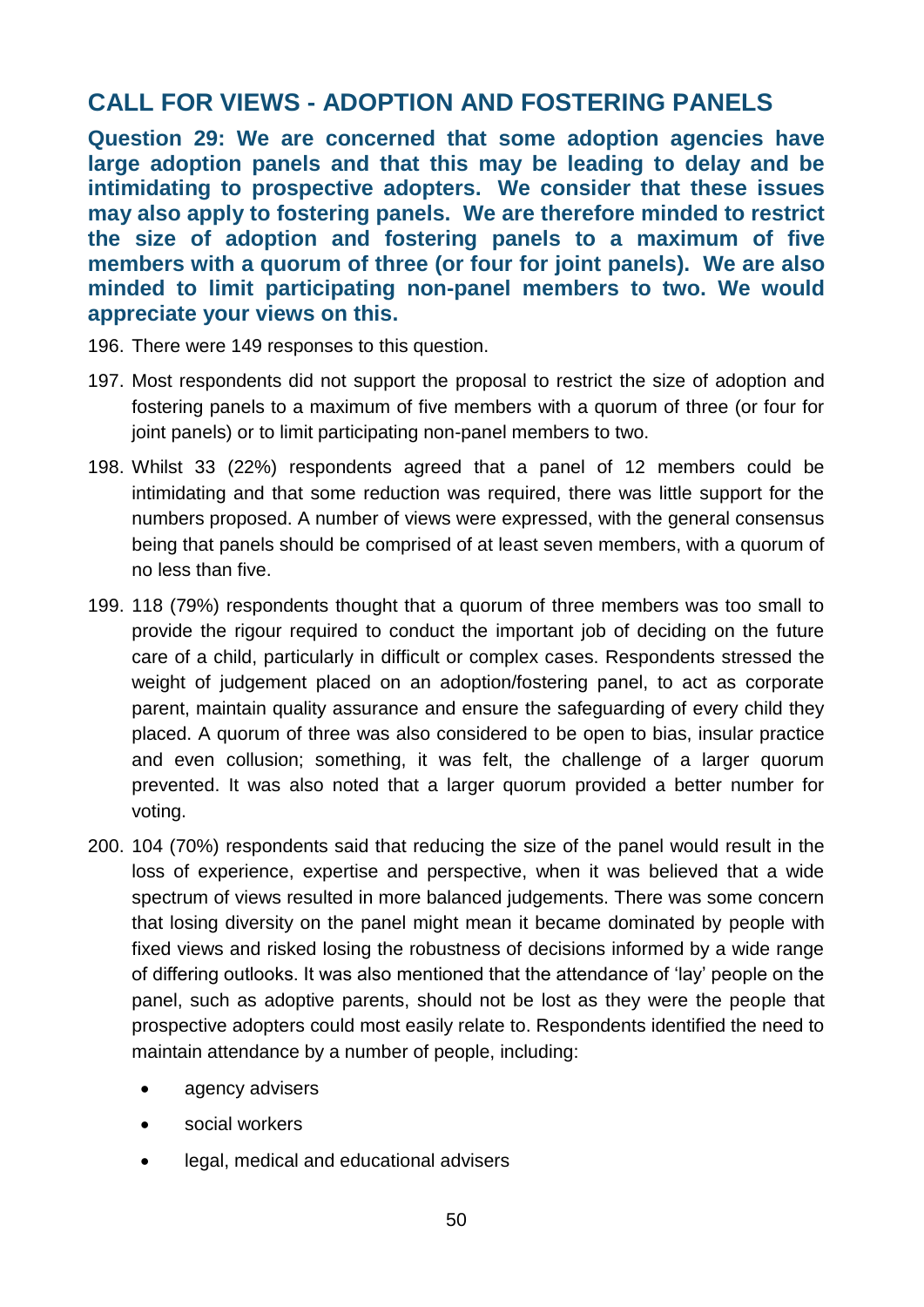- elected members
- childcare professionals
- adopted people
- birth parents.
- 201. Respondents found that the proposal to reduce the number of observers permitted to attend to two, limited its ability to include Ofsted inspectors, future panel members and those who would benefit from attendance as part of their training, such as newly qualified social workers.
- 202. 63 (42%) respondents were not convinced that it was the size of the panel which was intimidating and which caused delay and questioned the evidence base to substantiate this claim. A number of respondents mentioned that feedback from those who had attended panels was generally positive and that few said they found the size of the panel daunting. Delays were thought to be few; respondents stating that this was largely due to panel dates being planned in advance for the year and the ability to call on members from a central list. It was also stressed that delay would be more prevalent with smaller numbers as the absence of one member in a quorum of three was more likely to lead to its cancellation, whereas a larger group could probably still sit if one member was unable to attend.
- 203. 25 (17%) respondents said that it was good practice to brief and prepare prospective adopters/foster carers before going before a panel so that they knew what to expect and therefore be less anxious. Informing them of the size and composition of the panel was suggested as a means of making the process less daunting.
- 204. 20 (13%) respondents stated that the skills of the chair in welcoming people to the panel and putting them at their ease contributed to making it less of an ordeal. Several said that it was customary for the chair to explain the process beforehand, and provide feedback afterwards, to make the experience as informal as possible so that they were not intimidated.

## **Next steps**

205. We will not introduce a maximum number of adoption or fostering panel members or restrict the number of non-panel members attending an adoption or fostering panel meeting. We will keep this under review.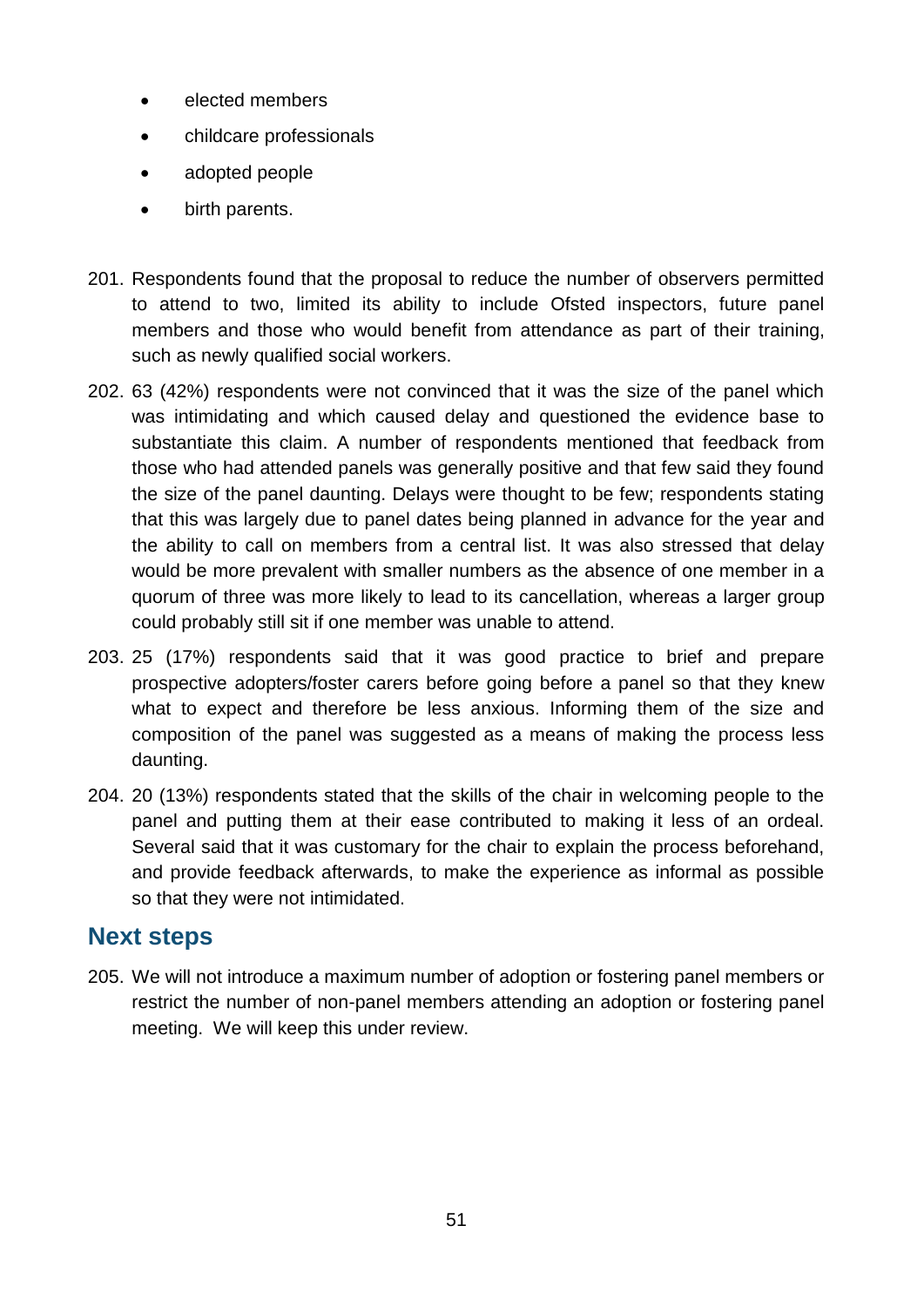## <span id="page-51-0"></span>**ANY OTHER COMMENTS**

<span id="page-51-1"></span>**Question 30: There may be other areas for revision that you think should be considered; we would be interested in hearing your views on what these might be and how these might reduce delay and bureaucracy whilst continuing to help ensure the welfare and safety of looked after children. Please use the box below to make your comments.**

- 206. Whilst respondents generally agreed, in principle, with the need to reduce delay and shorten the assessment process, they were concerned that this might be at the cost of maintaining standards. It was noted that the proposals left little time for prospective adopters to prepare themselves emotionally for the journey that lay ahead of them, and that rushing procedures might have the negative effect of losing them from the process altogether. The propensity for hurried decision making to lead to poor matches and disrupted placements was also viewed as a risk associated with reducing timescales.
- 207. A number of respondents highlighted bureaucracy as a cause of delay, citing, amongst other things, assessment paperwork, requests for data and monitoring for compliance. The need for reassessment of foster carers when moving from one area to another was also thought to be unnecessary and time-consuming and respondents suggested portability or a national register of approved carers. The Independent Review Mechanism was mentioned as an expensive process which was not considered cost-effective, given the small minority of cases on which it had any impact.
- 208. Other themes raised under this question included:
	- the need to speed up the court process for adoptions as it was felt that much of the delay currently could be attributed to the slowness of the judicial system
	- failure to focus on the needs of the child within the consultation, respondents believing that the process itself had become the overriding issue; it was suggested that children should also be consulted to ascertain their views on current procedures
	- lack of resource within local authorities, given the current economic climate, to meet the demands of the faster processes proposed within the consultation.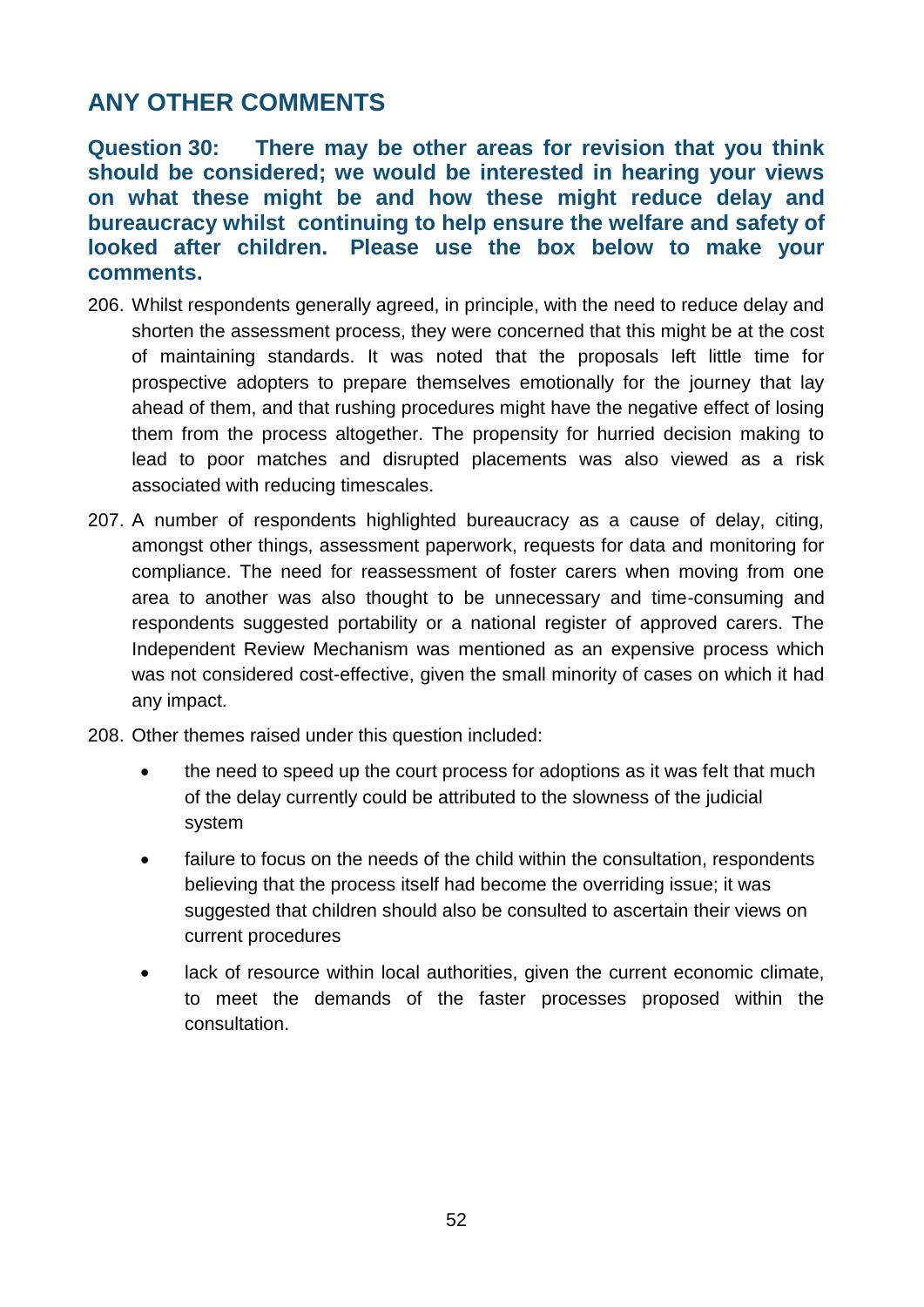## <span id="page-52-0"></span>**Next steps**

- 209. The responses have been particularly helpful in identifying concerns and bringing to our attention practical difficulties with some of the proposed time limits in the adoption and fostering assessment processes and in highlighting potential for delay in the proposed fostering approval process. Consequently, changes will be made to the Adoption Agencies Regulations 2005, the Care Planning, Placement and Case Review (England) Regulations 2010, the Fostering Services (England) Regulations 2011 and to the statutory guidance for fostering services and adoption agencies.
- 210. Revised impact assessments have been prepared for the approval process for prospective adopters and legislation on referrals to the Adoption Register, and the assessment and approval process for foster carers. These impact assessments will be published alongside the above Regulations on [legislation.gov.uk.](http://www.legislation.gov.uk/) To search for an impact assessment, please go to<http://www.legislation.gov.uk/search/impacts>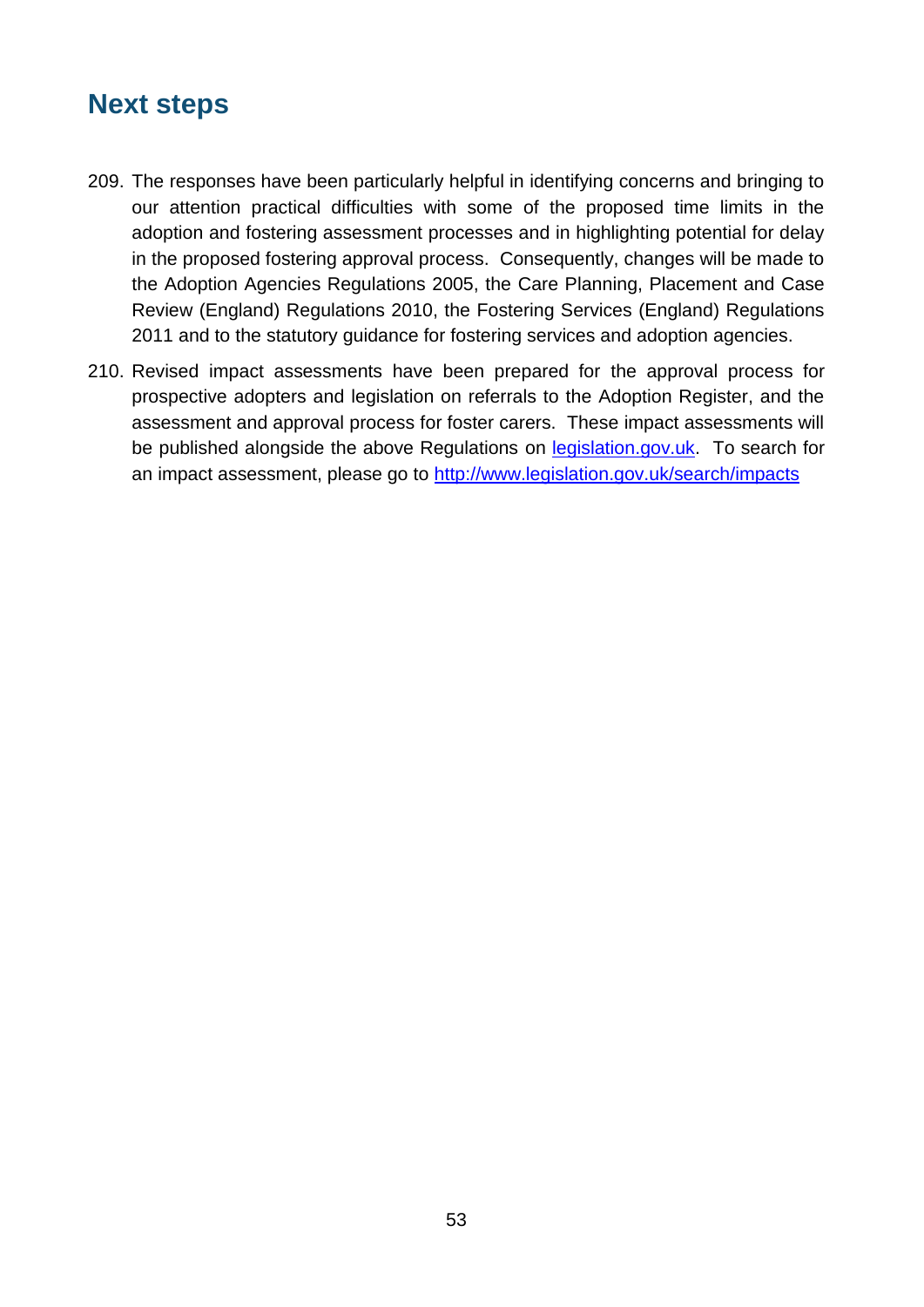# <span id="page-53-0"></span>**Annex A: List of organisations that responded to the consultation**

#### 4Children

- Action for Children
- Adolescent and Children's Trust
- Adopt Together Faith in Families
- Adopt West Mids
- Adoption Matters Northwest
- Adoption UK
- Association of Directors of Children's Services
- Association of Lawyers for Children
- Association of School and College Leaders
- Barnardo's
- Bath and North East Somerset Council, Adoption and Permanence Panel
- Bath and North East Somerset Council, Family Placement Team
- Berkshire Adoption Advisory Service
- Birmingham City Council
- Blackburn with Darwin Borough Council
- Blackpool Council
- Borough of Poole
- Bournemouth Adoption and Permanence Panel
- Bournemouth Borough Council Adoption Services Team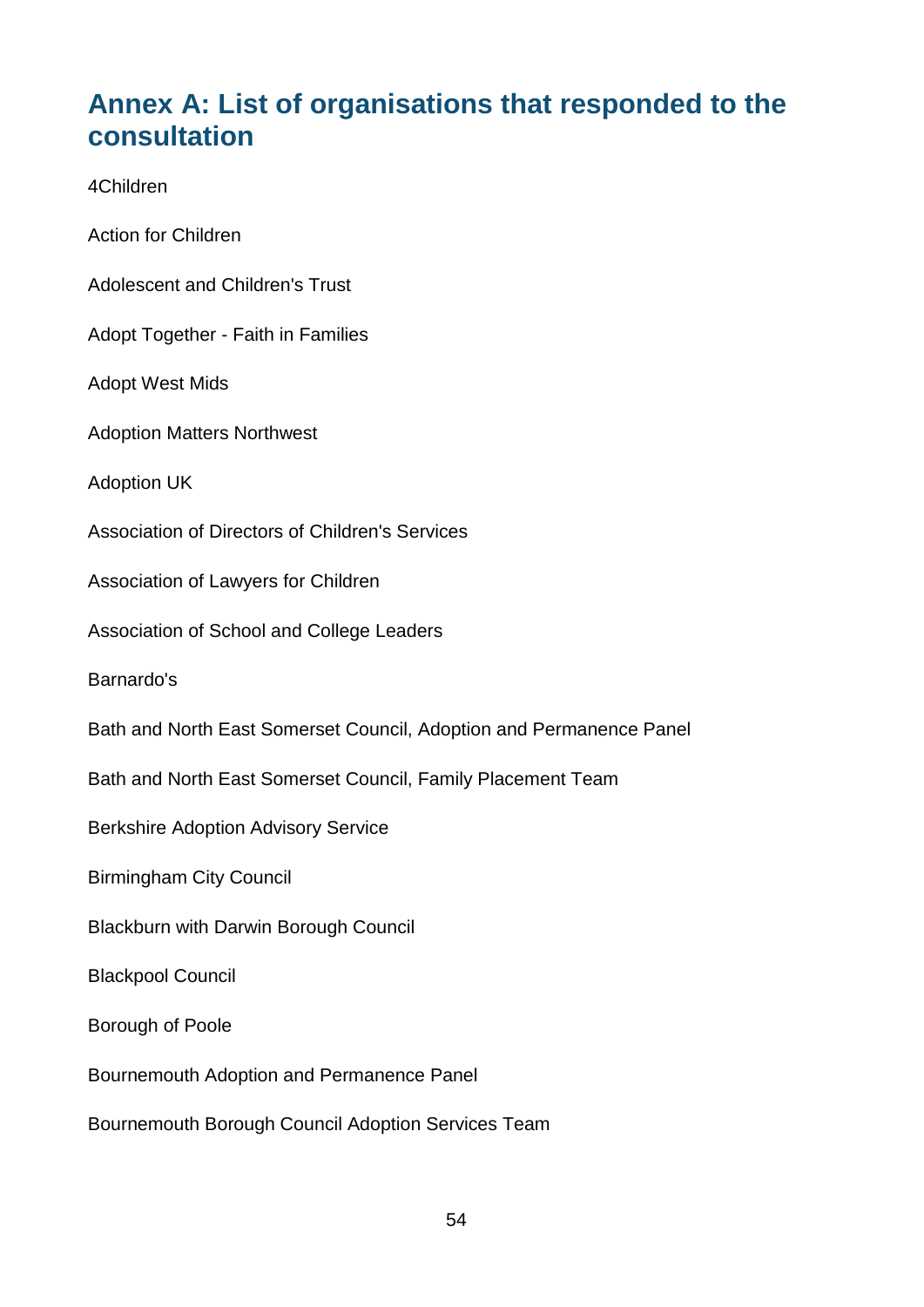Bournemouth Borough Council Children's Social Care

Bracknell Forest Council

Brighton and Hove City Council

Brighton and Hove Council

Bristol City Council

British Association for Adoption and Fostering South West Regional Group

British Association of Adoption and Fostering

British Association of Social Workers

Buckinghamshire County Council

Cambridgeshire County Council

Cheshire East Council

Chrysalis Care

City of York Council

Clifton Children's Society Adoption

College of Social Work, The

Consortium of Voluntary Adoption Agencies

Consulting Matters Ltd

Coram

Derby City Council

Durham County Council

East Sussex County Council

Eden Foster Care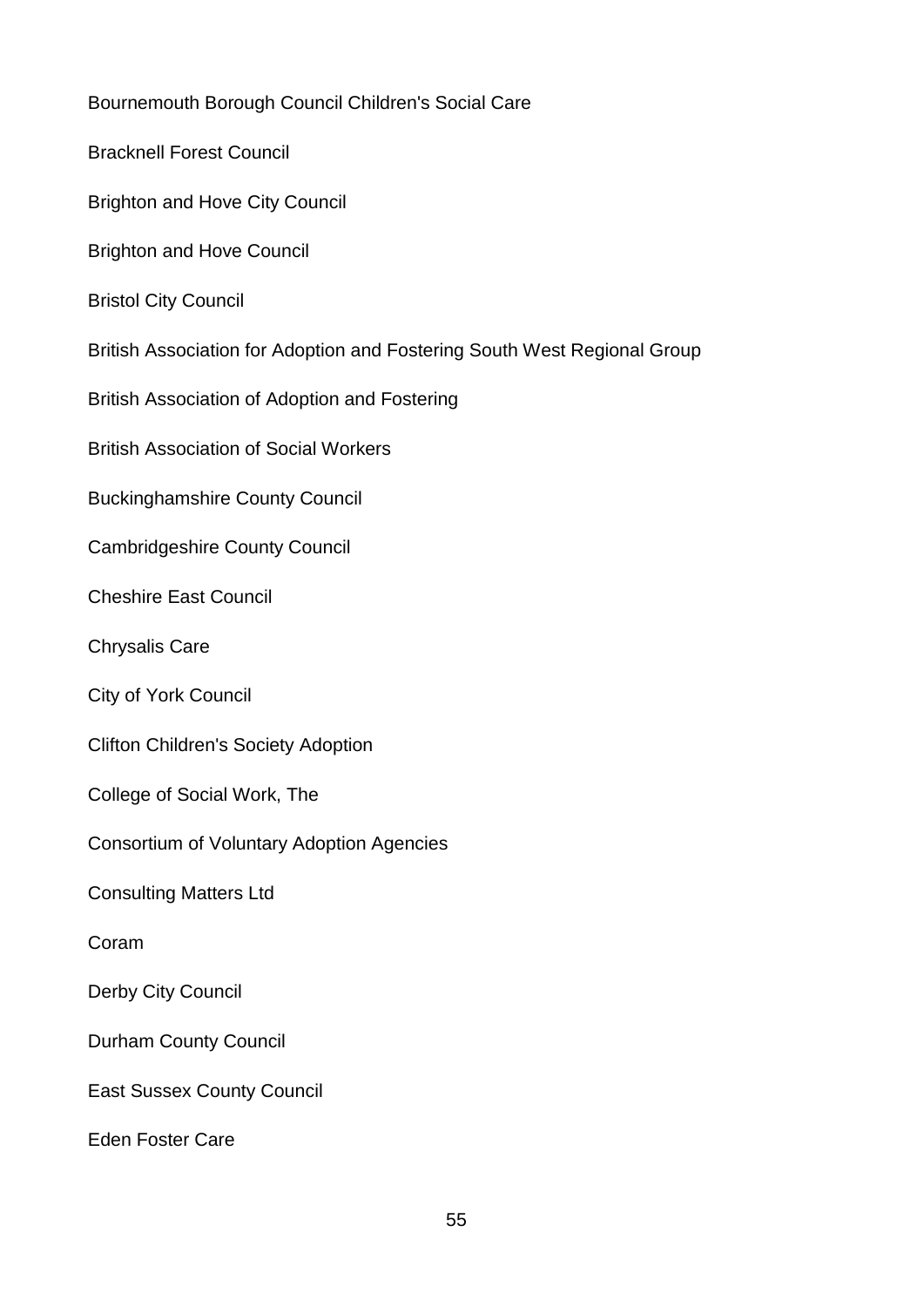| <b>Equality and Human Rights Commission</b>                |
|------------------------------------------------------------|
| <b>Essex County Council</b>                                |
| <b>Essex Foster Carers Association</b>                     |
| <b>Families for Children</b>                               |
| <b>Family Rights Group</b>                                 |
| <b>Family Society - Adoption Focus</b>                     |
| <b>Foster Care Associates</b>                              |
| <b>Foster Care Associates/Core Assets Fostering</b>        |
| <b>Fostering Network</b>                                   |
| <b>Fostering Through Social Enterprise</b>                 |
| <b>Fusion Fostering</b>                                    |
| <b>Gateshead Council</b>                                   |
| <b>Gloucestershire County Council</b>                      |
| Gloucestershire County Council, Fostering Recruitment Team |
| Halton Borough Council                                     |
| <b>Hertfordshire County Council</b>                        |
| <b>Intercountry Adoption Centre</b>                        |
| <b>ISP</b>                                                 |
| <b>Kent County Council</b>                                 |
| Knowsley Metropolitan Borough Council                      |
| <b>Leeds City Council</b>                                  |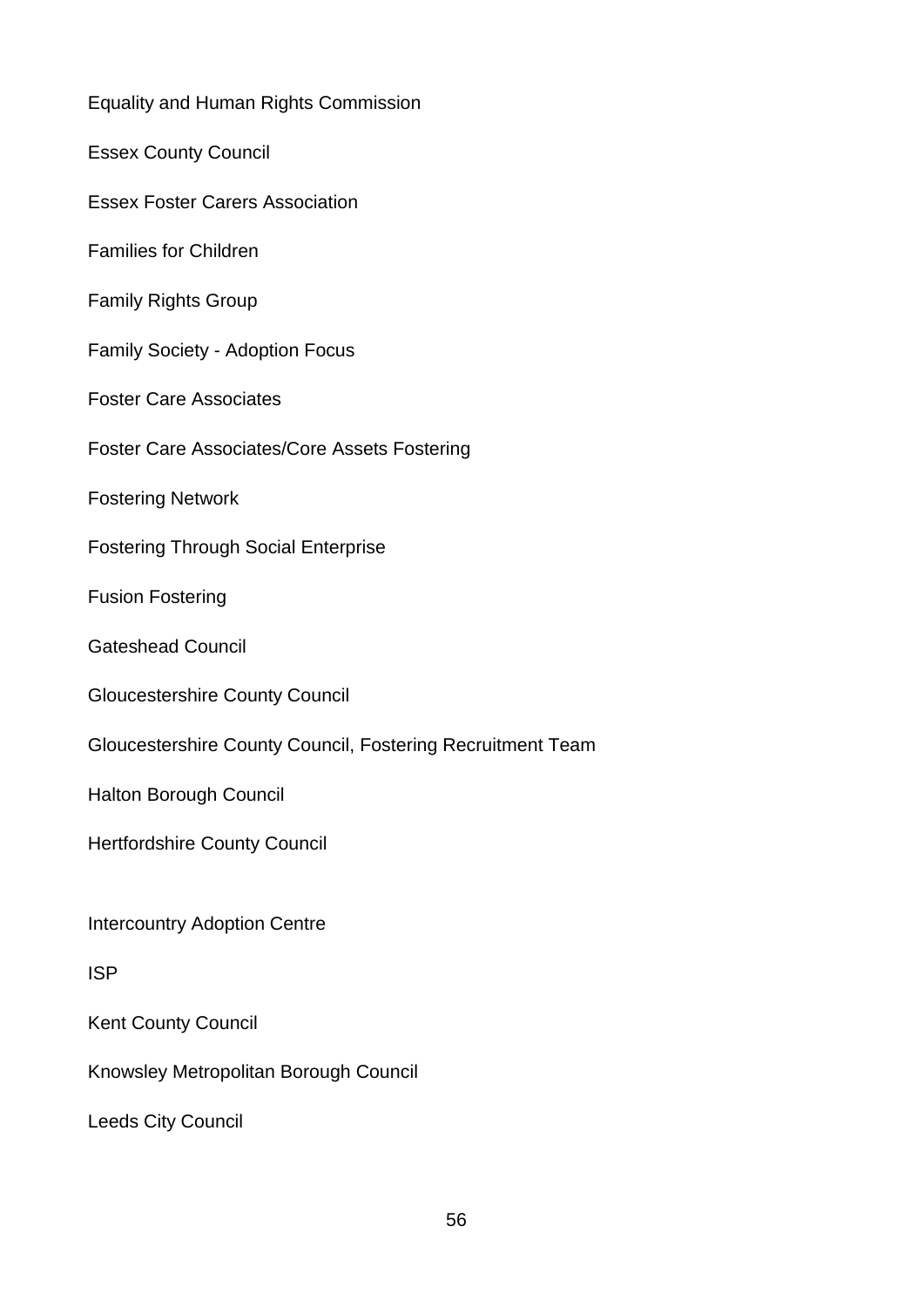Leicester City Council

Local Government Association

London Borough of Barnet

London Borough of Camden

London Borough of Enfield

London Borough of Enfield, Fostering Panel

London Borough of Hackney

London Borough of Haringey

London Borough of Islington Adoption Panel

London Borough of Islington, Children's Services

London Borough of Lewisham, The

London Borough of Merton

London Borough of Richmond

London Borough of Tower Hamlets

London Borough of Waltham Forest Foster Panel

London Borough of Wandsworth

Luton Borough Council

Milton Keynes Council

Nationwide Association of Fostering Providers

Norfolk County Council

North Lincolnshire Council

North Tyneside Council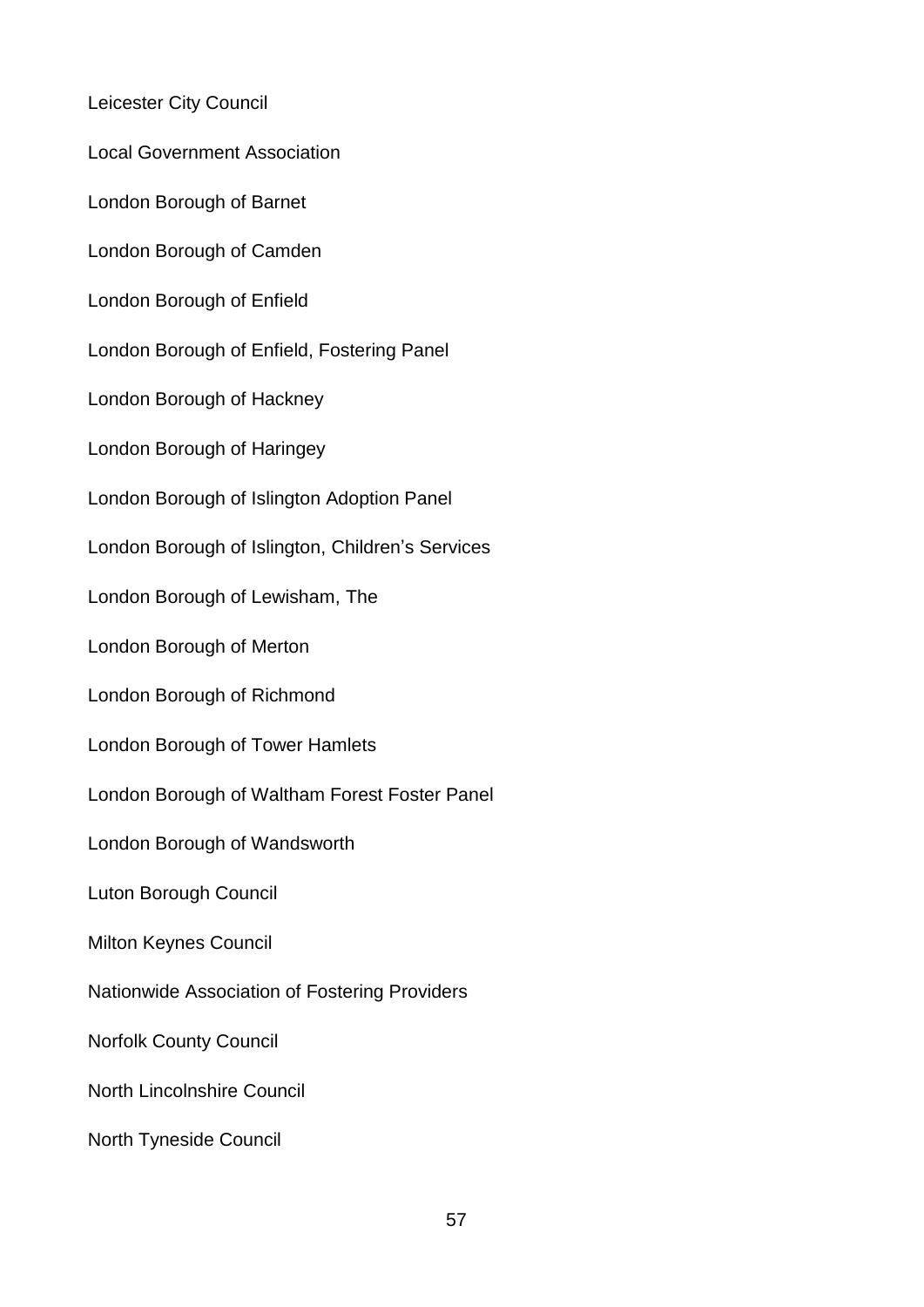| North Yorkshire County Council                    |
|---------------------------------------------------|
| Northamptonshire County Council                   |
| Northern Regional Consortium of Adoption Agencies |
| Norwood                                           |
| <b>Nottingham City Council</b>                    |
| <b>Nottinghamshire County Council</b>             |
| Office of the Children's Commissioner             |
| <b>Ofsted</b>                                     |
| Orange Grove Fostercare                           |
| <b>Oxfordshire County Council</b>                 |
| <b>Portsmouth City Council Adoption Service</b>   |
| <b>Research in Practice</b>                       |
| <b>RIKS Consultancy Ltd</b>                       |
| Rotherham Metropolitan Borough Council            |
| Royal Borough of Hammersmith and Fulham, The      |
| Royal Borough of Kingston Upon Thames             |
| Royal Borough of Windsor and Maidenhead           |
| Scope                                             |
| Sefton Metropolitan Borough Council               |
| <b>Sheffield Adoption Panel</b>                   |
| Sheffield Children's Hospital NHSF Trust          |
| <b>Sheffield City Council</b>                     |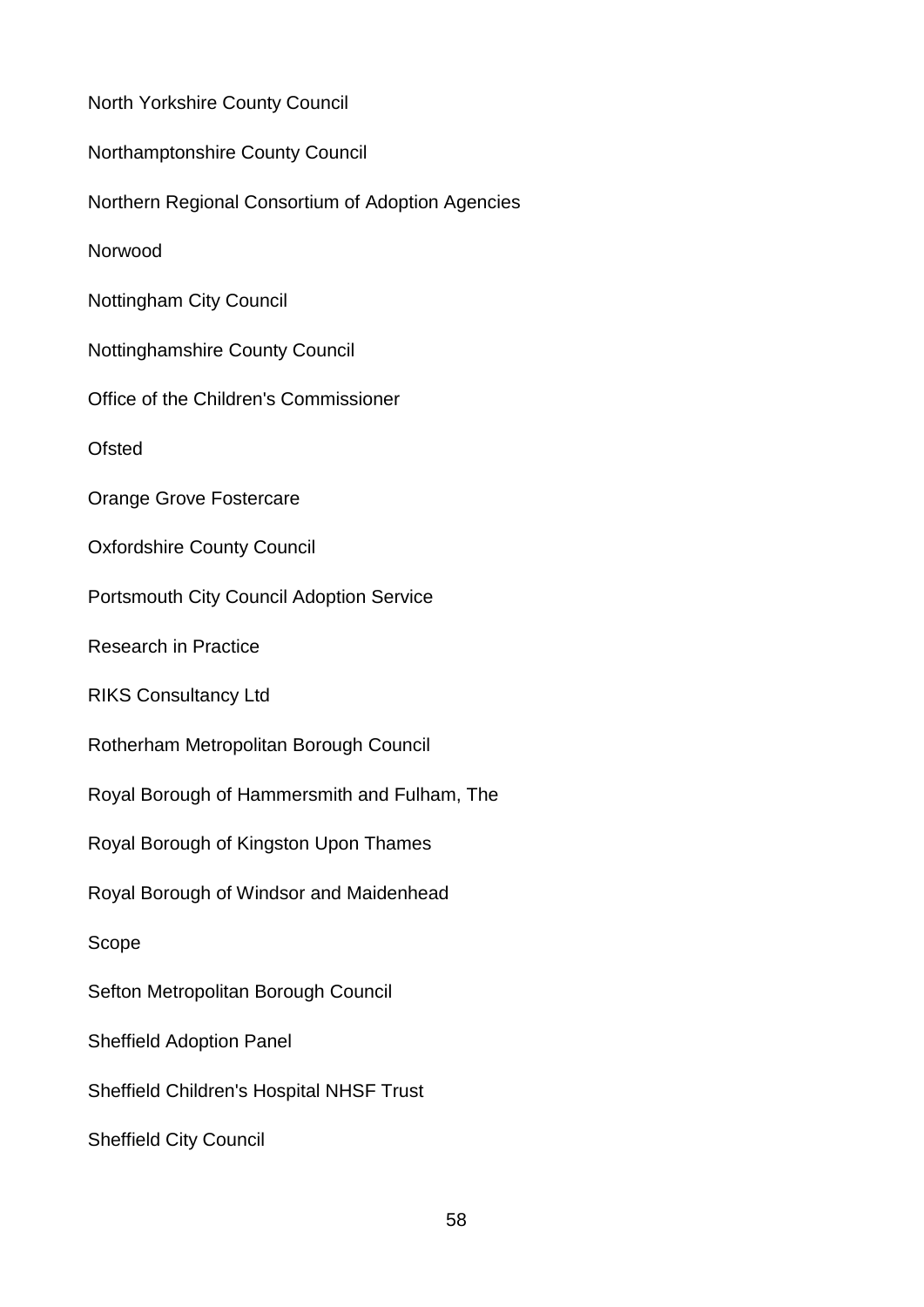Shropshire Council Fostering Panel

**SITBC** 

Slough Borough Council

Soldiers, Sailors, Airmen and Families Association

Somerset County Council

South Central Group of Local Authorities

South Gloucestershire Council

South Tyneside Council, Adoption Service

Southend Borough Council

Staffordshire County Council

Stoke on Trent City Council

Suffolk Adoption Agency, Suffolk County Council

Sunderland City Council, Adoption Panels

Sunderland City Council, Adoption Service

Telford and Wrekin Council

Time for Children Fostering Agency

Time Out Fostering

Trafford Metropolitan Borough Council

Warwickshire County Council

West Berkshire Council

West Sussex County Council

Wiltshire Council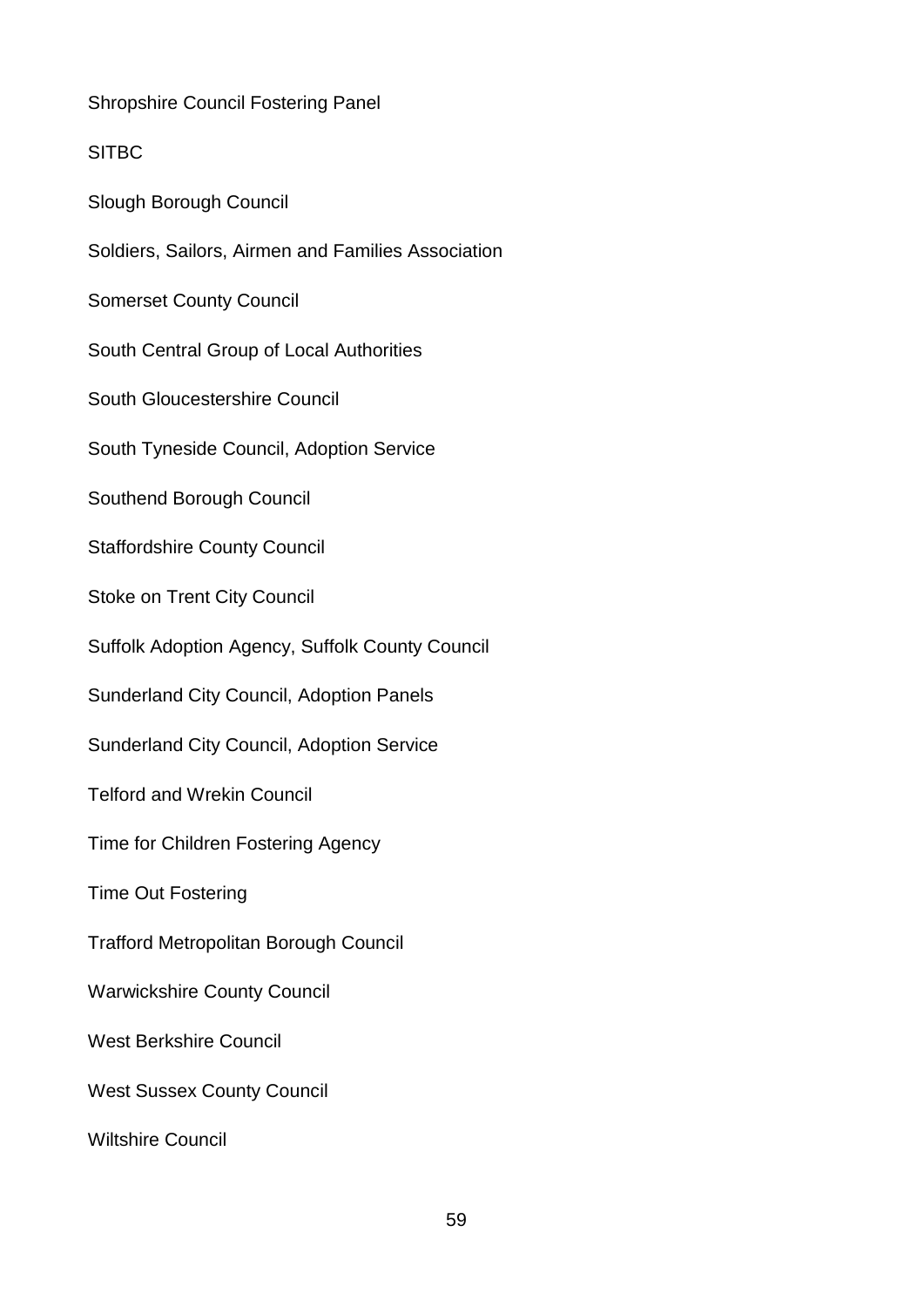Wokingham Borough Council Children's Services

Xcel 2000

Yorkshire Adoption Agency

**The list excludes individuals and those respondents who asked for their response to remain confidential**